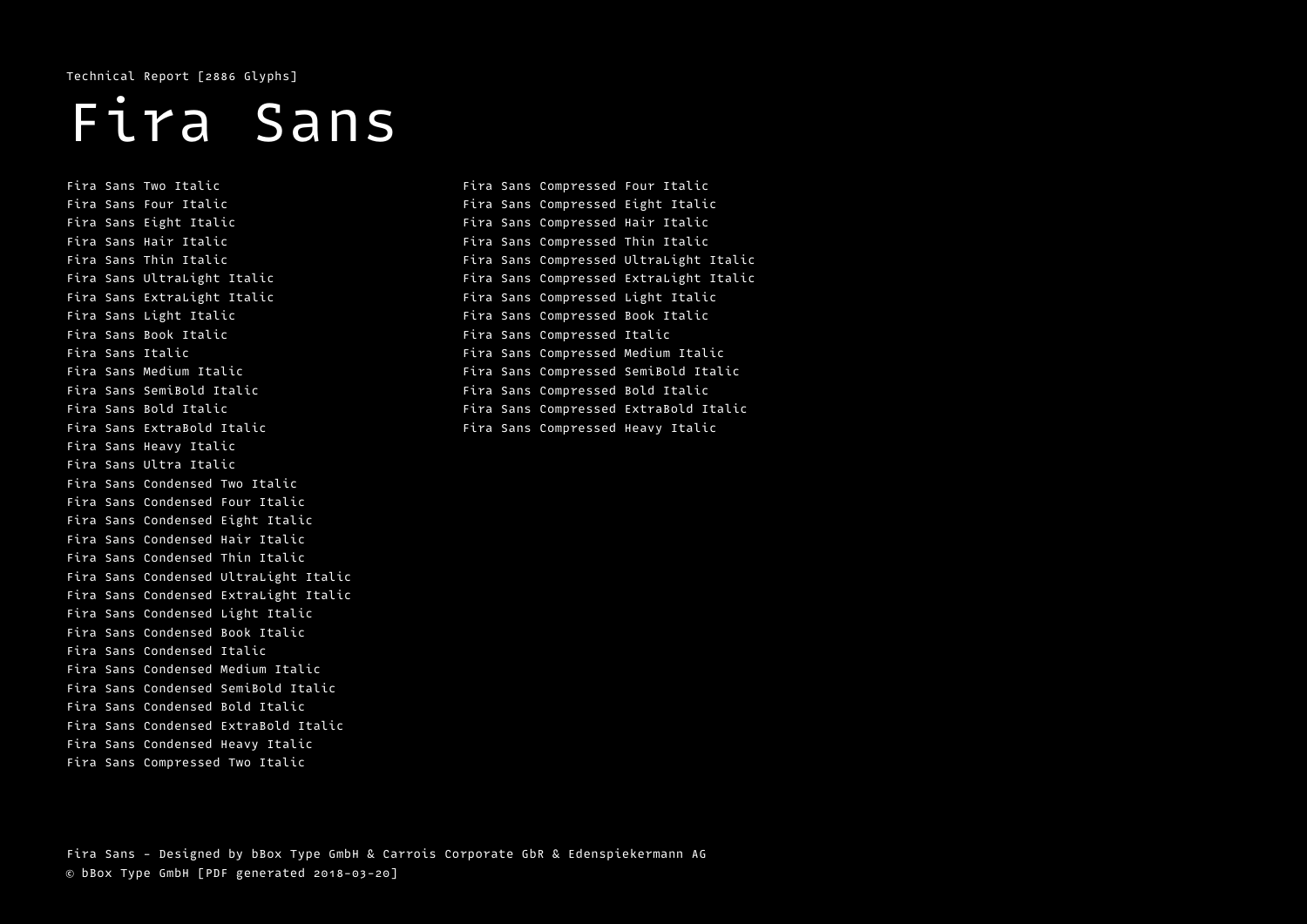



Supported Script(s): Latin Cyrillic Greek

59 languages and many more:

Afrikaans, Albanian, Basque, Bosnian, Breton, Bulgarian, Corsican, Croatian, Czech, Danish, Dutch, English, Esperanto, Estonian, Faroese, Finnish, French, Galician, German, Greek, Greenlandic, Hungarian, Icelandic, Indonesian, Irish, Italian, Kurdish, Latvian, Leonese, Lithuanian, Luxembourgish, Malay, Malaysian, Malti, Manx, Norwegian, Occitan, Polish, Portuguese, Rhaeto-Romanic, Romanian, Russian, Sami, Scottish Gaelic, Serbian Latin, Slovak, Slovakian, Slovene, Slovenian, Sorbian (Lower), Sorbian (Upper), Spanish, Swahili, Swedish, Turkish, Turkmen, Ukrainian, Vietnamese, Walloon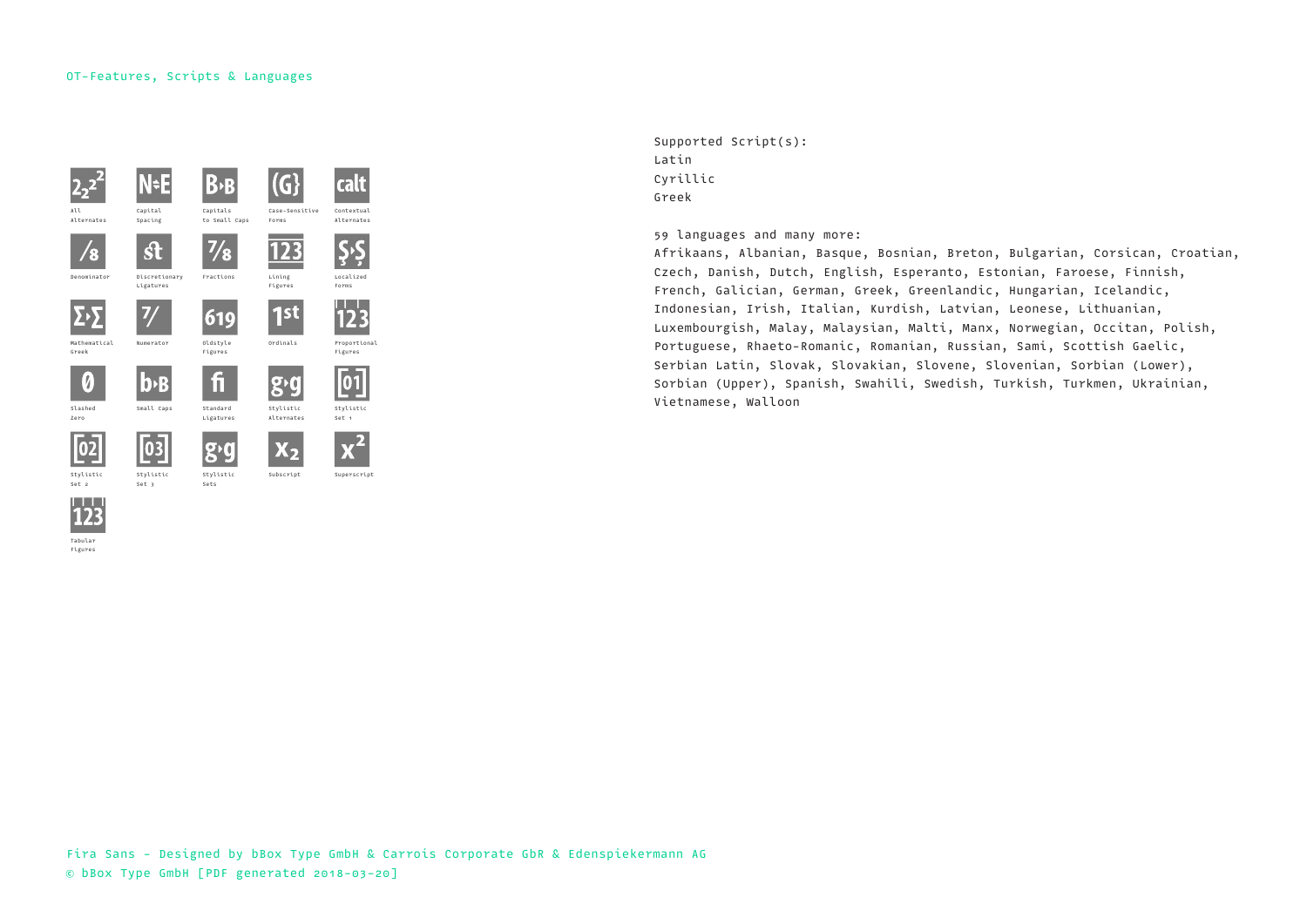#### Code Pages (this overview can happen to be incomplete)

## Mac OS ## Mac OS Central European Mac OS Cyrillic Mac OS Greek Mac OS Iceland Mac OS Romanian Mac OS Ukrainian

## MS Windows ## MS Windows 1250 Central European MS Windows 1251 Cyrillic MS Windows 1252 Western (ANSI) MS Windows 1253 Greek MS Windows 1254 Turkish MS Windows 1257 Baltic MS Windows 1258 Vietnamese

## ISO 8859 ## ISO 8859-1 Latin 1 (Western) ISO 8859-2 Latin 2 (Central Europe) ISO 8859-3 Latin 3 (Tu, Malt, Gal, Esp) ISO 8859-4 Latin 4 (Baltic) ISO 8859-5 Cyrillic ISO 8859-9 Latin 5 (Turkish) ISO 8859-15 Latin 9 IPA Extensions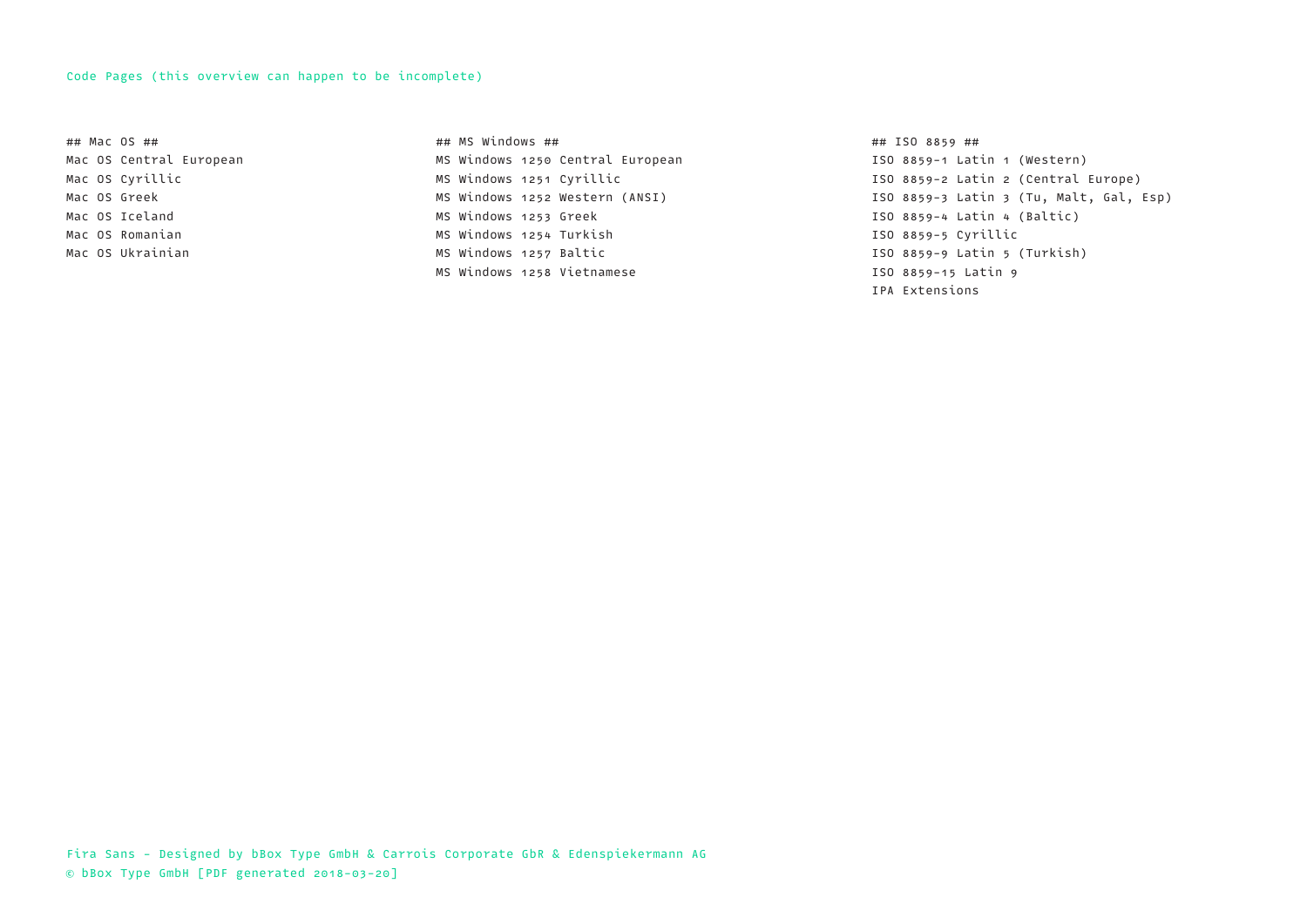| 000D                              | Basic Latin (0000-007F)<br>0020 | 0021                     | $\boldsymbol{\mathsf{II}}$<br>0022 | #<br>0023                          | $\varsigma$<br>0024      | %<br>0025                        | 8<br>0026                      | $\mathbf{I}$<br>0027 | 0028                     | 0029                     | $\star$<br>002A               | $+$<br>002B          | $\mathbf{r}$<br>002C           |
|-----------------------------------|---------------------------------|--------------------------|------------------------------------|------------------------------------|--------------------------|----------------------------------|--------------------------------|----------------------|--------------------------|--------------------------|-------------------------------|----------------------|--------------------------------|
| 002D                              | 002E                            | 002F                     | $\overline{0}$<br>0030             | $\boldsymbol{\mathcal{1}}$<br>0031 | $\overline{2}$<br>0032   | $\overline{\mathcal{S}}$<br>0033 | $\frac{1}{4}$<br>0034          | 5<br>0035            | 6<br>0036                | $\overline{7}$<br>0037   | 8<br>0038                     | 9<br>0039            | $\bullet$<br>$\bullet$<br>003A |
| $\bullet$<br>$\mathbf{r}$<br>003B | $\lt$<br>003C                   | Ξ<br>003D                | $\boldsymbol{>}$<br>003E           | $\ddot{.}$<br>003F                 | $\circledR$<br>0040      | $\boldsymbol{A}$<br>0041         | $\boldsymbol{B}$<br>0042       | $\mathcal C$<br>0043 | D<br>0044                | E<br>0045                | F<br>0046                     | G<br>0047            | H<br>0048                      |
| 0049                              | 004A                            | K<br>004B                | 004C                               | $\bm{M}$<br>004D                   | $\overline{N}$<br>004E   | $\bigcap$<br>004F                | $\boldsymbol{P}$<br>0050       | Q<br>0051            | $\mathcal{R}$<br>0052    | $\mathsf S$<br>0053      | 0054                          | $\mathcal U$<br>0055 | $\bm{V}$<br>0056               |
| W<br>0057                         | $\chi$<br>0058                  | Y<br>0059                | 7<br>005A                          | 005B                               | 005C                     | 005D                             | $\boldsymbol{\Lambda}$<br>005E | 005F                 | $\blacktriangle$<br>0060 | $\overline{a}$<br>0061   | $\bm{b}$<br>0062              | $\mathcal C$<br>0063 | $\overline{d}$<br>0064         |
| $\boldsymbol{e}$<br>0065          | 0066                            | $\overline{g}$<br>0067   | $\boldsymbol{h}$<br>0068           | 0069                               | 006A                     | $\bm{k}$<br>006B                 | 006C                           | m<br>006D            | $\boldsymbol{n}$<br>006E | $\boldsymbol{O}$<br>006F | $\boldsymbol{p}$<br>0070      | $\bm{q}$<br>0071     | $\mathcal{r}$<br>0072          |
| S<br>0073                         | t<br>0074                       | $\boldsymbol{U}$<br>0075 | V<br>0076                          | W<br>0077                          | $\boldsymbol{X}$<br>0078 | y<br>0079                        | Z<br>007A                      | 007B                 | 007C                     | 007D                     | $\tilde{\phantom{a}}$<br>007E |                      |                                |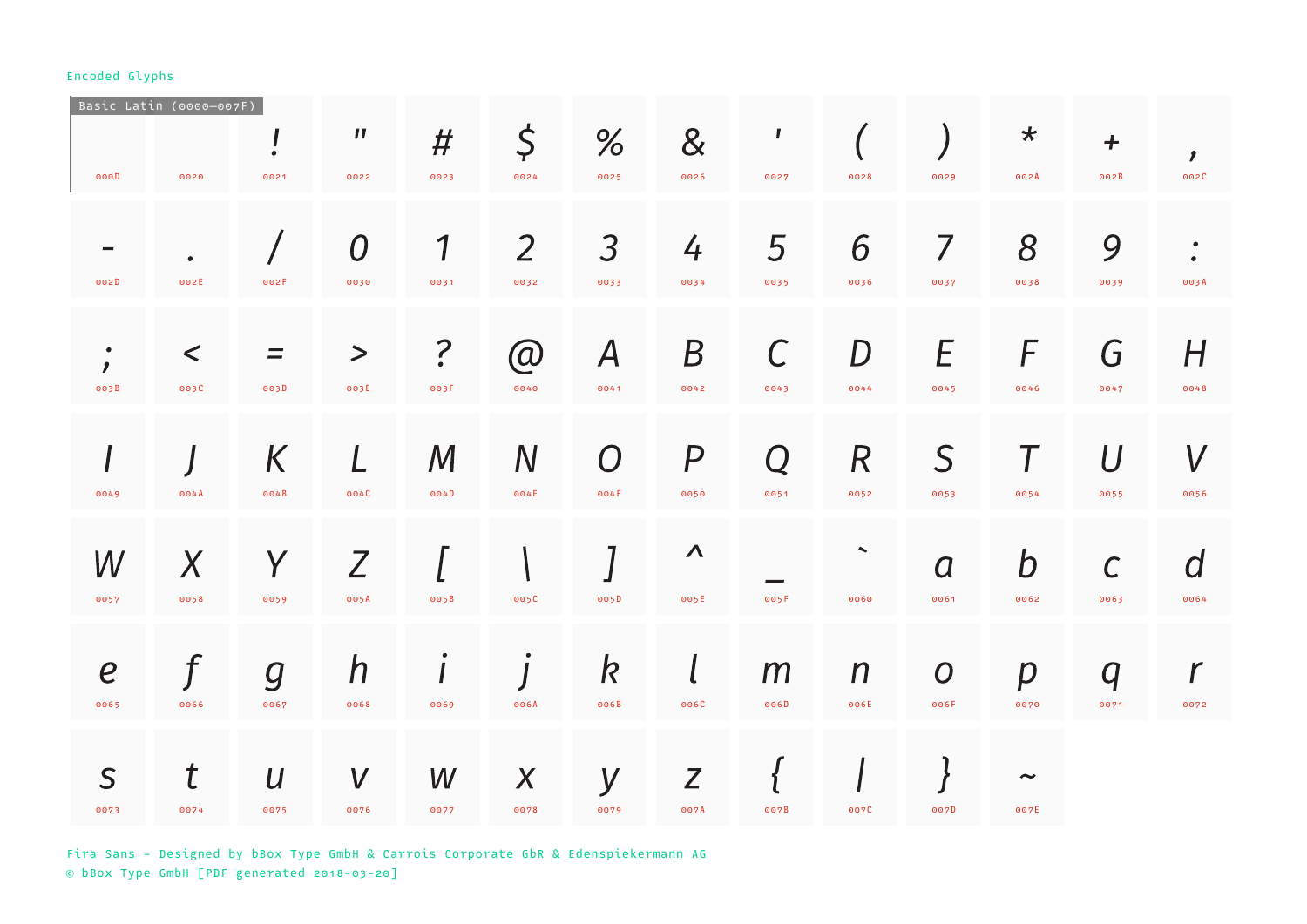|                       | Latin-1 Supplement (0080-00FF)                  |                                               |                                  |                                              |                                    |                               |                        |                             |                             |                                 |                        |                                                    |                                      |
|-----------------------|-------------------------------------------------|-----------------------------------------------|----------------------------------|----------------------------------------------|------------------------------------|-------------------------------|------------------------|-----------------------------|-----------------------------|---------------------------------|------------------------|----------------------------------------------------|--------------------------------------|
| 00A0                  | $\bullet$<br>00A1                               | $\bm{\zeta}$<br>00A2                          | £<br>00A3                        | $\mathbf{Q}$<br>00A4                         | ¥<br>00A5                          | J<br>00A6                     | $\overline{S}$<br>00A7 | $\bullet\; \bullet$<br>00A8 | $\odot$<br>00A9             | $\overline{a}$<br>00AA          | $\ll$<br>O O A B       | $\overline{\phantom{a}}$<br>O O A C                | O O AD                               |
| $\circledR$<br>⊙⊙AE   | 00AF                                            | $\mathbf{o}$<br>00B0                          | $\boldsymbol{+}$<br>00B1         | $\overline{2}$<br>00B2                       | $\overline{3}$<br>00B3             | ◢<br>00B4                     | $\mu$<br>00B5          | $\boldsymbol{\eta}$<br>00B6 | $\bullet$<br>00B7           | $\overline{\mathbf{z}}$<br>00B8 | 1<br>00B9              | $\overline{O}$<br>00BA                             | $\left\langle \right\rangle$<br>OOBB |
| $\frac{1}{4}$<br>00BC | $\frac{1}{2}$<br>OOBD                           | $\frac{3}{4}$<br>OOBE                         | $\dot{\mathcal{E}}$<br>00BF      | $\overline{\mathcal{A}}$<br>00C <sub>0</sub> | Á<br>00C1                          | $\hat{\mathsf{A}}$<br>00C2    | $\tilde{A}$<br>00C3    | $\ddot{A}$<br>00C4          | $\AA{}$<br>00C5             | Æ<br>00C6                       | Ç<br>00C7              | È<br>00C8                                          | É<br>00C9                            |
| Ê<br><b>OOCA</b>      | $\ddot{E}$<br>00CB                              | <b>OOCC</b>                                   | ooCD                             | ⌒<br><b>OOCE</b>                             | $\bullet\; \bullet$<br><b>OOCF</b> | Đ<br>00D0                     | $\tilde{N}$<br>00D1    | $\overline{O}$<br>00D2      | Ó<br>00D3                   | $\hat{O}$<br>00D4               | $\tilde{O}$<br>00D5    | $\ddot{O}$<br>00D6                                 | $\boldsymbol{\mathsf{x}}$<br>00D7    |
| $\emptyset$<br>ooD8   | Ù<br>00D9                                       | Ú<br><b>OODA</b>                              | $\hat{U}$<br>ooDB                | $\overline{U}$<br><b>OODC</b>                | Ý<br>$\odot$ $\odot$ $\ddot{D}$    | Þ<br><b>OODE</b>              | $\int$<br><b>OODF</b>  | $\ddot{a}$<br><b>OOEO</b>   | $\tilde{a}$<br>00E1         | $\hat{a}$<br>00E2               | $\tilde{a}$<br>00E3    | $\bullet\bullet$<br>$\overline{a}$<br>00E4         | å<br>00E5                            |
| æ<br>00E6             | $\varsigma$<br>00E7                             | $\overline{e}$<br>00E8                        | $\acute{\mathrm{e}}$<br>00E9     | $\hat{e}$<br>00EA                            | $\ddot{e}$<br>O O E B              | <b>OOEC</b>                   | <b>OOED</b>            | $\hat{I}$<br>OOEE           | $\ddot{\mathbf{i}}$<br>OOEF | ð<br>00F <sub>0</sub>           | $\tilde{\eta}$<br>00F1 | $\overline{\phantom{a}}$<br>$\overline{O}$<br>00F2 | $\ddot{O}$<br>00F3                   |
| $\hat{o}$<br>00F4     | $\tilde{\phantom{a}}$<br>$\overline{O}$<br>00F5 | $\bullet\; \bullet$<br>$\overline{O}$<br>00F6 | $\overline{\phantom{a}}$<br>00F7 | $\emptyset$<br>00F8                          | U<br>00F9                          | ◄<br>$\boldsymbol{U}$<br>00FA | $\hat{U}$<br>00FB      | $\ddot{u}$<br><b>OOFC</b>   | y<br>O O F D                | þ<br>OOFE                       | y<br>00FF              |                                                    |                                      |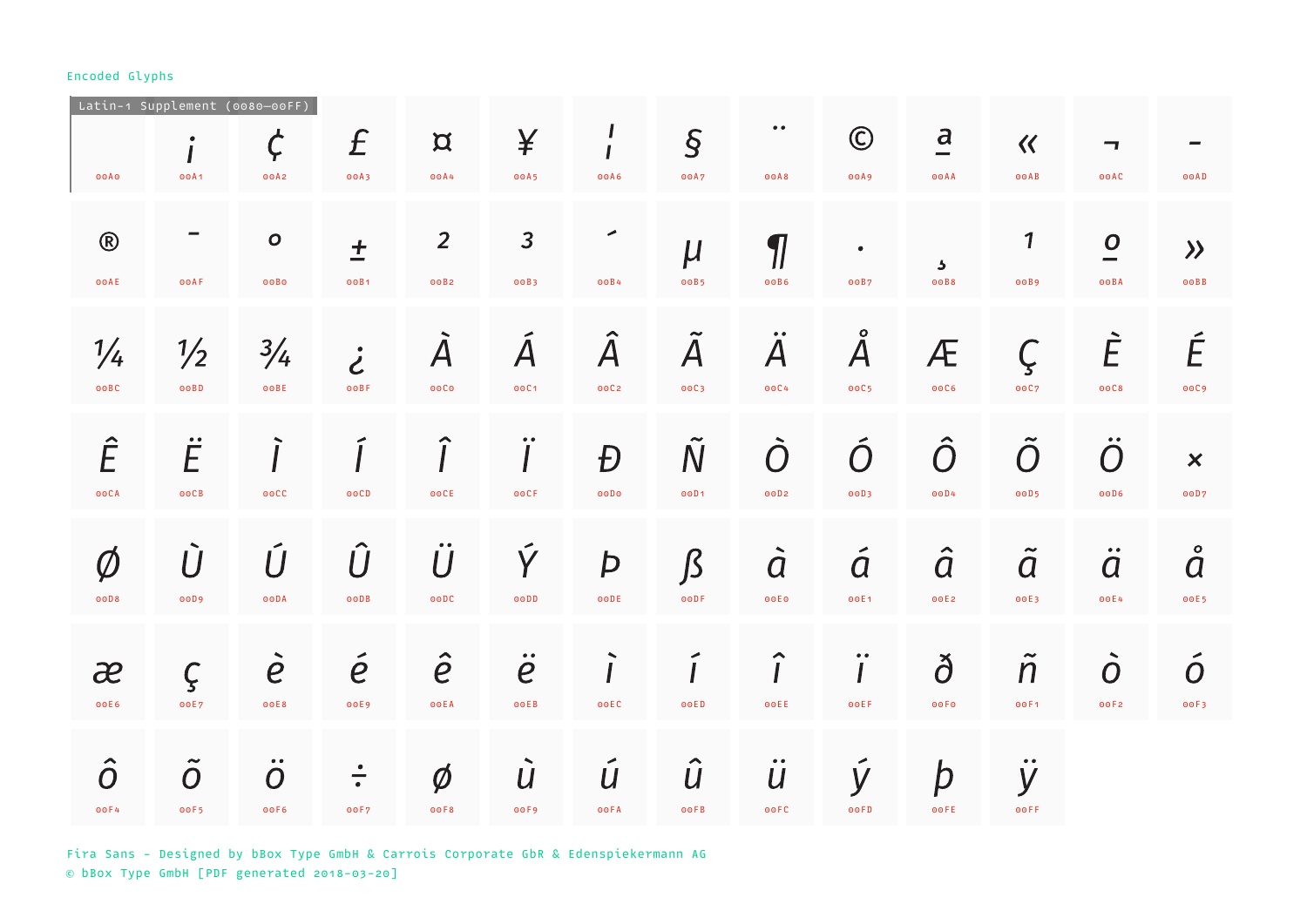| $\bm{A}$<br>0100               | Latin Extended-A (0100-017F)<br>$\overline{a}$<br>0101 | ${\boldsymbol A}$<br>0102              | $\check{a}$<br>0103      | Ą<br>0104          | Q<br>0105              | $\tilde{\mathcal{C}}$<br>0106 | $\tilde{C}$<br>0107    | $\hat{C}$<br>0108      | $\hat{C}$<br>0109      | $\dot{\subset}$<br>010A  | $\dot{\mathcal{C}}$<br>010B | 010C                         | $\check{\mathcal{C}}$<br>010D            |
|--------------------------------|--------------------------------------------------------|----------------------------------------|--------------------------|--------------------|------------------------|-------------------------------|------------------------|------------------------|------------------------|--------------------------|-----------------------------|------------------------------|------------------------------------------|
| Ď<br>010E                      | $d^{\prime}$<br>010F                                   | Đ<br>0110                              | đ<br>0111                | Ē<br>0112          | $\overline{e}$<br>0113 | Ĕ<br>0114                     | $\check{e}$<br>0115    | Ė<br>0116              | $\dot{e}$<br>0117      | Ę<br>0118                | ę<br>0119                   | Ě<br>011A                    | $\check{e}$<br>011B                      |
| Ĝ<br>011C                      | $\hat{g}$<br>011D                                      | $\check G$<br>011E                     | $\check{g}$<br>011F      | $\dot{G}$<br>0120  | $\dot{g}$<br>0121      | Ģ<br>0122                     | ģ<br>0123              | $\hat{H}$<br>0124      | h<br>0125              | Ħ<br>0126                | $\hbar$<br>0127             | 0128                         | $\tilde{I}$<br>0129                      |
| 012A                           | 012B                                                   | 012C                                   | $\checkmark$<br>012D     | 012E               | 012F                   | 0130                          | 0131                   | $\iint$<br>0132        | $\overline{1}$<br>0133 | 0134                     | 0135                        | K<br>$\mathbf{r}$<br>0136    | $\boldsymbol{k}$<br>$\mathbf{z}$<br>0137 |
| $\boldsymbol{K}$<br>0138       | 0139                                                   | 013A                                   | $\mathbf{r}$<br>013B     | 013C               | Ľ<br>013D              | 013E                          | Ŀ<br>013F              | $\mathbf{l}$<br>0140   | Ł<br>0141              | $\boldsymbol{t}$<br>0142 | Ń<br>0143                   | $\boldsymbol{n}$<br>0144     | $\overline{N}$<br>$\mathbf{z}$<br>0145   |
| $\eta$<br>$\mathbf{r}$<br>0146 | $\overline{\mathsf{N}}$<br>0147                        | ň<br>0148                              | 'n<br>0149               | Ŋ<br>014A          | $\eta$<br>014B         | $\bigcap$<br>014C             | $\overline{O}$<br>O14D | $\overline{O}$<br>014E | $\breve{O}$<br>014F    | $\bigcap$<br>0150        | $\H{O}$<br>0151             | Œ<br>0152                    | œ<br>0153                                |
| Ŕ<br>0154                      | 0155                                                   | $\overline{R}$<br>$\mathbf{r}$<br>0156 | $\mathbf r$<br>,<br>0157 | $\check R$<br>0158 | ř<br>0159              | Ś<br>015A                     | $\vec{S}$<br>015B      | $\hat{S}$<br>015C      | $\hat{S}$<br>015D      | $\mathcal{S}$<br>015E    | $\mathsf{S}$<br>015F        | $\check{\mathsf{S}}$<br>0160 | $\check{\mathsf{S}}$<br>0161             |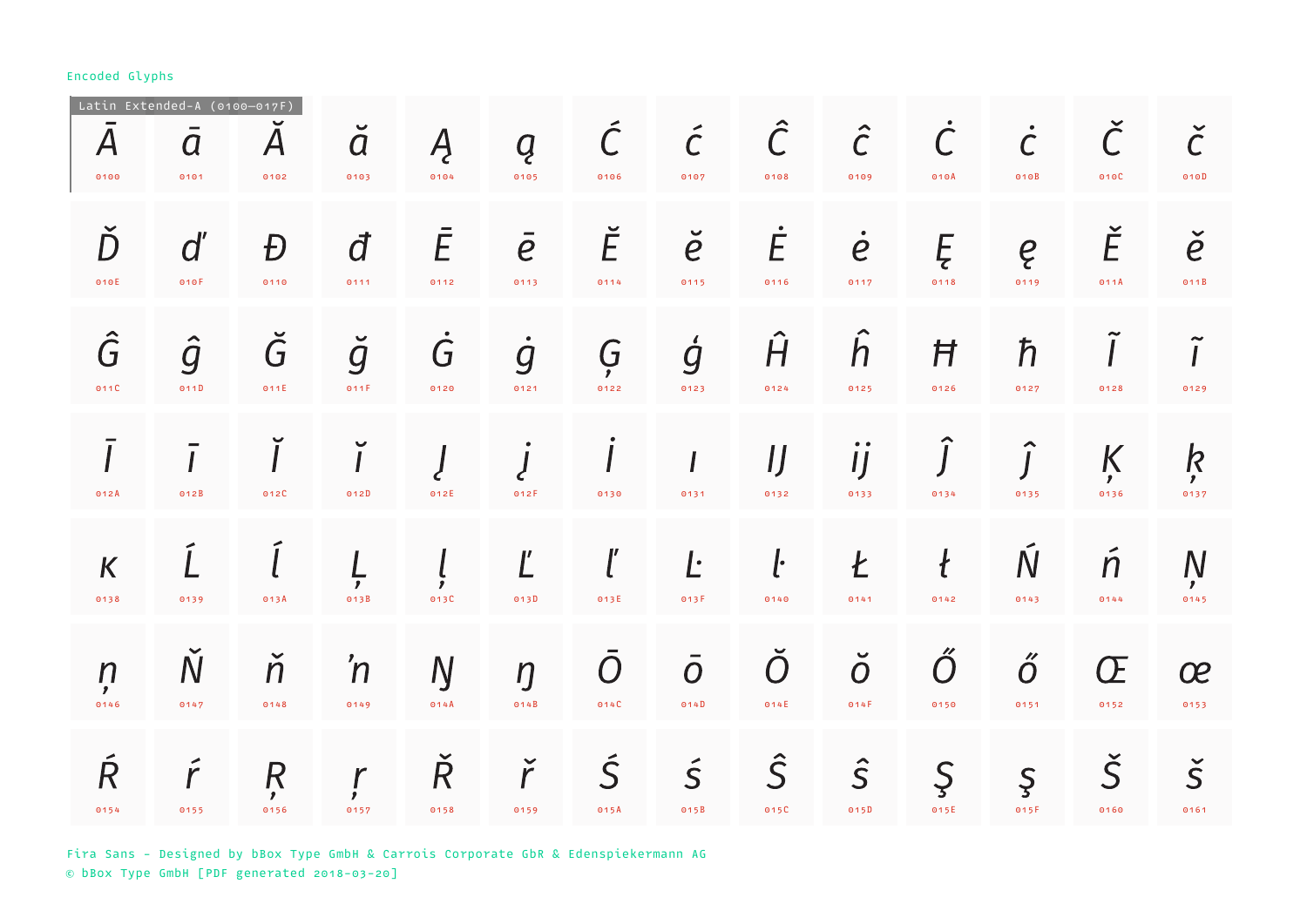| 0162                   | ţ<br>0163                                          | Ť<br>0164             | $t^{\prime}$<br>0165   | Ŧ<br>0166 | $\mathbf t$<br>0167      | $\overline{U}$<br>0168   | $\tilde{U}$<br>0169   | $\overline{U}$<br>016A        | $\overline{U}$<br>016B | Ŭ<br>016C                                                         | $\checkmark$<br>$\overline{u}$<br>016D | Ů<br>016E                           | $\mathbf{o}$<br>$\boldsymbol{U}$<br>016F |
|------------------------|----------------------------------------------------|-----------------------|------------------------|-----------|--------------------------|--------------------------|-----------------------|-------------------------------|------------------------|-------------------------------------------------------------------|----------------------------------------|-------------------------------------|------------------------------------------|
| Ű<br>0170              | ű<br>0171                                          | Ų<br>0172             | Ų<br>0173              | W<br>0174 | $\hat{W}$<br>0175        | $\hat{Y}$<br>0176        | $\hat{y}$<br>0177     | $\bullet\bullet$<br>Y<br>0178 | $\tilde{Z}$<br>0179    | $\tilde{Z}$<br>017A                                               | $\dot{Z}$<br>017B                      | $\dot{Z}$<br>017C                   | Ž<br>017D                                |
| $\check{Z}$<br>017E    | $\mathcal{I}$<br>017F                              |                       |                        |           |                          |                          |                       |                               |                        |                                                                   |                                        |                                     |                                          |
| $\bar{D}$<br>0180      | Latin Extended-B (0180-024F)<br>${\cal B}$<br>0181 | Б<br>0182             | $\overline{b}$<br>0183 | Ъ<br>0184 | $\mathbf b$<br>0185      | $\bigcup$<br>0186        | 0187                  | $\mathcal{C}$<br>0188         | Đ<br>0189              | $\mathcal{D}% _{M_{1},M_{2}}^{\alpha,\beta}(\varepsilon)$<br>018A | $\overline{d}$<br>018B                 | $\overline{d}$<br>018C              | $\overline{Q}$<br>018D                   |
| $\overline{B}$<br>018E | $\Theta$<br>018F                                   | $\mathcal{E}$<br>0190 | F<br>0191              | f<br>0192 | $G^{'}$<br>0193          | $\gamma$<br>0194         | $\mathsf{h}$<br>0195  | $\iota$<br>0196               | $\ddagger$<br>0197     | K<br>0198                                                         | k<br>0199                              | $\mathfrak t$<br>019A               | Ă<br>019B                                |
| Ш<br>019C              | $\overline{N}$<br>019D                             | $\eta$<br>019E        | $\varTheta$<br>019F    | 01A0      | $\boldsymbol{C}$<br>01A1 | $\overline{O}$<br>01A2   | $\mathcal{O}$<br>01A3 | ${\cal P}$<br>01A4            | $\bm{\beta}$<br>01A5   | R<br>01A6                                                         | S<br>01A7                              | $\mathcal{S}_{\mathcal{S}}$<br>01A8 | Σ<br>01A9                                |
| 9<br>01AA              | ţ<br>01AB                                          | $\tau$<br>01AC        | f<br>01AD              | 01AE      | U<br>01AF                | $\boldsymbol{U}$<br>01B0 | $\bm{U}$<br>01B1      | U<br>01B2                     | Y<br>01B3              | y<br>01B4                                                         | $\mathcal{Z}$<br>01B5                  | $\mathcal{Z}$<br>01B6               | $\overline{\mathcal{S}}$<br>01B7         |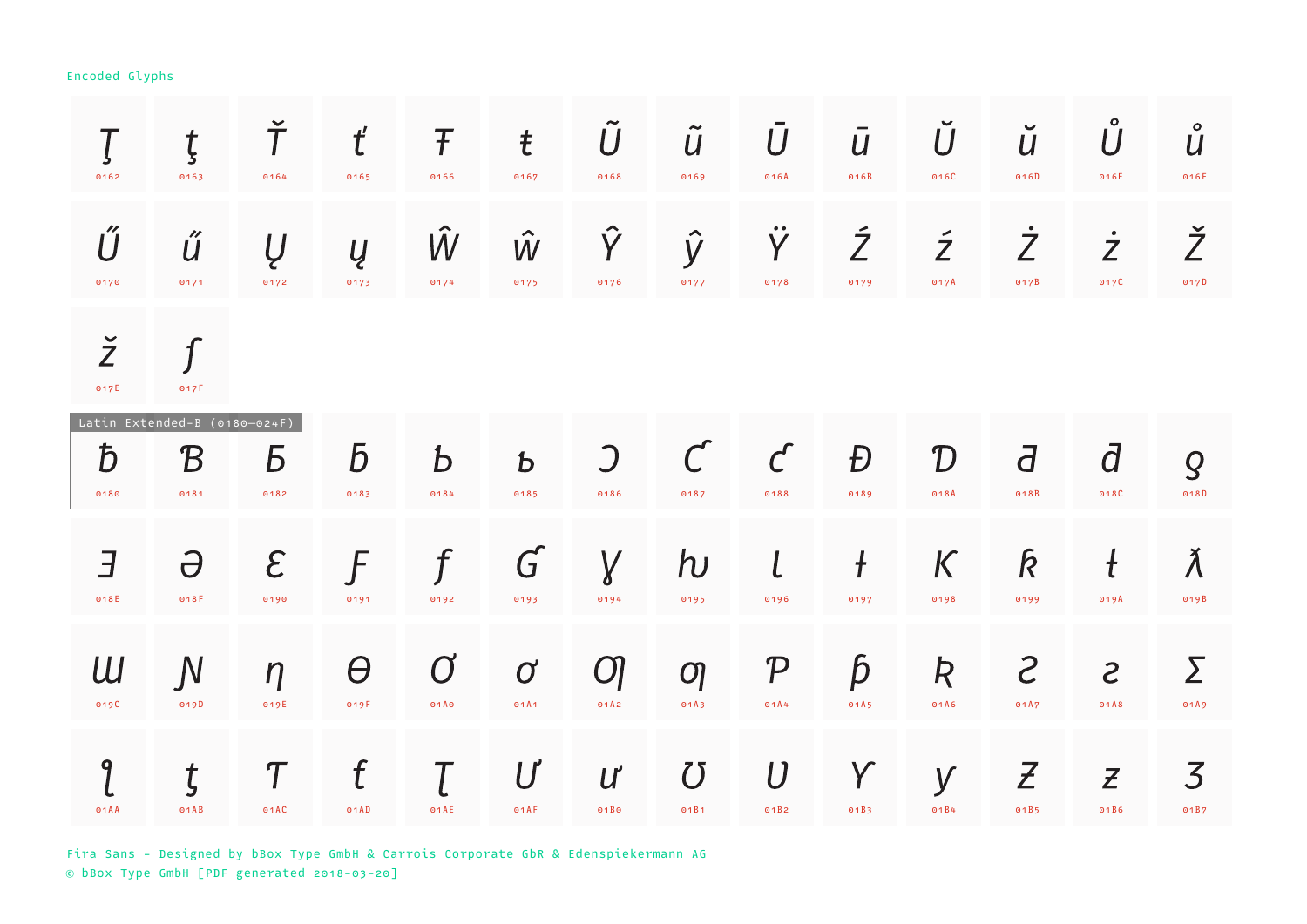| $\mathcal{E}$                         | $\overline{\mathcal{L}}$                   | $\overline{5}$                                | $\overline{z}$                             | 5                                 | 5                         | $\overline{5}$                 | $\overline{P}$                               | 01C <sub>0</sub>         | $\mathcal{U}$                                | $\ddagger$                        | ļ                        | DŽ                      | DŽ                           |
|---------------------------------------|--------------------------------------------|-----------------------------------------------|--------------------------------------------|-----------------------------------|---------------------------|--------------------------------|----------------------------------------------|--------------------------|----------------------------------------------|-----------------------------------|--------------------------|-------------------------|------------------------------|
| 01B8                                  | 01B9                                       | O1BA                                          | O1BB                                       | 01BC                              | 01BD                      | 01BE                           | 01BF                                         |                          | 01C1                                         | 01C2                              | 01C3                     | 01C4                    | 01C5                         |
| dž                                    | IJ                                         | LJ                                            | <u>lj</u>                                  | <b>NJ</b>                         | Nj                        | n j                            | $\overline{A}$                               | $\check{a}$              | 01CF                                         | ĭ                                 | Ŏ                        | $\check{o}$             | Ŭ                            |
| 01C6                                  | 01C7                                       | 01C8                                          | 0109                                       | 01CA                              | 01CB                      | 01CC                           | 01CD                                         | 01CE                     |                                              | 01D0                              | 01D1                     | 01D2                    | 01D3                         |
| ŭ<br>01D4                             | $\ddot{U}$<br>01D5                         | $\overline{\ddot{U}}$<br>01D6                 | Ű<br>01D7                                  | $\cdot$<br>$\overline{U}$<br>01D8 | $\check{\dot{U}}$<br>01D9 | $\ddot{\ddot{\bm{u}}}$<br>01DA | $\ddot{\textit{U}}$<br>O1DB                  | $\ddot{\dot{u}}$<br>01DC | $\partial$<br>01DD                           | $\bar{\ddot{\mathsf{A}}}$<br>01DE | $\ddot{\vec{a}}$<br>01DF | $\bar{\hat{A}}$<br>01E0 | $\overline{\dot{a}}$<br>01E1 |
| Æ                                     | $\bar{a}$                                  | G                                             | $\mathcal{Q}$                              | Ğ                                 | $\check{g}$               | $\check K$                     | $\overline{\mathsf{R}}$                      | Q                        | Q                                            | Q                                 | $\bar{\varrho}$          | $\check{3}$             | $\check{3}$                  |
| 01E2                                  | 01E3                                       | 01E4                                          | 01E5                                       | 01E6                              | 01E7                      | 01E8                           | 01E9                                         | 01EA                     | 01EB                                         | 01EC                              | 01ED                     | 01EE                    | 01EF                         |
| $\check{I}$                           | DZ                                         | Dz                                            | dz                                         | Ğ                                 | $\acute{g}$               | H <sub>U</sub>                 | $\boldsymbol{p}$                             | $\overline{N}$           | $\dot{\Pi}$                                  | $\AA$                             | å                        | Æ                       | $\acute{\boldsymbol{x}}$     |
| 01 F 0                                | 01F1                                       | 01F2                                          | 01F3                                       | 01F4                              | 01F5                      | 01F6                           | 01F7                                         | 01F8                     | 01F9                                         | 01FA                              | 01FB                     | 01FC                    | 01FD                         |
| $\vec{\emptyset}$<br>01FE             | $\vec{\phi}$<br>01FF                       | $\boldsymbol{M}$<br>${\boldsymbol A}$<br>0200 | $\boldsymbol{M}$<br>$\overline{a}$<br>0201 | ${\boldsymbol A}$<br>0202         | $\hat{a}$<br>0203         | $\ddot{E}$<br>0204             | $\boldsymbol{M}$<br>$\boldsymbol{e}$<br>0205 | Ê<br>0206                | $\hat{e}$<br>0207                            | W<br>0208                         | W<br>0209                | 020A                    | $\hat{I}$<br>020B            |
| $\boldsymbol{M}$<br>$\bigcap$<br>020C | $\boldsymbol{M}$<br>$\overline{O}$<br>020D | $\overline{O}$<br>020E                        | $\hat{o}$<br>020F                          | $\boldsymbol{M}$<br>R<br>0210     | $\ddot{r}$<br>0211        | $\ddot{\mathsf{R}}$<br>0212    | $\hat{r}$<br>0213                            | $\ddot{\bm{U}}$<br>0214  | $\boldsymbol{M}$<br>$\boldsymbol{U}$<br>0215 | Û<br>0216                         | $\hat{U}$<br>0217        | $\mathcal{S}$<br>0218   | Ş<br>0219                    |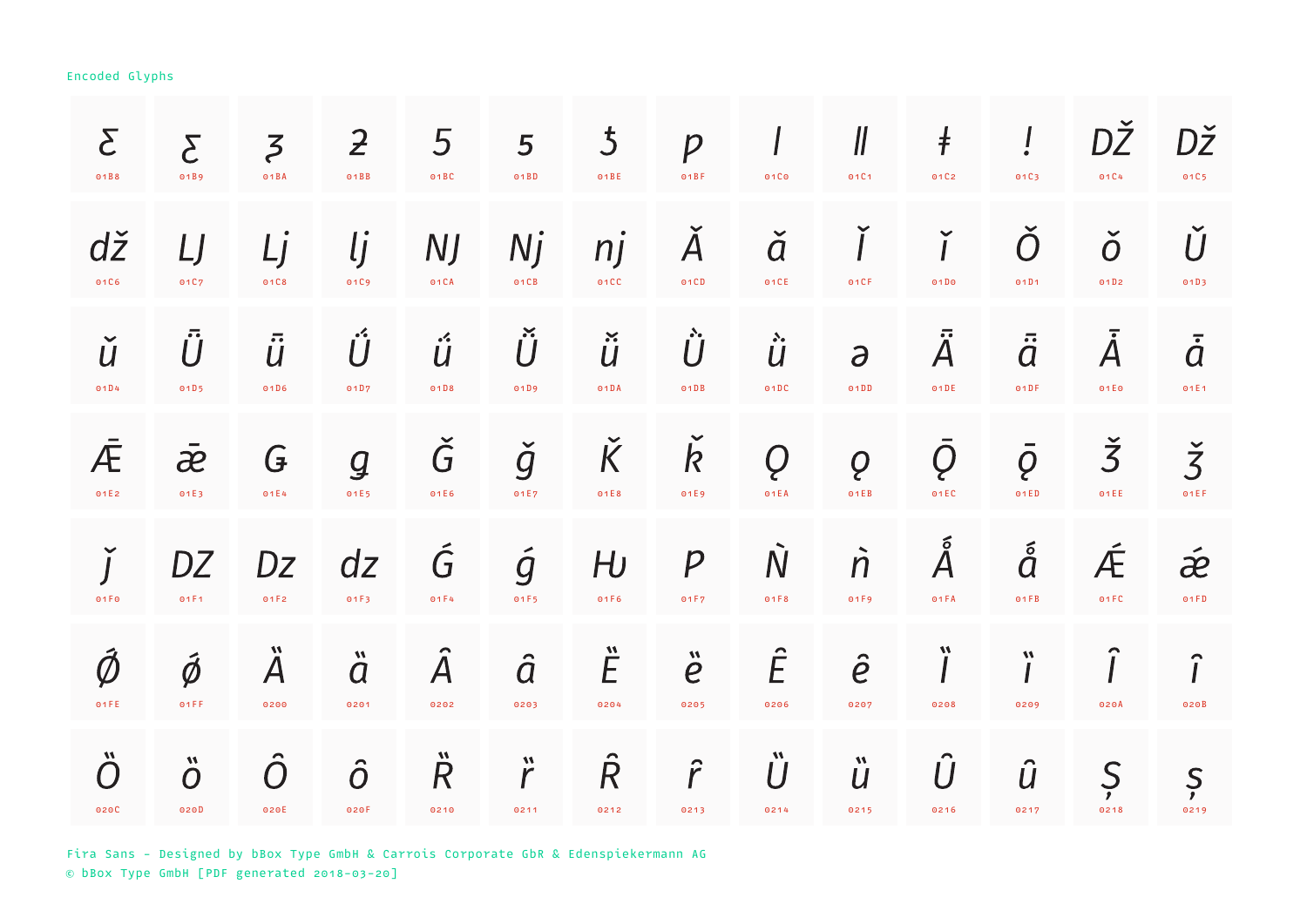| 021A                     | ţ<br>021B                                              | 3<br>021C                     | $\overline{\mathbf{3}}$<br>021D         | H<br>021E                        | $\overline{h}$<br>021F      | $\eta$<br>0220                     | $d_{\mathbf{z}}$<br>0221            | 8<br>0222                          | 8<br>0223                     | $\zeta$<br>0224                  | $\zeta$<br>0225       | $\boldsymbol{A}$<br>0226         | $\bullet$<br>$\boldsymbol{a}$<br>0227 |
|--------------------------|--------------------------------------------------------|-------------------------------|-----------------------------------------|----------------------------------|-----------------------------|------------------------------------|-------------------------------------|------------------------------------|-------------------------------|----------------------------------|-----------------------|----------------------------------|---------------------------------------|
| Ę<br>0228                | ę<br>0229                                              | $\bar{\tilde{O}}$<br>022A     | $\overline{\cdots}$<br>$\Omega$<br>022B | $\tilde{\tilde{O}}$<br>022C      | $\bar{\tilde{O}}$<br>022D   | $\bigcap$<br>022E                  | $\bullet$<br>$\overline{O}$<br>022F | $\bar{O}$<br>0230                  | $\bar{\dot O}$<br>0231        | $\overline{Y}$<br>0232           | y<br>0233             | b<br>0234                        | $n_{\rm e}$<br>0235                   |
| $\boldsymbol{t}$<br>0236 | 0237                                                   | $\boldsymbol{\omega}$<br>0238 | $\boldsymbol{\phi}$<br>0239             | Ã<br>023A                        | $\mathcal{C}$<br>023B       | $\boldsymbol{\mathcal{C}}$<br>023C | $\mathbf t$<br>023D                 | $\boldsymbol{\mathcal{J}}$<br>023E | Ş<br>023F                     | $\zeta$<br>0240                  | <sup>?</sup><br>0241  | $\mathbf{P}$<br>0242             | $\boldsymbol{B}$<br>0243              |
| $\overline{U}$<br>0244   | $\Lambda$<br>0245                                      | $\not\!\!E$<br>0246           | $\boldsymbol{\varrho}$<br>0247          | $\bm{f}$<br>0248                 | $\overline{\bm{f}}$<br>0249 | O)<br>024A                         | $\bm{q}$<br>024B                    | $\mathcal{R}$<br>024C              | $\boldsymbol{f}$<br>024D      | $\blacktriangledown$<br>024E     | y<br>024F             |                                  |                                       |
| $\boldsymbol{e}$<br>0250 | IPA Extensions (0250-02AF)<br>$\boldsymbol{a}$<br>0251 | $\boldsymbol{D}$<br>0252      | $\bm{b}$<br>0253                        | $\overline{\mathcal{L}}$<br>0254 | $\mathcal G$<br>0255        | $\overline{d}$<br>0256             | $\overline{d}$<br>0257              | $\mathbf{Q}$<br>0258               | $\partial$<br>0259            | $\partial^{\mathcal{L}}$<br>025A | $\mathcal{E}$<br>025B | 3<br>025C                        | 3 <sup>c</sup><br>025D                |
| $\boldsymbol{B}$<br>025E | $\bm{f}$<br>025F                                       | g<br>0260                     | $\overline{g}$<br>0261                  | G<br>0262                        | $\gamma$<br>0263            | $\gamma$<br>0264                   | $\mathcal{U}$<br>0265               | $\mathsf h$<br>0266                | $\mathfrak h$<br>0267         | $\ddagger$<br>0268               | 0269                  | $\overline{\mathcal{I}}$<br>026A | $\mathcal{L}_{\mathcal{L}}$<br>026B   |
| $\ddagger$<br>026C       | 026D                                                   | <u>Z</u><br>026E              | U<br>026F                               | $U_1$<br>0270                    | m<br>0271                   | $\mathsf{n}$<br>0272               | $\eta$<br>0273                      | $\mathbf N$<br>0274                | $\boldsymbol{\theta}$<br>0275 | Œ<br>0276                        | $\omega$<br>0277      | $\boldsymbol{\phi}$<br>0278      | $\overline{\mathcal{A}}$<br>0279      |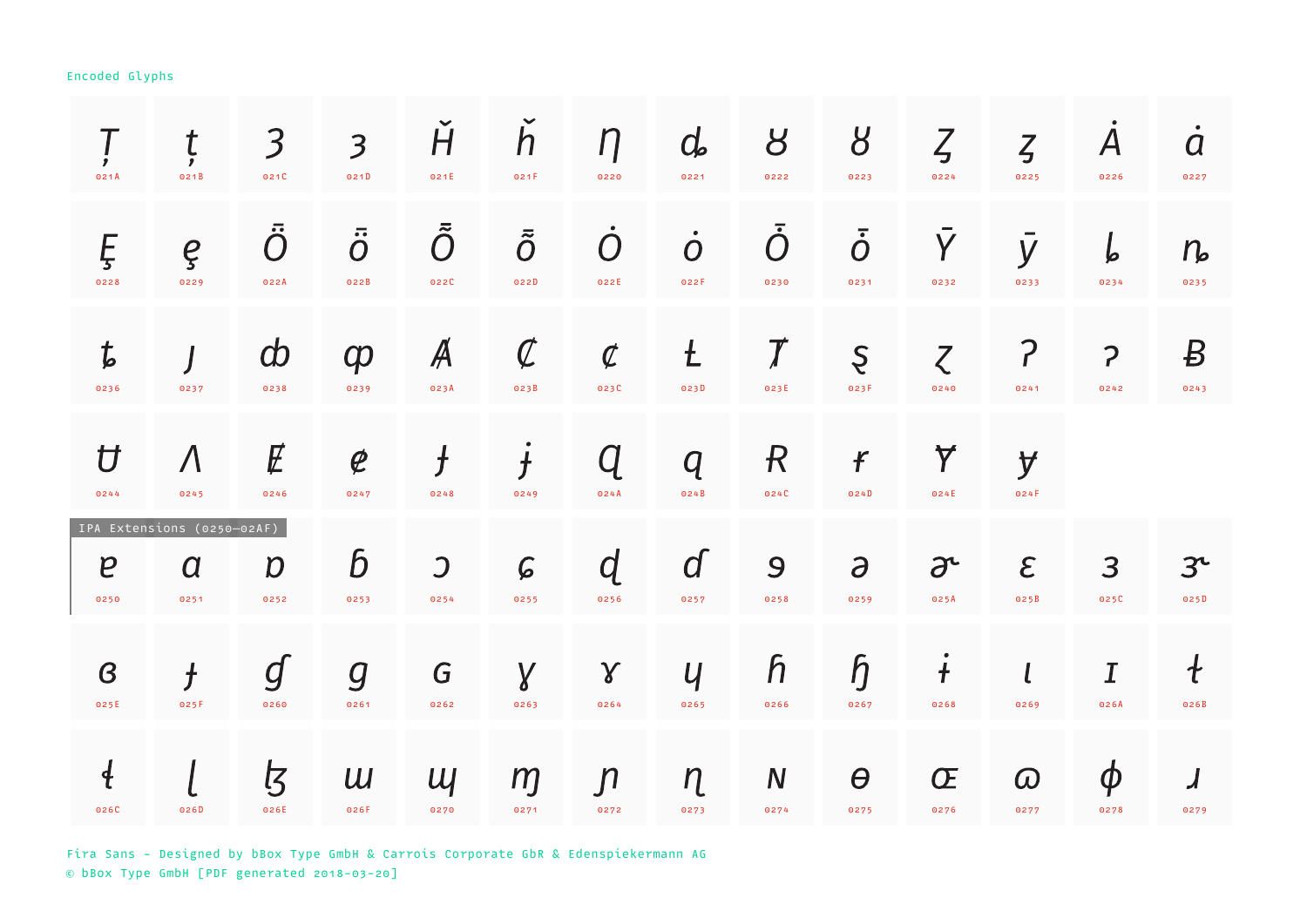| ◢<br>027A            | $\mathcal{A}_{\mathcal{A}}$<br>027B               | 027C                                | 027D                     | $\Gamma$<br>027E                | 7<br>027F                           | $\boldsymbol{R}$<br>0280                  | $\boldsymbol{B}$<br>0281           | S<br>0282           | 0283                                               | 0284                               | $\mathfrak{c}$<br>0285           | $\boldsymbol{d}$<br>0286         | $\overline{1}$<br>0287 |
|----------------------|---------------------------------------------------|-------------------------------------|--------------------------|---------------------------------|-------------------------------------|-------------------------------------------|------------------------------------|---------------------|----------------------------------------------------|------------------------------------|----------------------------------|----------------------------------|------------------------|
| t<br>0288            | $\mathcal{H}$<br>0289                             | $\boldsymbol{U}$<br>028A            | $\boldsymbol{U}$<br>028B | $\Lambda$<br>028C               | $\mathcal{M}_{\mathcal{A}}$<br>028D | $\Lambda$<br>028E                         | Y<br>028F                          | Z<br>0290           | $\overline{4}$<br>0291                             | $\overline{3}$<br>0292             | $\vec{\delta}$<br>0293           | ?<br>0294                        | $\varsigma$<br>0295    |
| $\mathcal S$<br>0296 | 0297                                              | $\bigodot$<br>0298                  | $\boldsymbol{B}$<br>0299 | $\boldsymbol{\partial}$<br>029A | $\boldsymbol{G}$<br>029B            | H<br>029C                                 | $\boldsymbol{d}$<br>029D           | $\lambda$<br>029E   | L<br>029F                                          | $\overline{q}$<br>02A0             | $\mathcal{P}$<br>02A1            | $\varsigma$<br>02A2              | dz<br>02A3             |
| ď<br>02A4            | dz<br>02A5                                        | $\mathcal{R}$<br>02A6               | ʧ<br>02A7                | tc<br>02A8                      | fŋ<br>02A9                          | ls<br>02AA                                | $\mathcal{Z}$<br>02AB              | W<br>W<br>02AC      | $\overline{\phantom{m}}$<br>$\blacksquare$<br>02AD | $\boldsymbol{\mathcal{U}}$<br>02AE | $\mathcal U$<br>02AF             |                                  |                        |
| $\mathbf h$<br>02B0  | Spacing Modifier Letters (02B0-02FF)<br>ĥ<br>02B1 | j<br>02B2                           | $\boldsymbol{J}$<br>02B4 | W<br>02B7                       | $\mathbf y$<br>02B8                 | $\mathcal{L}_{\mathcal{L}}$<br>02B9       | $\boldsymbol{\mathcal{U}}$<br>02BA | $\epsilon$<br>O2BB  | $\mathbf{r}$<br>02BC                               | $\epsilon$<br>02BF                 | $\mathbf{P}$<br>02C0             | $\blacktriangle$<br>02C6         | $\checkmark$<br>02C7   |
| $\mathbf{I}$         | ◢                                                 | $\blacktriangle$                    | $\mathbf{I}$             | $\blacktriangle$                | $\overline{\phantom{a}}$            | $\boldsymbol{\nabla}$<br>$\blacktriangle$ | $\pmb{\nabla}$                     | ᅩ                   | $\boldsymbol{+}$                                   |                                    | ◡                                | $\bullet$                        | $\circ$                |
| 02C8                 | 02CA                                              | 02CB                                | 02CC                     | 02CE                            | 02CF                                | 02D <sub>0</sub>                          | 02D1                               | 02D4                | 02D6                                               | 02D7                               | 02D8                             | 02D9                             | 02DA                   |
| $\epsilon$<br>02DB   | $\tilde{\phantom{a}}$<br>02DC                     | $\boldsymbol{\prime\prime}$<br>02DD | $\mathbf{t}$<br>02DE     | γ<br>02E0                       | $\mathbf{l}$<br>02E1                | $\mathsf S$<br>02E2                       | $\pmb{X}$<br>02E3                  | $\varsigma$<br>02E4 | 7<br>02E5                                          | $\mathcal I$<br>02E6               | $\overline{\phantom{a}}$<br>02E7 | $\overline{\mathcal{A}}$<br>02E8 | 02E9                   |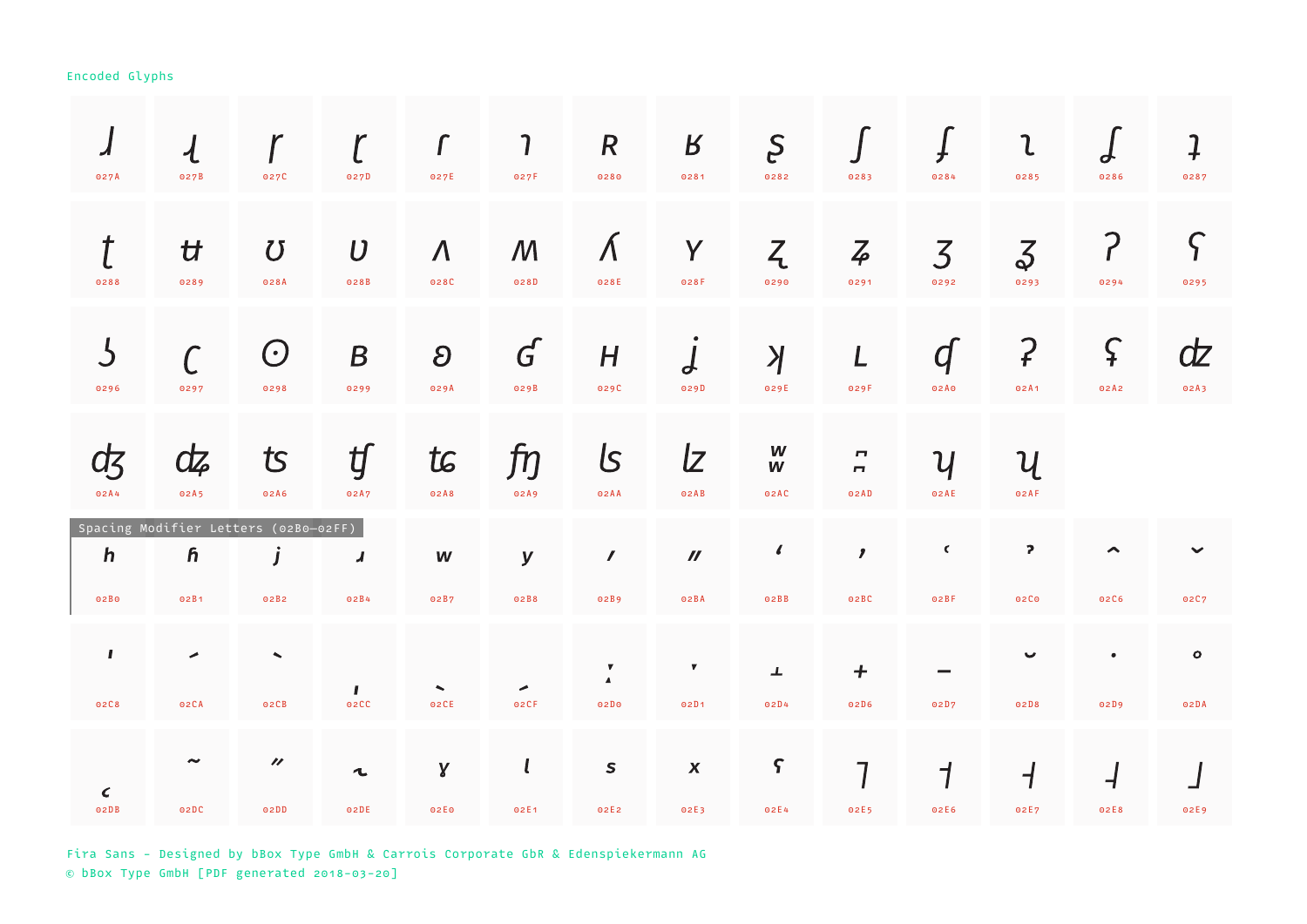$\boldsymbol{\eta}$ 

02EE

| $\sim$                        | Combining Diacritical Marks (0300-036F)<br>◢ | $\hat{\phantom{a}}$      | $\tilde{\phantom{a}}$    |                                  |                      | $\checkmark$                    | $\bullet$                          | $\bullet\; \bullet$          | $\mathbf{P}$           | $\circ$                           | $\boldsymbol{\prime\prime}$     | $\checkmark$             | $\mathbf{I}$             |
|-------------------------------|----------------------------------------------|--------------------------|--------------------------|----------------------------------|----------------------|---------------------------------|------------------------------------|------------------------------|------------------------|-----------------------------------|---------------------------------|--------------------------|--------------------------|
| 0300                          | 0301                                         | 0302                     | 0303                     | 0304                             | 0305                 | 0306                            | 0307                               | 0308                         | 0309                   | 030A                              | 030B                            | 030C                     | 030D                     |
| $\boldsymbol{M}$              | $\sim$                                       | $\sqrt{2}$               | $\mathbf{r}$             |                                  |                      |                                 |                                    | $\mathbf{I}$                 | $\pmb{J}$              |                                   |                                 |                          |                          |
| 030F                          | 0311                                         | 0312                     | 0313                     | $\overline{\phantom{a}}$<br>0316 | ◄<br>0317            | $\overline{1}$<br>0318          | $\mathsf{F}$<br>0319               | 031A                         | 031B                   | $\epsilon$<br>031C                | $\perp$<br>031D                 | $\pmb{\tau}$<br>031E     | $\boldsymbol{+}$<br>031F |
|                               |                                              |                          |                          |                                  |                      |                                 |                                    |                              |                        |                                   |                                 |                          |                          |
| 0320                          | J<br>0321                                    | $\bullet$<br>0323        | $\bullet\bullet$<br>0324 | $\bullet$<br>0325                | $\mathbf{r}$<br>0326 | $\overline{\mathbf{z}}$<br>0327 | $\epsilon$<br>0328                 | $\mathbf{I}$<br>0329         | $\mathbf{r}$<br>032A   | $\boldsymbol{\mathsf{w}}$<br>032B | $\checkmark$<br>032C            | $\blacktriangle$<br>032D | $\sim$<br>032F           |
|                               |                                              |                          | $\tilde{\phantom{a}}$    |                                  |                      |                                 |                                    |                              |                        | $\boldsymbol{\mathsf{X}}$         | $\tilde{\phantom{a}}$           |                          |                          |
| $\tilde{\phantom{a}}$<br>0330 | 0331                                         | 0332                     | 0334                     | 0335                             | 0336                 | $\blacktriangleright$<br>0339   | $\overline{\phantom{a}}$<br>033A   | $\qquad \qquad \Box$<br>033B | $\sim$<br>033C         | 033D                              | 0342                            | $\mathbf{C}$<br>0345     | 035C                     |
| ⌒                             |                                              |                          |                          |                                  |                      |                                 |                                    |                              |                        |                                   |                                 |                          |                          |
| 0361                          |                                              |                          |                          |                                  |                      |                                 |                                    |                              |                        |                                   |                                 |                          |                          |
|                               | Greek and Coptic (0370-03FF)                 |                          |                          | $\mathcal{L}_{\mathcal{L}}$      |                      |                                 |                                    |                              |                        |                                   |                                 |                          |                          |
| F<br>0370                     | F<br>0371                                    | $\boldsymbol{T}$<br>0372 | $\tau$<br>0373           | 0374                             | $\sqrt{2}$<br>0375   | $\boldsymbol{M}$<br>0376        | $\boldsymbol{\mathcal{U}}$<br>0377 | $\mathbf{L}$<br>037A         | $\overline{C}$<br>037B | $\epsilon$<br>037C                | $\overline{\mathbf{C}}$<br>037D | $\frac{1}{2}$<br>037E    | 037F                     |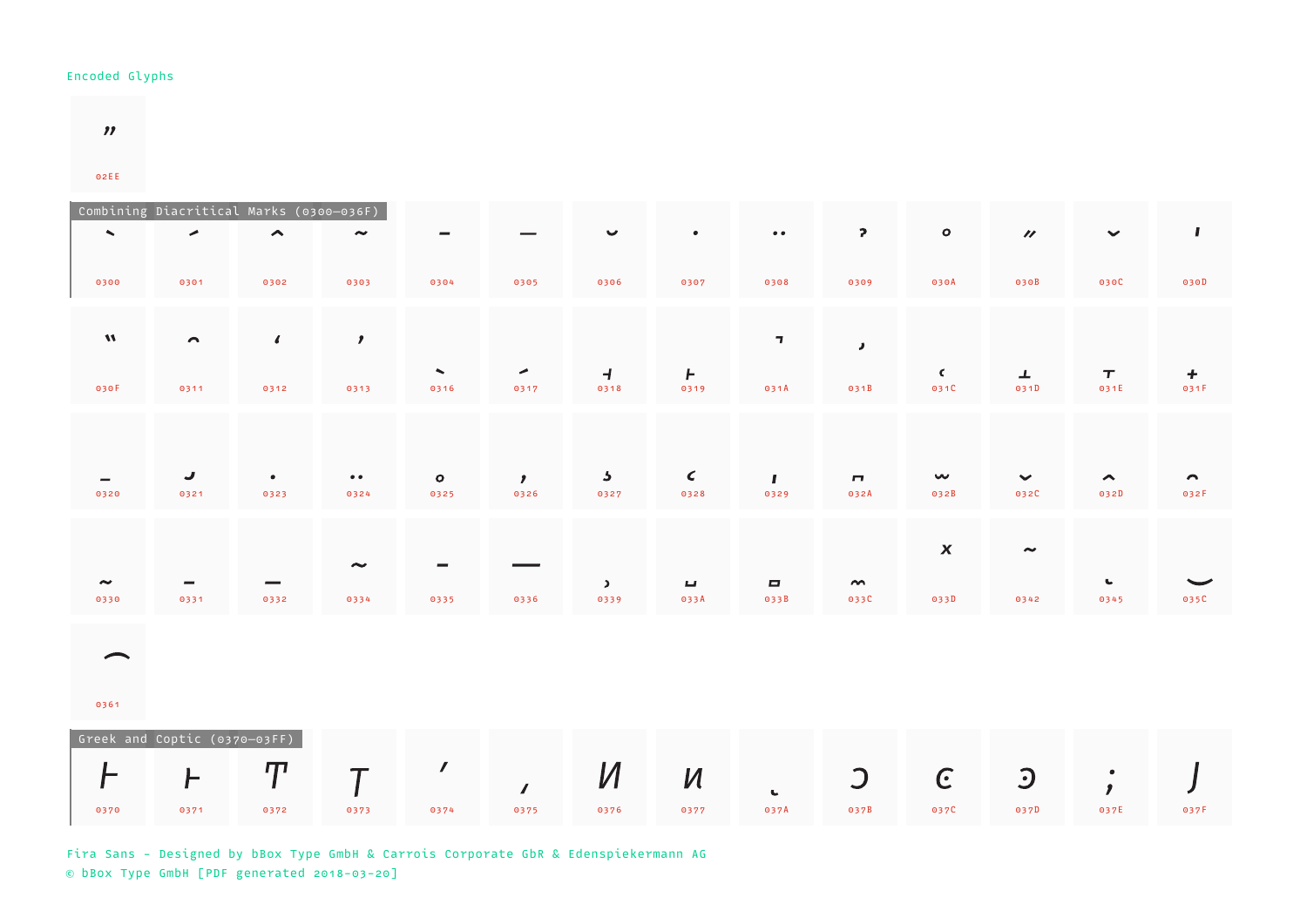| $\pmb{I}$<br>0384        | $\cdot^{\prime}$<br>0385         | Ά<br>0386          | $\bullet$<br>0387            | Έ<br>0388                    | Ή<br>0389         | $^{\prime}$<br>038A      | <b>'O</b><br>038C                  | 'Y<br>038E                                 | $\Omega$<br>038F       | $\frac{1}{l}$<br>0390              | $\bm{\mathsf{A}}$<br>0391 | B<br>0392                                    | 0393                                                               |
|--------------------------|----------------------------------|--------------------|------------------------------|------------------------------|-------------------|--------------------------|------------------------------------|--------------------------------------------|------------------------|------------------------------------|---------------------------|----------------------------------------------|--------------------------------------------------------------------|
| $\Delta$<br>0394         | E<br>0395                        | Z<br>0396          | H<br>0397                    | $\Theta$<br>0398             | 0399              | K<br>039A                | $\Lambda$<br>039B                  | $\mathcal M$<br>039C                       | $\mathsf{N}$<br>039D   | 039E                               | $\Omega$<br>039F          | П<br>03A0                                    | $\overline{P}$<br>03A1                                             |
| Σ<br>03A3                | 03A4                             | Y<br>03A5          | $\Phi$<br>03A6               | X<br>03A7                    | $\Psi$<br>03A8    | $\Omega$<br>03A9         | $\bullet\; \bullet$<br>03AA        | $\bullet\bullet$<br>$\overline{Y}$<br>03AB | $\dot{\alpha}$<br>03AC | $\dot{\mathcal{E}}$<br>03AD        | $\acute{\eta}$<br>03AE    | ,<br>$\mathbf l$<br>03AF                     | $\cdot$ <sup><math>\prime</math></sup><br>$\boldsymbol{U}$<br>03B0 |
| $\alpha$<br>03B1         | $\beta$<br>03B2                  | $\gamma$<br>03B3   | $\delta$<br>03B4             | $\epsilon$<br>03B5           | $\zeta$<br>03B6   | $\eta$<br>03B7           | $\theta$<br>03B8                   | $\mathbf{l}$<br>03B9                       | K<br>03BA              | $\lambda$<br>03BB                  | $\mu$<br>03BC             | $\boldsymbol{V}$<br>03BD                     | $\xi$<br>03BE                                                      |
| $\boldsymbol{O}$<br>03BF | $\boldsymbol{\pi}$<br>03C0       | $\rho$<br>03C1     | $\varsigma$<br>03C2          | $\boldsymbol{O}$<br>03C3     | $\tau$<br>03C4    | $\boldsymbol{U}$<br>03C5 | $\varphi$<br>03C6                  | $\chi$<br>03C7                             | $\Psi$<br>03C8         | $\omega$<br>03C9                   | 03CA                      | $\bullet\bullet$<br>$\boldsymbol{U}$<br>03CB | $\dot{o}$<br>03CC                                                  |
| Ú<br>03CD                | $\mathbf{r}$<br>$\omega$<br>03CE | K<br>03CF          | $\boldsymbol{\beta}$<br>03D0 | $\theta$<br>03D1             | Y<br>03D2         | 'Y<br>03D3               | Y<br>03D4                          | $\boldsymbol{\phi}$<br>03D5                | $\varpi$<br>03D6       | $\boldsymbol{\mathcal{U}}$<br>03D7 | Q<br>03D8                 | $\boldsymbol{Q}$<br>03D9                     | 03DA                                                               |
| $\varsigma$<br>03DB      | F<br>03DC                        | $\sqrt{2}$<br>03DD | $\zeta$<br>03DE              | $\frac{1}{\sqrt{2}}$<br>03DF | $\Lambda$<br>03E0 | $\lambda$<br>03E1        | $\boldsymbol{\mathcal{U}}$<br>03F0 | $\varrho$<br>03F1                          | $\mathsf{C}$<br>03F2   | 03F3                               | Θ<br>03F4                 | $\epsilon$<br>03F5                           | Э<br>03F6                                                          |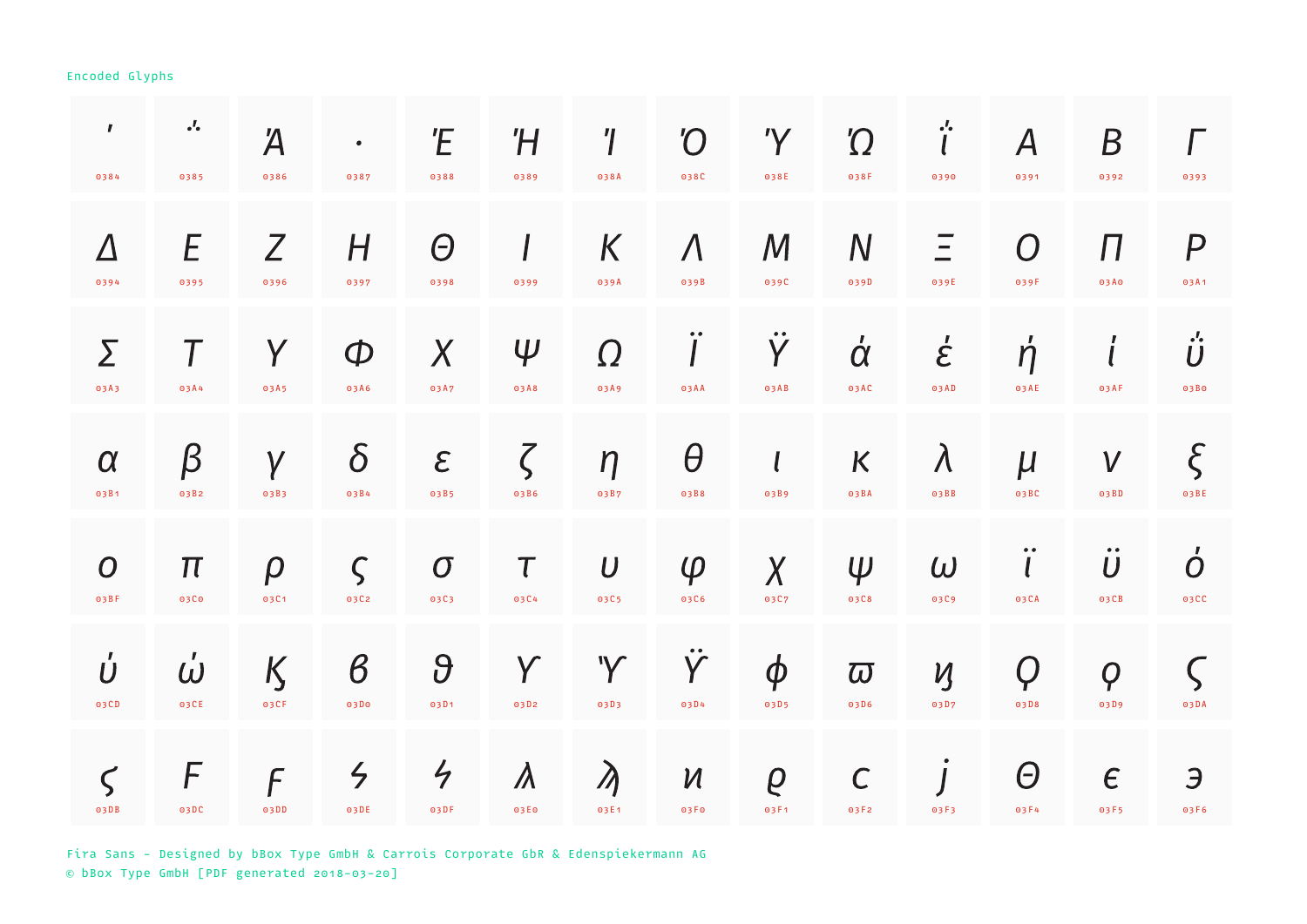| Þ<br>03F7                          | $\bm{p}$<br>03F8                                      | $\mathcal{C}$<br>03F9  | $\boldsymbol{M}$<br>03FA | $\mathcal M$<br>03FB | $\varrho$<br>03 FC | $\bigcup$<br>03FD | $\epsilon$<br>03FE          | $\bigcup$<br>03FF    |                             |                                            |                                    |                                 |                     |
|------------------------------------|-------------------------------------------------------|------------------------|--------------------------|----------------------|--------------------|-------------------|-----------------------------|----------------------|-----------------------------|--------------------------------------------|------------------------------------|---------------------------------|---------------------|
| È<br>0400                          | Cyrillic (0400-04FF)<br>$\bullet\bullet$<br>E<br>0401 | $\overline{b}$<br>0402 | 0403                     | $\epsilon$<br>0404   | S<br>0405          | 0406              | $\bullet\; \bullet$<br>0407 | 0408                 | Љ<br>0409                   | Њ<br>040A                                  | $\boldsymbol{\mathcal{F}}$<br>040B | $\overline{\mathsf{K}}$<br>040C | $\dot{M}$<br>040D   |
| ў                                  | Ų                                                     | $\bm{A}$               | Б                        | B                    | $\Gamma$           | Д                 | E                           | Ж                    | 3                           | $\overline{M}$                             | $\boldsymbol{\mathcal{U}}$         | $\boldsymbol{K}$                | Л                   |
| 040E                               | 040F                                                  | 0410                   | 0411                     | 0412                 | 0413               | 0414              | 0415                        | 0416                 | 0417                        | 0418                                       | 0419                               | 041A                            | 041B                |
| $\mathcal M$                       | H                                                     | $\overline{ }$         | П                        | P                    | $\Gamma$           | 0422              | У                           | $\mathcal{D}$        | $\chi$                      | Ц                                          | Ч                                  | Ш                               | Щ                   |
| 041C                               | 041D                                                  | 041E                   | 041F                     | 0420                 | 0421               |                   | 0423                        | 0424                 | 0425                        | 0426                                       | 0427                               | 0428                            | 0429                |
| $\mathbf b$                        | Ы                                                     | Ь                      | Э                        | Ю                    | Я                  | $\overline{a}$    | $\sigma$                    | $\boldsymbol{\beta}$ | $\mathcal{S}_{\mathcal{S}}$ | $\partial$                                 | $\boldsymbol{e}$                   | Ж                               | 3                   |
| 042A                               | 042B                                                  | 042C                   | 042D                     | 042E                 | 042F               | 0430              | 0431                        | 0432                 | 0433                        | 0434                                       | 0435                               | 0436                            | 0437                |
| $\boldsymbol{U}$                   | $\check{U}$                                           | $\kappa$               | Л                        | M                    | H                  | $\boldsymbol{O}$  | $\boldsymbol{n}$            | $\boldsymbol{p}$     | $\mathcal C$                | m                                          | У                                  | ф                               | $\boldsymbol{X}$    |
| 0438                               | 0439                                                  | 043A                   | 043B                     | 043C                 | 043D               | 043E              | 043F                        | 0440                 | 0441                        | 0442                                       | 0443                               | 0444                            | 0445                |
| $\mathcal{U}_{\mathsf{I}}$<br>0446 | Ч<br>0447                                             | $\overline{u}$<br>0448 | Щ<br>0449                | Ъ<br>044A            | Ы<br>044B          | $\bm{b}$<br>044C  | Э<br>044D                   | Ю<br>044E            | Я<br>044F                   | $\blacktriangle$<br>$\overline{e}$<br>0450 | $\ddot{e}$<br>0451                 | $\hbar$<br>0452                 | $\tilde{z}$<br>0453 |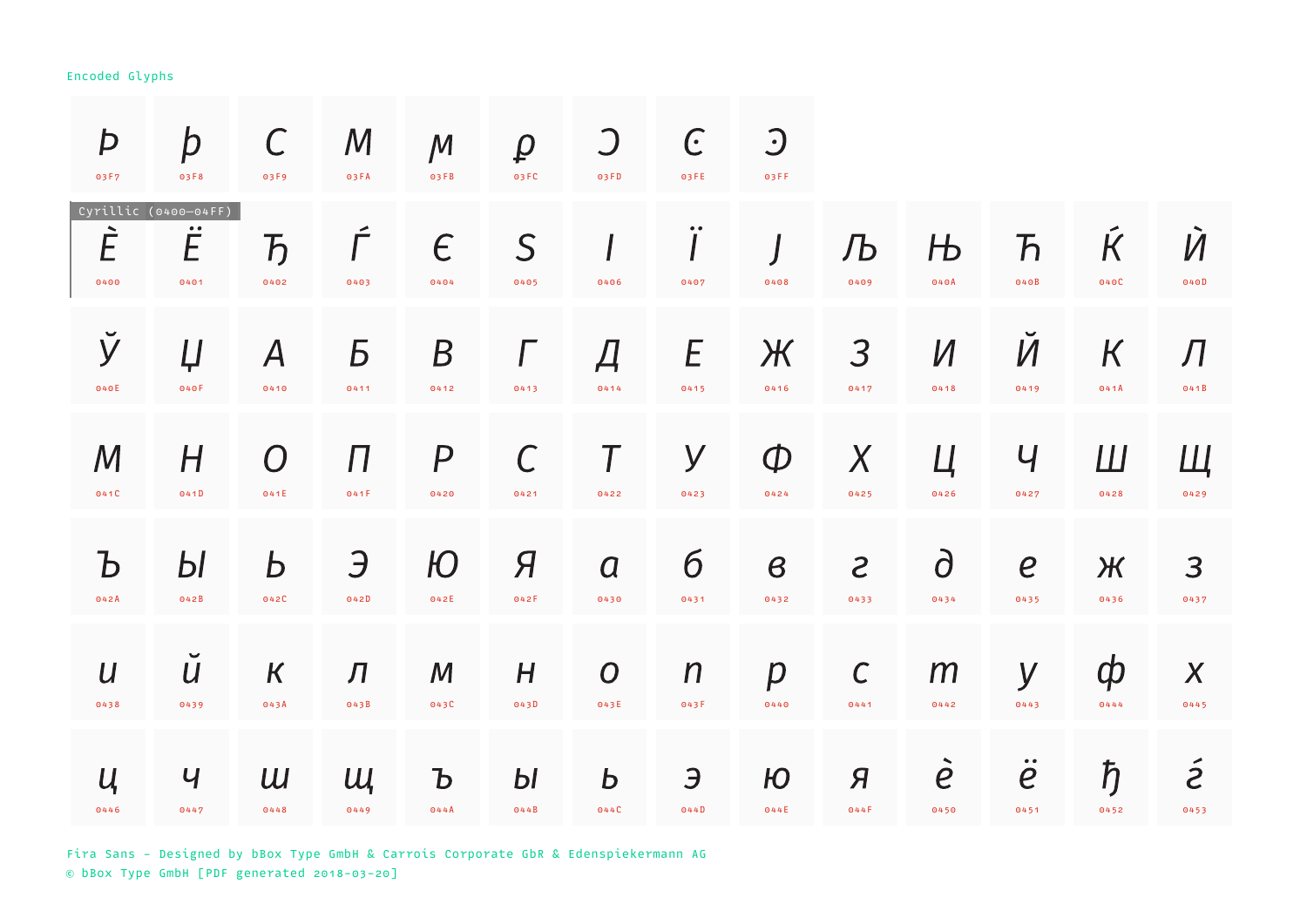| $\epsilon$<br>0454        | S<br>0455                  | 0456             | $\bullet\; \bullet$<br>0457 | 0458                   | Љ<br>0459                  | $H_{\rm b}$<br>045A         | $\hbar$<br>045B                 | $\tilde{\mathsf{K}}$<br>045C | $\dot{U}$<br>045D        | $\breve{\mathsf{y}}$<br>045E | $\mu$<br>045F                    | $\omega$<br>0460              | $\omega$<br>0461             |
|---------------------------|----------------------------|------------------|-----------------------------|------------------------|----------------------------|-----------------------------|---------------------------------|------------------------------|--------------------------|------------------------------|----------------------------------|-------------------------------|------------------------------|
| $\overline{D}$            | $\bm{b}$                   | Æ                | $H \in$                     | $\mathcal{A}$          | $\mathcal{A}$              | $H\!A$                      | $H\!A$                          | $\overline{\mathcal{K}}$     | $\overline{\mathcal{X}}$ | Ѭ                            | <b>Ѭ</b>                         | $\check{\check{\mathcal{Z}}}$ | $\check{\check{\mathsf{z}}}$ |
| 0462                      | 0463                       | 0464             | 0465                        | 0466                   | 0467                       | 0468                        | 0469                            | 046A                         | 046B                     | 046C                         | 046D                             | 046E                          | 046F                         |
| $\Psi$<br>0470            | $\psi$<br>0471             | $\Theta$<br>0472 | $\theta$<br>0473            | $\sqrt{}$<br>0474      | $\boldsymbol{V}$<br>0475   | $\ddot{\mathsf{V}}$<br>0476 | $\mathbf{\mathring{V}}$<br>0477 | Oy<br>0478                   | oy<br>0479               | И<br>048A                    | $\checkmark$<br>$\iota$<br>048B  | $\mathbf b$<br>048C           | $\overline{b}$<br>048D       |
| $\mathsf{P}$              | $\boldsymbol{p}$           | 0490             | $\mathcal{L}$               | F                      | $\mathcal{E}_{1}$          | $\overline{b}$              | $\overline{b}$                  | Ж                            | Ж                        | $\mathfrak{Z}$               | $\overline{3}$                   | Қ                             | $K_{\mathbf{z}}$             |
| 048E                      | 048F                       |                  | 0491                        | 0492                   | 0493                       | 0494                        | 0495                            | 0496                         | 0497                     | 0498                         | 0499                             | 049A                          | 049B                         |
| $\boldsymbol{\mathsf{K}}$ | $\boldsymbol{\mathcal{K}}$ | К                | k                           | ${\mathcal K}$         | $\boldsymbol{\kappa}$      | Ң                           | $H_{\!\scriptscriptstyle 1}$    | H                            | H                        | $\Gamma$                     | $\Gamma$                         | $\overline{Q}$                | $\overline{Q}$               |
| 049C                      | 049D                       | 049E             | 049F                        | 04A0                   | 04A1                       | 04A2                        | 04A3                            | 04A4                         | 04A5                     | 04A6                         | 04A7                             | 04A8                          | 04A9                         |
| 04AA                      | $\varsigma$<br>04AB        | 04AC             | m<br>O4AD                   | Y<br>04AE              | Y<br>04AF                  | ¥<br>04B0                   | $\overline{Y}$<br>04B1          | $\bm{\mathsf{X}}$<br>04B2    | $X_{1}$<br>04B3          | Ц<br>04B4                    | $\mathcal{U}_\mathbf{r}$<br>04B5 | Ҷ<br>04B6                     | Ҷ<br>04B7                    |
| $\mathcal{H}$             | $\mathcal{U}$              | $\mathsf{h}$     | $\mathsf{h}$                | $\boldsymbol{\varphi}$ | $\boldsymbol{\mathcal{C}}$ | ę                           | $\mathcal{C}$                   | $\sqrt{ }$                   | $\mathcal{\bar{H}}$      | $\breve{\mathcal{H}}$        | $\boldsymbol{B}$                 | $\overline{B}$                | Ӆ                            |
| 04B8                      | 04B9                       | O4BA             | O4B                         | 04BC                   | O4BD                       | 04BE                        | $04B$ F                         | 04C <sub>0</sub>             | 04C1                     | 04C2                         | 04C3                             | 04C4                          | 04C5                         |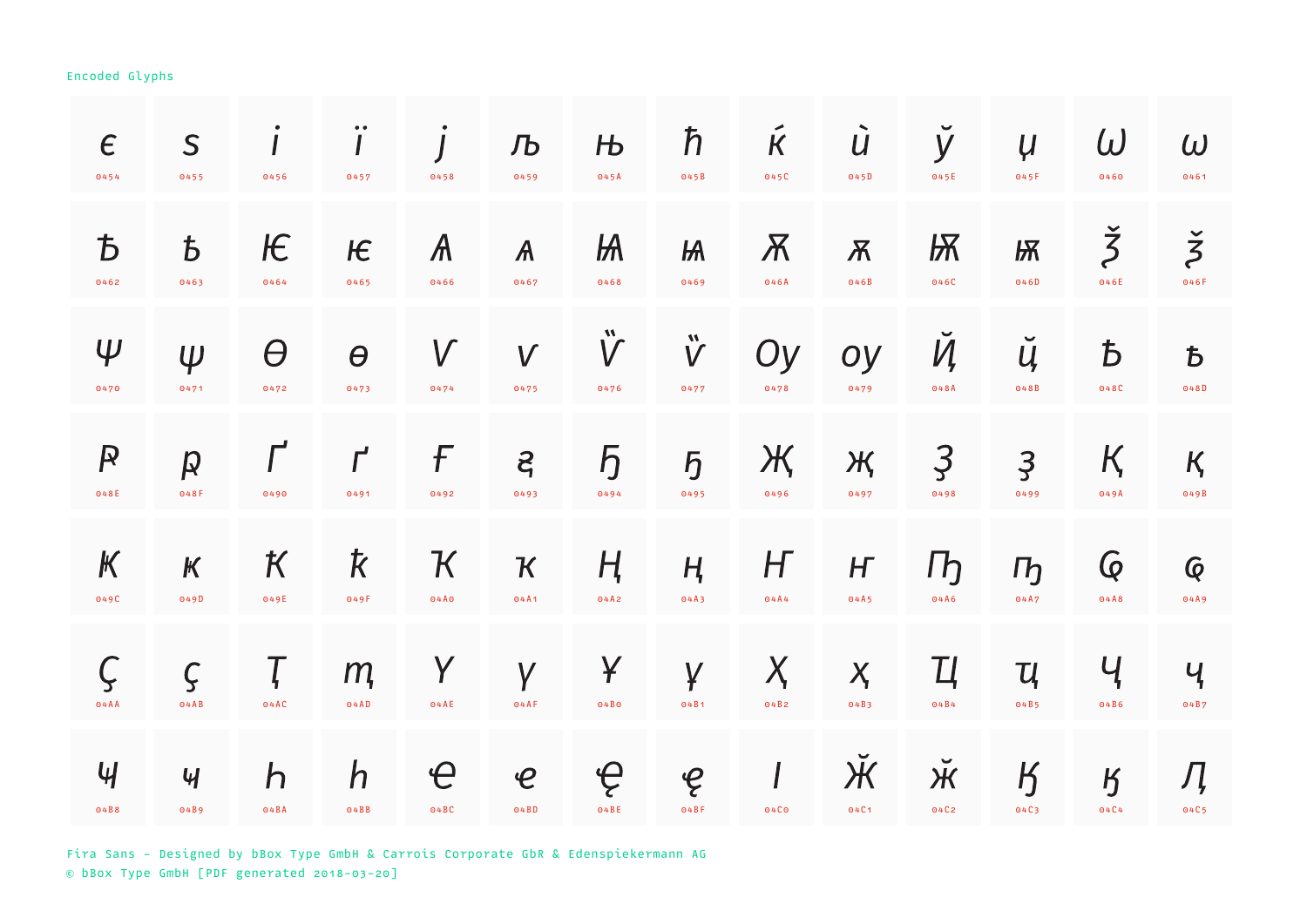| Ӆ<br>04C6                 | H<br>04C7                                     | $H_{\mathcal{L}}$<br>04C8                   | Ӊ<br>04C9                     | $H_{\mathcal{I}}$<br>04CA                  | Y<br>04CB                              | $\mathcal{Y}$<br>04CC     | M,<br>04CD                | M,<br>04CE                | $\iota$<br>04CF                            | $\overline{\mathsf{A}}$<br>04D0      | $\check{a}$<br>04D1         | $\boldsymbol{A}$<br>04D2           | $\ddot{a}$<br>04D3     |
|---------------------------|-----------------------------------------------|---------------------------------------------|-------------------------------|--------------------------------------------|----------------------------------------|---------------------------|---------------------------|---------------------------|--------------------------------------------|--------------------------------------|-----------------------------|------------------------------------|------------------------|
| Æ<br>04D4                 | $\partial^2$<br>04D5                          | Ĕ<br>04D6                                   | $\check{e}$<br>04D7           | $\partial$<br>04D8                         | $\partial$<br>04D9                     | $\ddot{\partial}$<br>O4DA | $\ddot{\partial}$<br>O4DB | Ӝ<br>04DC                 | $\bullet\bullet$<br>Ж<br>O4DD              | $\ddot{3}$<br>04DE                   | $\ddot{3}$<br>04DF          | $\overline{3}$<br>04E <sub>0</sub> | $\overline{3}$<br>04E1 |
| $\bar{M}$<br>04E2         | $\overline{U}$<br>04E3                        | Ӥ<br>04E4                                   | $\ddot{u}$<br>04E5            | $\overline{O}$<br>04E6                     | $\ddot{o}$<br>04E7                     | $\theta$<br>04E8          | $\theta$<br>04E9          | $\theta$<br>04EA          | $\ddot{\theta}$<br>04EB                    | Ë<br>04EC                            | $\ddot{\mathbf{z}}$<br>04ED | y<br>04EE                          | $\bar{y}$<br>04EF      |
| ÿ<br>04F <sub>0</sub>     | $\bullet\bullet$<br>y<br>04F1                 | Ӳ<br>04F2                                   | ý<br>04F3                     | $\bullet\;\bullet$<br>$\mathsf{U}$<br>04F4 | $\bullet\bullet$<br>$\ddot{q}$<br>04F5 | 04F6                      | $\zeta$<br>04F7           | Ы<br>04F8                 | $\bullet\bullet$<br>b <sub>l</sub><br>04F9 | f<br>04FA                            | $\zeta$<br>04FB             | $\chi$<br>04FC                     | $\overline{X}$<br>04FD |
| $\chi$<br>04FE            | $\chi$<br>04FF                                |                                             |                               |                                            |                                        |                           |                           |                           |                                            |                                      |                             |                                    |                        |
| d<br>0500                 | Cyrillic Supplement<br>$\overline{a}$<br>0501 | $(0500 - 052F)$<br>$\boldsymbol{d}$<br>0502 | $\boldsymbol{\omega}$<br>0503 | $\mathcal{L}$<br>0504                      | $\mathbf{z}$<br>0505                   | <b>R</b><br>0506          | $\overline{z}$<br>0507    | $J\!U$<br>0508            | $\overline{\overline{L}}$<br>0509          | $H_{\!\scriptscriptstyle D}$<br>050A | H <sub>U</sub><br>050B      | G<br>050C                          | G<br>050D              |
| $\bm{\mathrm{U}}$<br>050E | $\mathbf U$<br>050F                           | $\mathcal{E}$<br>0510                       | $\epsilon$<br>0511            | Ŋ<br>0512                                  | Ŋ<br>0513                              | Љ<br>0514                 | $\boldsymbol{K}$<br>0515  | $\bm{\mathsf{R}}$<br>0516 | p<br>0517                                  | Æ<br>0518                            | $\mathcal{R}$<br>0519       | Q<br>051A                          | $\overline{q}$<br>051B |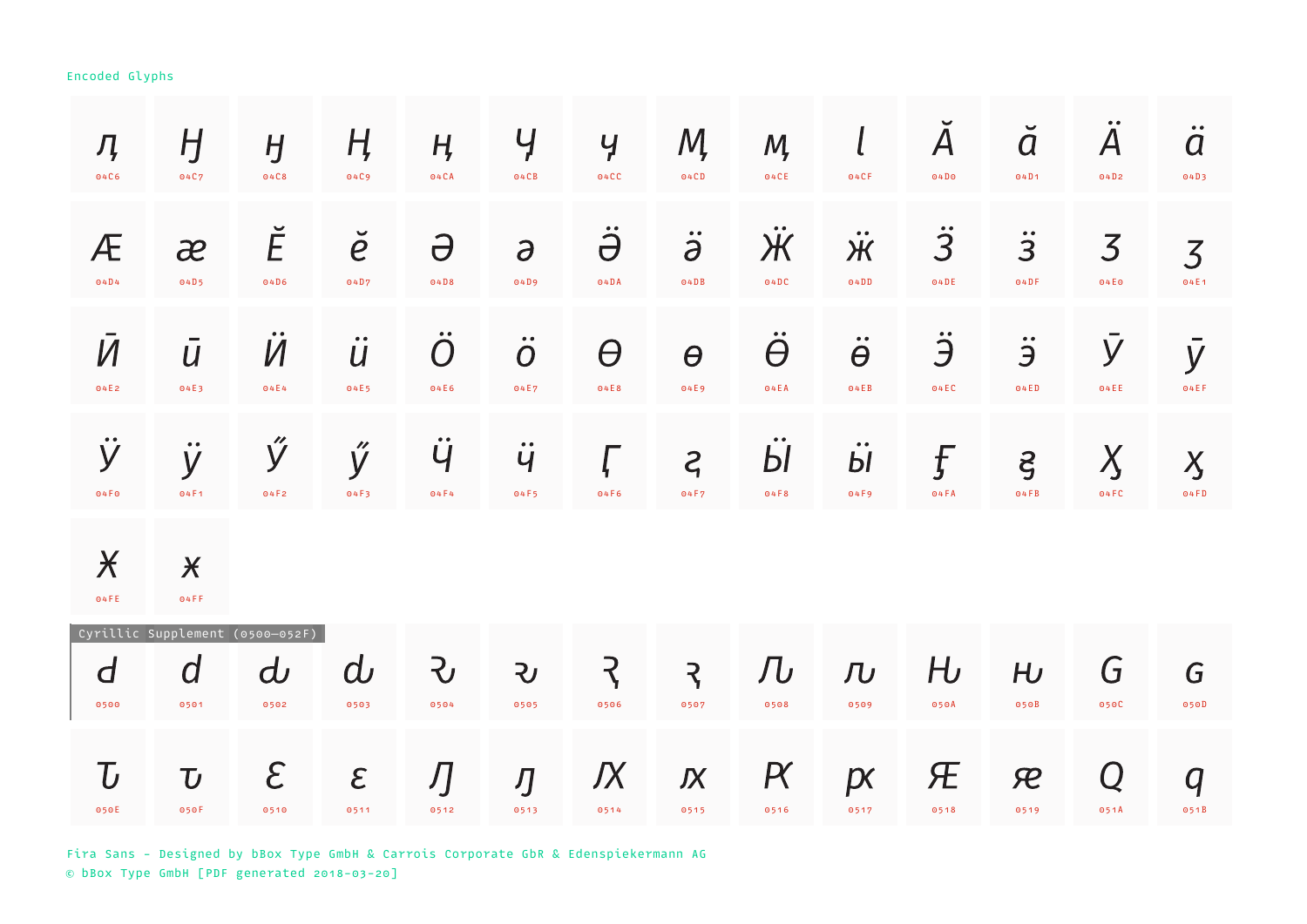| W<br>051C                     | W<br>051D                                                                              | K<br>051E              | $\kappa$<br>051F        | Jh<br>0520                           | $\mathcal{F}_{\mathcal{D}}$<br>0521 | H <sub>1</sub><br>0522 | H <sub>J</sub><br>0523 | Ц.<br>0524       | n<br>0525 | h,<br>0526 | h,<br>0527     | H<br>0528  | H<br>0529 |
|-------------------------------|----------------------------------------------------------------------------------------|------------------------|-------------------------|--------------------------------------|-------------------------------------|------------------------|------------------------|------------------|-----------|------------|----------------|------------|-----------|
| ДК<br>052A                    | ДК<br>052B                                                                             | $\overline{A}$<br>052C | $\mathcal{H}$<br>052D   | Л<br>052E                            | Д<br>052F                           |                        |                        |                  |           |            |                |            |           |
| Thai (0E00-0E7F)<br>₿<br>0E3F |                                                                                        |                        |                         |                                      |                                     |                        |                        |                  |           |            |                |            |           |
| $\Theta$                      | Phonetic Extensions (1D00-1D7F)<br>$\bm{\mathcal{D}}$                                  | đ                      | $\widehat{\mathcal{F}}$ | $H\!H$                               | $\boldsymbol{\mathsf{P}}$           | $\overline{p}$         | $\boldsymbol{f}$       | $\boldsymbol{f}$ | S         | ŧ          | $\overline{z}$ | $\ddagger$ |           |
| 1D4A                          | 1D6C                                                                                   | 1D6D                   | 1D6E                    | 1D6F                                 | 1D70                                | 1D71                   | 1D72                   | 1D73             | 1D74      | 1D75       | 1D76           | 1D7B       |           |
| $\bm{q}$<br>1D91              | Phonetic Extensions Supplement (1D80-1DBF)<br>$\theta$<br>$1$ D B F                    |                        |                         |                                      |                                     |                        |                        |                  |           |            |                |            |           |
| ⇁<br>1DC4                     | Combining Diacritical Marks Supplement (1DC0-1DFF)<br>$\overline{\phantom{0}}$<br>1DC5 | ╮<br>1DC6              | ∕<br>1DC7               | $\blacktriangleright$<br><b>1DC8</b> | $\tilde{\phantom{a}}$<br>1DC9       |                        |                        |                  |           |            |                |            |           |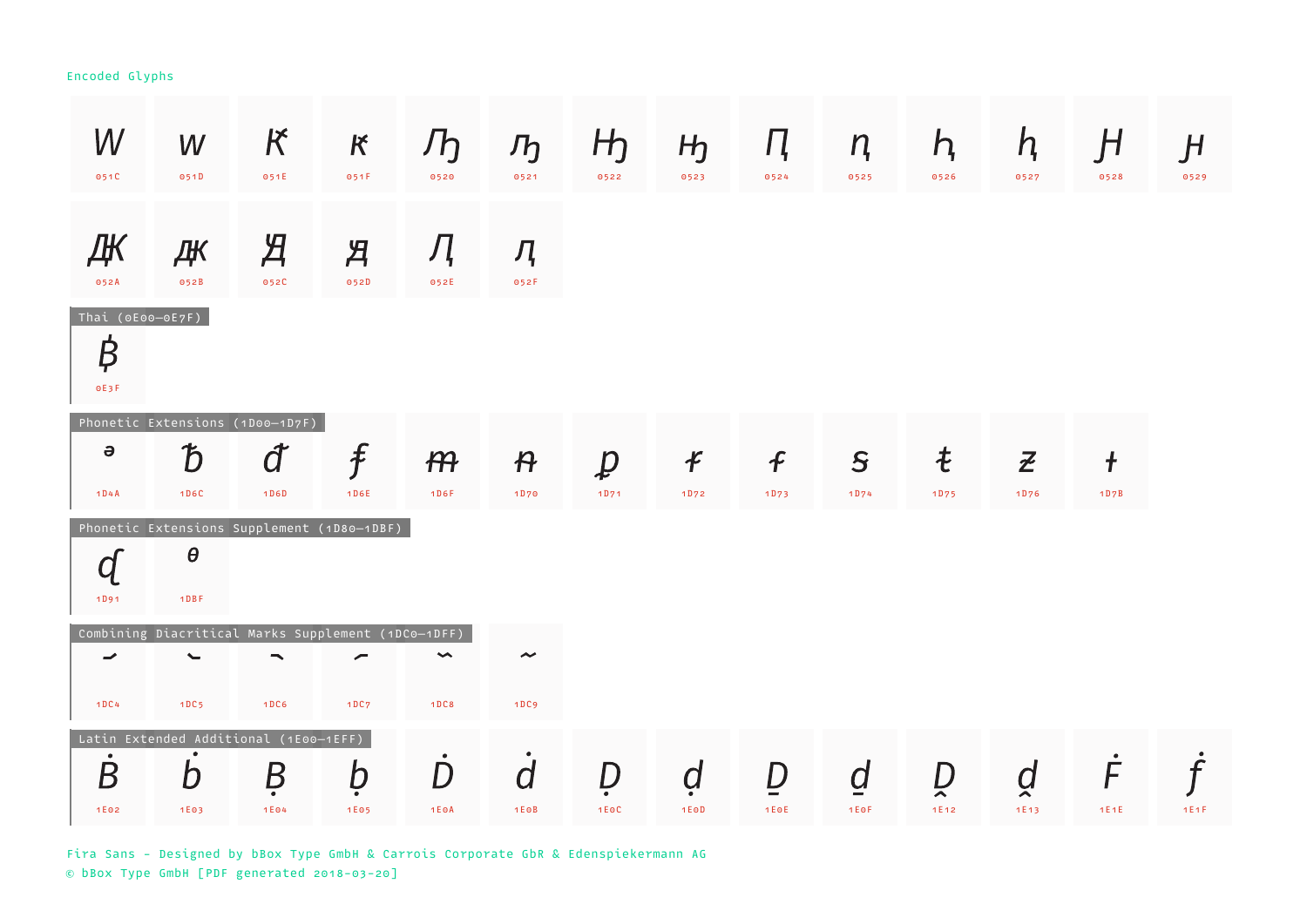| $\overline{H}$<br>1E24                                               | $\mathsf{h}$<br>1E25        | ŕ<br>1E2E                     | $\mathbf{\dot{i}}$<br>1E2F                         | 1E36                        | 1E37                           | 늣<br>1E3C                         | $\tilde{\mathbf{r}}$<br>1E3D        | $\mathcal M$<br>1E3E      | $\hat{m}$<br>1E3F                   | $\mathcal M$<br>1E40         | m<br>1E41                      | $\overline{N}$<br>1E44   | $\dot{n}$<br>1E45           |
|----------------------------------------------------------------------|-----------------------------|-------------------------------|----------------------------------------------------|-----------------------------|--------------------------------|-----------------------------------|-------------------------------------|---------------------------|-------------------------------------|------------------------------|--------------------------------|--------------------------|-----------------------------|
| $\overline{N}$<br>1E46                                               | $\boldsymbol{n}$<br>1E47    | $\mathsf N$<br>⌒<br>1E4A      | $\boldsymbol{n}$<br>$\hat{\phantom{a}}$<br>1 E 4 B | $\tilde{\tilde{O}}$<br>1E4C | $\tilde{\tilde{O}}$<br>1E4D    | $\dot{\bar{\mathcal{O}}}$<br>1E50 | $\ddot{\bar{O}}$<br>1E51            | $\tilde{\bar{O}}$<br>1E52 | $\tilde{\bar{\mathcal{O}}}$<br>1E53 | $\acute{\mathsf{P}}$<br>1E54 | $\tilde{p}$<br>1E55            | $\boldsymbol{P}$<br>1E56 | $\dot{p}$<br>1E57           |
| R<br>1E5A                                                            | $\mathbf r$<br>1E5B         | S<br>1E60                     | $\dot{\mathsf{S}}$<br>1E61                         | Ş<br>1E62                   | Ş<br>1E63                      | $\overline{I}$<br>1 E 6 A         | $\bullet$<br>$\mathbf t$<br>1 E 6 B | 1E6C                      | ţ<br>1E6D                           | T<br>1E6E                    | $\underline{t}$<br>1E6F        | $\rightarrow$<br>1E70    | $\overline{t}$<br>1E71      |
| $\tilde{\tilde{U}}$<br>1E78                                          | $\tilde{\tilde{U}}$<br>1E79 | Ŵ<br>1E80                     | $\mathcal{\tilde{W}}$<br>1E81                      | Ŵ<br>1E82                   | W<br>1E83                      | $\bullet\bullet$<br>W<br>1E84     | $\bullet\bullet$<br>W<br>1E85       | $\zeta$<br>1E92           | $\zeta$<br>1E93                     | $\boldsymbol{\beta}$<br>1E9E | Ą<br><b>1EA0</b>               | <u>a</u><br><b>1EA1</b>  | $\AA{}$<br>1 E A 2          |
| $\ddot{d}$<br>1EA3                                                   | $\widehat{A}$<br>1 E A 4    | $\hat{a}$<br>1EA <sub>5</sub> | $\hat{\tilde{A}}$<br><b>1EA6</b>                   | $\ddot{\hat{a}}$<br>1 E A 7 | $\boldsymbol{\hat{A}}$<br>1EAB | $\hat{a}$<br>1EA9                 | $\tilde{\hat{A}}$<br>1 E A A        | $\tilde{\hat{a}}$<br>1EAB | $\hat{A}$<br>1EAC                   | $\hat{a}$<br>1 E A D         | $\check{\check{A}}$<br>1 E A E | á<br>1EAF                | $\check{\check{A}}$<br>1EBO |
| $\dot{\tilde{d}}$<br>1EB1                                            | ء<br>Å<br>1 E B 2           | $\ddot{\tilde{a}}$<br>1EB3    | $\tilde{\tilde{A}}$<br>1 E B 4                     | $\tilde{\breve{d}}$<br>1EB5 | Ă<br>1 E B 6                   | $\breve{a}$<br>1EB7               | Ę<br>1 E B 8                        | e<br>1 E B 9              | $\vec{E}$<br>1 E B A                | $\vec{e}$<br>1EBB            | $\tilde{E}$<br>1EBC            | $\tilde{e}$<br>1 E B D   | $\tilde{E}$<br>1EE          |
| $\mathcal{\hat{e}}$<br>$1 \, \mathsf{E} \, \mathsf{B} \, \mathsf{F}$ | È<br>1EC <sub>o</sub>       | $\dot{\hat{e}}$<br>1EC1       | $\hat{E}$<br>1EC <sub>2</sub>                      | $\vec{e}$<br>1EC3           | $\tilde{\hat{E}}$<br>1 E C 4   | $\tilde{\hat{e}}$<br>1EC5         | Ê<br>1EC6                           | $\hat{e}$<br>1EC7         | 1EC8                                | 2<br>1EC9                    | 1ECA                           | 1ECB                     | Ò<br>1ECC                   |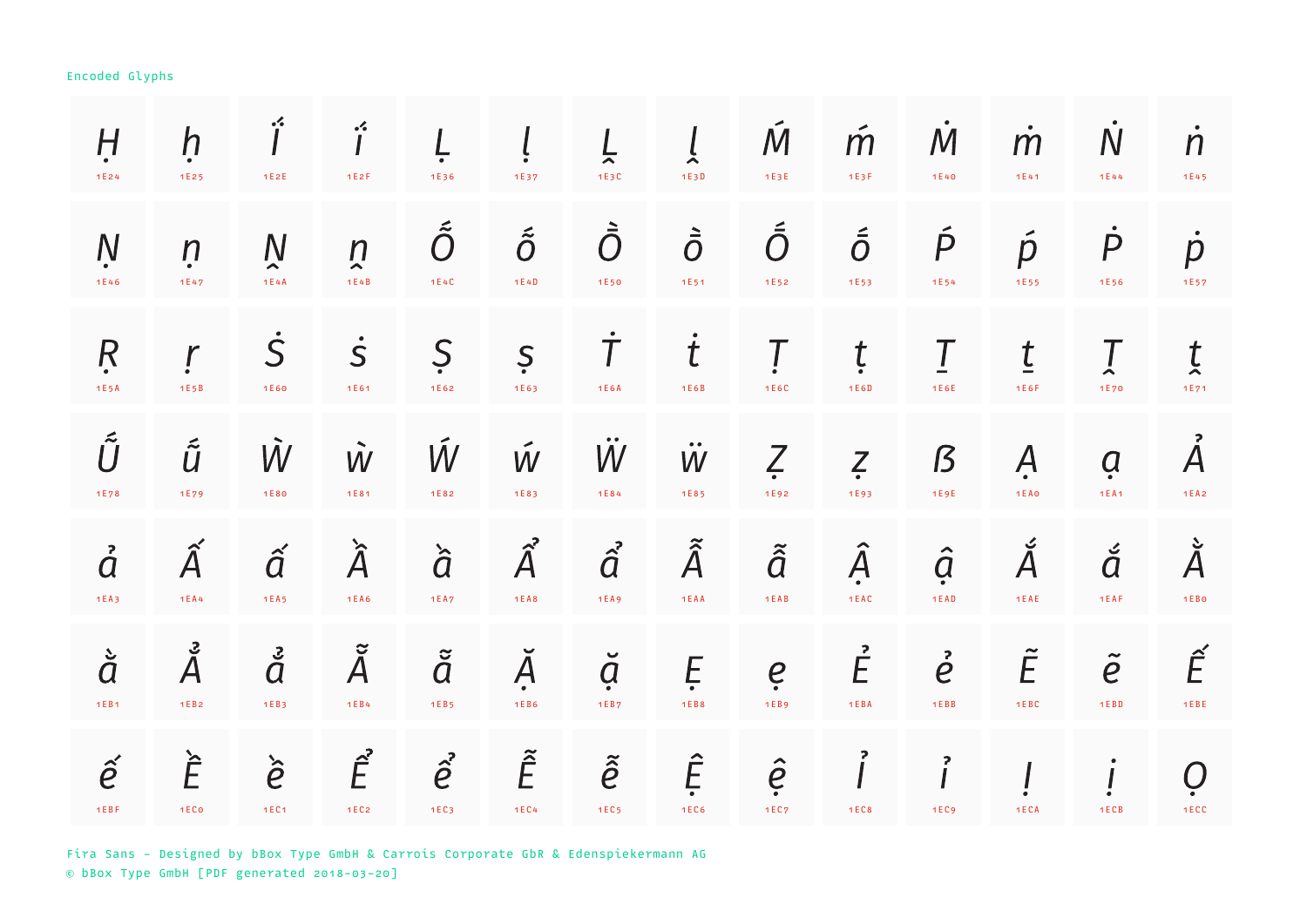| $\dot{O}$                 | $\overline{O}$                                          | $\ddot{O}$                         | $\hat O$                  | $\hat{o}$                                     | Ò                           | $\hat{\partial}$                  | $\hat{\hat{O}}$                   | $\hat{o}$                | $\tilde{\hat{O}}$ | $\tilde{\hat{O}}$       | Ô                              | $\hat{O}$              | $\boldsymbol{\hat{O}}$ |
|---------------------------|---------------------------------------------------------|------------------------------------|---------------------------|-----------------------------------------------|-----------------------------|-----------------------------------|-----------------------------------|--------------------------|-------------------|-------------------------|--------------------------------|------------------------|------------------------|
| 1ECD                      | 1ECE                                                    | 1ECF                               | 1ED <sub>0</sub>          | 1ED1                                          | $1ED2$                      | 1ED3                              | 1ED4                              | $1ED5$                   | 1ED6              | 1ED7                    | 1 E D 8                        | 1ED9                   | 1 EDA                  |
| $\acute{\sigma}$<br>1 EDB | $\tilde{O}$<br>1EDC                                     | $\dot{O}$<br>1EDD                  | $\mathring{O}$<br>$1$ EDE | $\boldsymbol{\dot{\mathcal{O}}}$<br>$1$ E D F | $\tilde{O}$<br>1EE0         | $\tilde{O}$<br>1EE1               | $\bm{O}$<br>1EE2                  | $\boldsymbol{Q}$<br>1EE3 | Ų<br>1 E E 4      | Ų<br>1EE5               | 2<br>$\overline{U}$<br>1 E E 6 | $\mathring{U}$<br>1EE7 | Ú<br>1 E E 8           |
| Ú                         | Ù                                                       | $\dot{U}$                          | $\mathring{U}$            | ử                                             | $\tilde{U}$                 | $\tilde{U}$                       | $\bm{U}$                          | ự                        | Ŷ                 | $\dot{y}$               | Y                              | У.                     | $\mathring{Y}$         |
| 1EE9                      | 1EEA                                                    | 1EEB                               | 1EEC                      | 1EED                                          | 1EEE.                       | 1EEF                              | 1EFO                              | 1EF1                     | 1EF2              | 1EF3                    | 1EF4                           | 1EF5                   | 1 E F 6                |
| $\mathring{y}$<br>1EF7    | Y<br>1EF8                                               | $\tilde{\phantom{a}}$<br>y<br>1EF9 |                           |                                               |                             |                                   |                                   |                          |                   |                         |                                |                        |                        |
| $\dot{\alpha}$<br>1 F 0 0 | Greek Extended (1F00-1FFF)<br>$\dot{\alpha}$<br>1 F 0 1 | $\ddot{\alpha}$<br>1F02            | $\ddot{\alpha}$<br>1F03   | $\H{\alpha}$<br>1 F 04                        | $\breve{\alpha}$<br>1 F 0 5 | $\tilde{\dot{\alpha}}$<br>1 F 0 6 | $\tilde{\dot{\alpha}}$<br>1 F 0 7 | Ά<br>1 F 0 8             | Ä<br>1F09         | $\overline{A}$<br>1 FOA | Ά<br>$1 F \odot B$             | $\overline{A}$<br>1F0C | Ά<br>1 FoD             |
| $\widetilde{\bm{A}}$      | $\widetilde{\bm{\mathcal{A}}}$                          | $\acute{\mathcal{E}}$              | $\dot{\mathcal{E}}$       | $\mathcal{\ddot{E}}$                          | $\ddot{\mathcal{E}}$        | $\ddot{\mathcal{E}}$              | $\ddot{\mathcal{E}}$              | Έ                        | Έ                 | E                       | "E                             | E                      | <b>"E</b>              |
| 1F0E                      | 1 F O F                                                 | 1F10                               | 1F11                      | 1F12                                          | 1F13                        | 1F14                              | 1F15                              | 1F18                     | 1F19              | 1 F 1 A                 | 1 F 1 B                        | 1 F 1 C                | 1F1D                   |
| $\acute{\eta}$            | $\eta$                                                  | $\H\eta$                           | $\ddot{\eta}$             | $\H\eta$                                      | $\Hilde{\eta}$              | $\tilde{\dot{\eta}}$              | $\tilde{\dot{\eta}}$              | Ή                        | Ή                 | "H                      | <b>H</b>                       | "H                     | "H                     |
| 1F20                      | 1F21                                                    | 1F22                               | 1F23                      | 1F24                                          | 1F25                        | 1F26                              | 1F27                              | 1 F 2 8                  | 1F29              | 1 F 2 A                 | 1 F 2 B                        | 1F2C                   | 1 F 2 D                |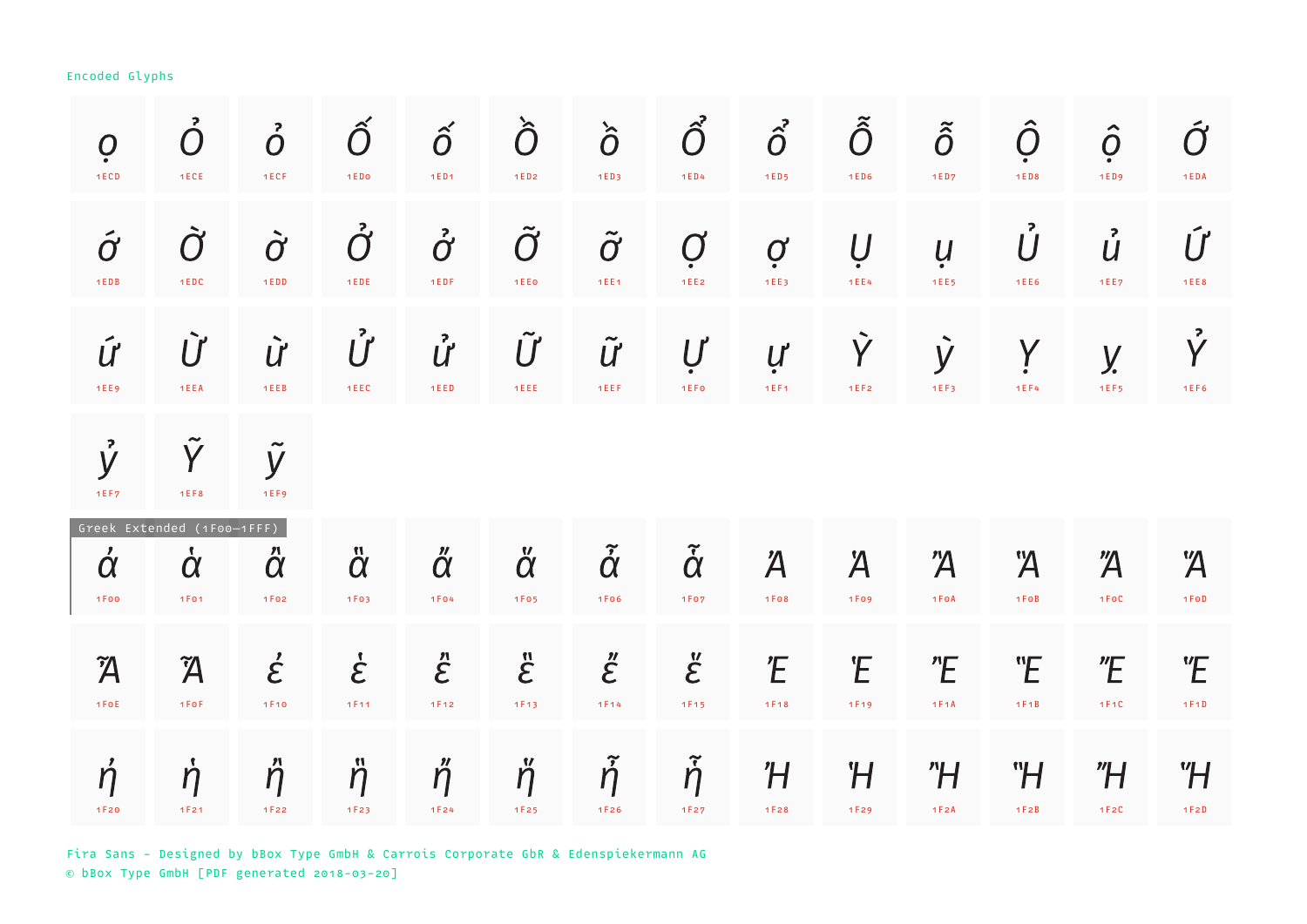| $\tilde{}$ H<br>1F2E             | ĨH<br>1F2F                  | 1F30                              | 1F31                          | $\bf{r}$<br>1F32             | ï<br>1F33                          | n<br>1F34                 | ľ<br>1F35                  | $\widetilde{l}$<br>1F36        | 1F37                       | $\eta$<br>1F38                    | Ί<br>1F39                    | $^{\prime\prime}$<br>1F3A          | "l<br>1F3B                     |
|----------------------------------|-----------------------------|-----------------------------------|-------------------------------|------------------------------|------------------------------------|---------------------------|----------------------------|--------------------------------|----------------------------|-----------------------------------|------------------------------|------------------------------------|--------------------------------|
| $^{\prime\prime}$<br>1F3C        | $^{\prime\prime}$<br>1F3D   | $\widetilde{\mathcal{C}}$<br>1F3E | $\tilde{\mathcal{C}}$<br>1F3F | $\mathbf{z}$<br>Ó<br>1 F 4 0 | $\dot O$<br>1F41                   | $\ddot{O}$<br>1F42        | $\ddot{O}$<br>1F43         | $\H{O}$<br>1F44                | Ő<br>1 F 4 5               | $\overline{O}$<br>1F48            | $\boldsymbol{C}$<br>1F49     | $\overline{O}$<br>1F4A             | $\rm ^{\prime\prime}O$<br>1F4B |
| $^{\prime\prime}\!O$<br>1F4C     | $\overline{O}$<br>1F4D      | Ú<br>1F50                         | Ů<br>1F51                     | $\H{U}$<br>1F52              | $\ddot{\textbf{\emph{U}}}$<br>1F53 | Ű<br>1F54                 | Ű<br>1F55                  | $\tilde{\dot{U}}$<br>1F56      | $\tilde{\dot{U}}$<br>1F57  | 'Y<br>1F59                        | "Y<br>1F5B                   | "Y<br>1 F 5 D                      | $\tilde{Y}$<br>1F5F            |
| $\dot{\omega}$<br>1F60           | $\dot{\omega}$<br>1F61      | $\mathring{\omega}$<br>$1F62$     | $\mathring{\omega}$<br>1F63   | $\H\omega$<br>1F64           | $\mathbf{v}$<br>$\omega$<br>1F65   | $\tilde{\omega}$<br>1F66  | $\tilde{\omega}$<br>1F67   | $\Omega$<br>1F68               | $\Omega$<br>1F69           | $^{\prime\prime}\Omega$<br>$1F6A$ | $\Omega$ "<br>$1F6B$         | $^{\prime\prime}\Omega$<br>1 F 6 C | $\Omega$<br>1 F 6 D            |
| $\widetilde{C}$<br>1F6E          | $\widetilde{C}$<br>1F6F     | $\dot{\alpha}$<br>1 F 7 0         | $\acute{\alpha}$<br>1F71      | $\dot{\mathcal{E}}$<br>1F72  | $\acute{\epsilon}$<br>1F73         | $\dot{\eta}$<br>1F74      | $\dot{\eta}$<br>1F75       | $\mathbf{l}$<br>1F76           | 1F77                       | $\dot O$<br>1F78                  | $\acute{o}$<br>1F79          | $\dot{\boldsymbol{U}}$<br>1 F 7 A  | Ú<br>1 F 7 B                   |
| $\mathbf{I}$<br>$\omega$<br>1F7C | $\acute{\omega}$<br>1 F 7 D | $\dot{\alpha}$<br>1F80            | $\dot{Q}$<br>1 F 8 1          | $\ddot{Q}$<br>1F82           | $\ddot{Q}$<br>1F83                 | $\H{\alpha}$<br>1 F 8 4   | $\ddot{Q}$<br>1F85         | $\tilde{\dot{\alpha}}$<br>1F86 | $\tilde{\dot{Q}}$<br>1F87  | Ą<br>1F88                         | Ą<br>1F89                    | $\overline{A}$<br>1 F 8 A          | Ą.<br>1 F 8 B                  |
| $\overline{A}$<br>1 F 8 C        | $\overline{A}$<br>1 F 8 D   | $\tilde{A}$<br>1 F 8 E            | $\tilde{A}$<br>1F8F           | $\dot{\eta}$<br>1F90         | $\dot{\eta}$<br>1F91               | $\mathring{\eta}$<br>1F92 | Ħ<br>$\ddot{\eta}$<br>1F93 | $\H\eta$<br>1F94               | W<br>$\ddot{\eta}$<br>1F95 | $\tilde{\dot{\eta}}$<br>1F96      | $\tilde{\dot{\eta}}$<br>1F97 | H<br>1F98                          | H<br>1F99                      |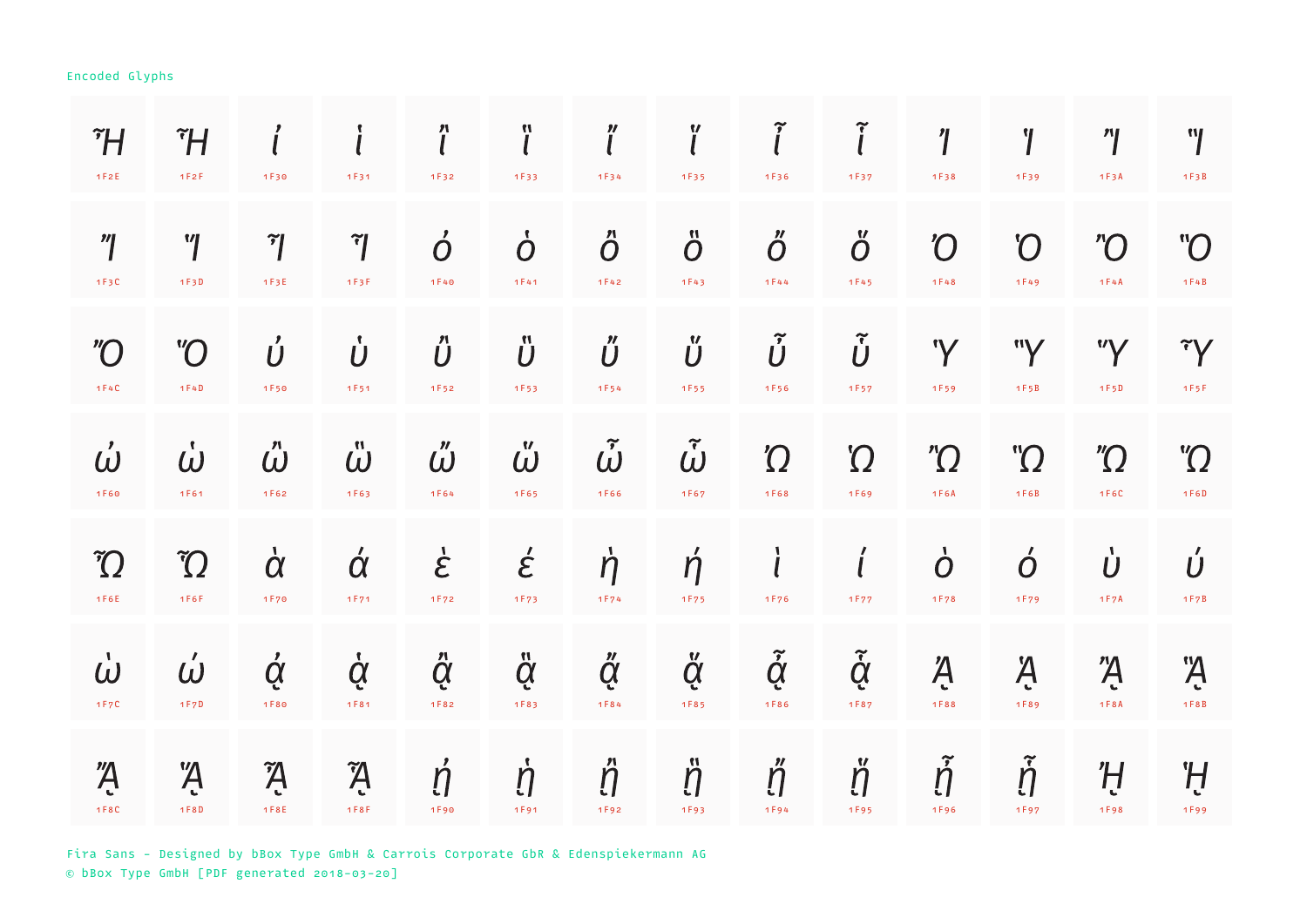| "H<br>$1F9A$                                   | "H<br>1 F9B                                          | "H<br>1F9C                  | "H<br>1 F9D                 | ĨĤ<br>1 F 9 E            | ĨĤ<br>1F9F                                      | $\dot{\omega}$<br>1 F A O    | Ų<br>1FA1               | $\ddot{\omega}$<br>$1FA2$         | $\ddot{\omega}$<br>1FA3            | $\H{\omega}$<br>1 F A 4 | $\ddot{\omega}$<br>1 F A 5   | $\tilde{\omega}$<br>$1FA6$     | $\tilde{\dot{\omega}}$<br>1 F A 7 |
|------------------------------------------------|------------------------------------------------------|-----------------------------|-----------------------------|--------------------------|-------------------------------------------------|------------------------------|-------------------------|-----------------------------------|------------------------------------|-------------------------|------------------------------|--------------------------------|-----------------------------------|
| $\tilde{Q}$<br>$1FA8$                          | $\tilde{Q}$<br>1FA9                                  | $\sum_{i=1}^{n}$<br>1 FAA   | $\rm \ddot{Q}$<br>$1$ $FAB$ | $\int$<br>$1$ F A C $\,$ | $\mathbb{C}^{\mathbb{M}}$<br>$1$ $\mathsf{FAD}$ | $\tilde{C}$<br>$1$ FAE       | $\tilde{C}$<br>1FAF     | $\breve{\alpha}$<br>$1FB0$        | $\overline{\alpha}$<br>1FB1        | $\dot{Q}$<br>$1FB2$     | Q<br>1FB3                    | $\acute{\alpha}$<br>1FB4       | $\tilde{\alpha}$<br>$1FB6$        |
| $\tilde{Q}$<br>$1FB7$                          | $\checkmark$<br>$\boldsymbol{A}$<br>1 F B 8          | $\overline{A}$<br>1 F B 9   | $\overline{A}$<br>1 FBA     | $\overline{A}$<br>1FBB   | Ą<br>1 FBC                                      | $\mathbf{r}$<br>1 F B D      | $\mathbf{C}$<br>1 F B E | $\mathbf{z}$<br>$1$ F B F         | $\tilde{\phantom{a}}$<br>1FCo      | $\approx$<br>1 F C 1    | $\dot{\eta}$<br>1FC2         | $\eta$<br>1FC3                 | $\acute{\eta}$<br>1 F C 4         |
| $\tilde{\phantom{a}}$<br>$\eta$<br><b>1FC6</b> | $\eta$<br>1 FC <sub>7</sub>                          | Έ<br>1 FC8                  | Έ<br>1FC9                   | Ή<br>1 F C A             | Ή<br>1 FCB                                      | Ĥ<br>1 FCC                   | $\pmb{m}$<br>1FCD       | $\boldsymbol{\eta}$<br>1 FCE      | $\widetilde{\mathcal{I}}$<br>1 FCF | $\checkmark$<br>1 FDo   | 1FD1                         | $\ddot{i}$<br>1FD2             | $\cdot$<br>1FD3                   |
| $\tilde{l}$<br>1 F D 6                         | $\tilde{\mathbf{i}}$<br>1 FD <sub>7</sub>            | 1 FD8                       | 1 FD9                       | $\gamma$<br>1 FDA        | $\overline{\mathcal{L}}$<br>1 FDB               | $\pmb{\mathcal{M}}$<br>1 FDD | $\pmb{v}$<br>1 FDE      | $\widetilde{\mathbf{r}}$<br>1 FDF | $\breve{U}$<br>1 F E 0             | $\bar{U}$<br>1FE1       | $\ddot{\dot{\bm U}}$<br>1FE2 | $\ddot{\mathsf{U}}$<br>1 F E 3 | $\vec{\rho}$<br>$4$ F E $4$       |
| $\dot{\rho}$<br>1 F E 5                        | $\tilde{\phantom{a}}$<br>$\boldsymbol{U}$<br>1 F E 6 | $\tilde{\vec{U}}$<br>1 FE 7 | Ý<br>1 F E 8                | Y<br>1 F E 9             | 'Y<br>1 FEA                                     | $\gamma$<br>1 FEB            | $\mathcal{P}$<br>1 FEC  | $\mathcal{S}_{\bullet}$<br>1 FED  | $\mathcal{L}_{\bullet}$<br>1 FEE   | $\mathbf{I}$<br>1FEF    | $\dot{\omega}$<br>1FF2       | Ų<br>1FF3                      | $\acute{\omega}$<br>$1$ F F $4$   |
| $\omega$<br>1 F F 6                            | $\sim$<br>$\dot{\omega}$<br>1FF7                     | $\mathcal{O}$<br>1 F F 8    | $\mathcal O$<br>1FF9        | $\Omega$<br>1 F F A      | $\Omega$<br>$1$ F F B                           | Q<br>1 F F C                 | $\mathbf{r}$<br>1 F F D | $\mathbf{r}$<br>1 F F E           |                                    |                         |                              |                                |                                   |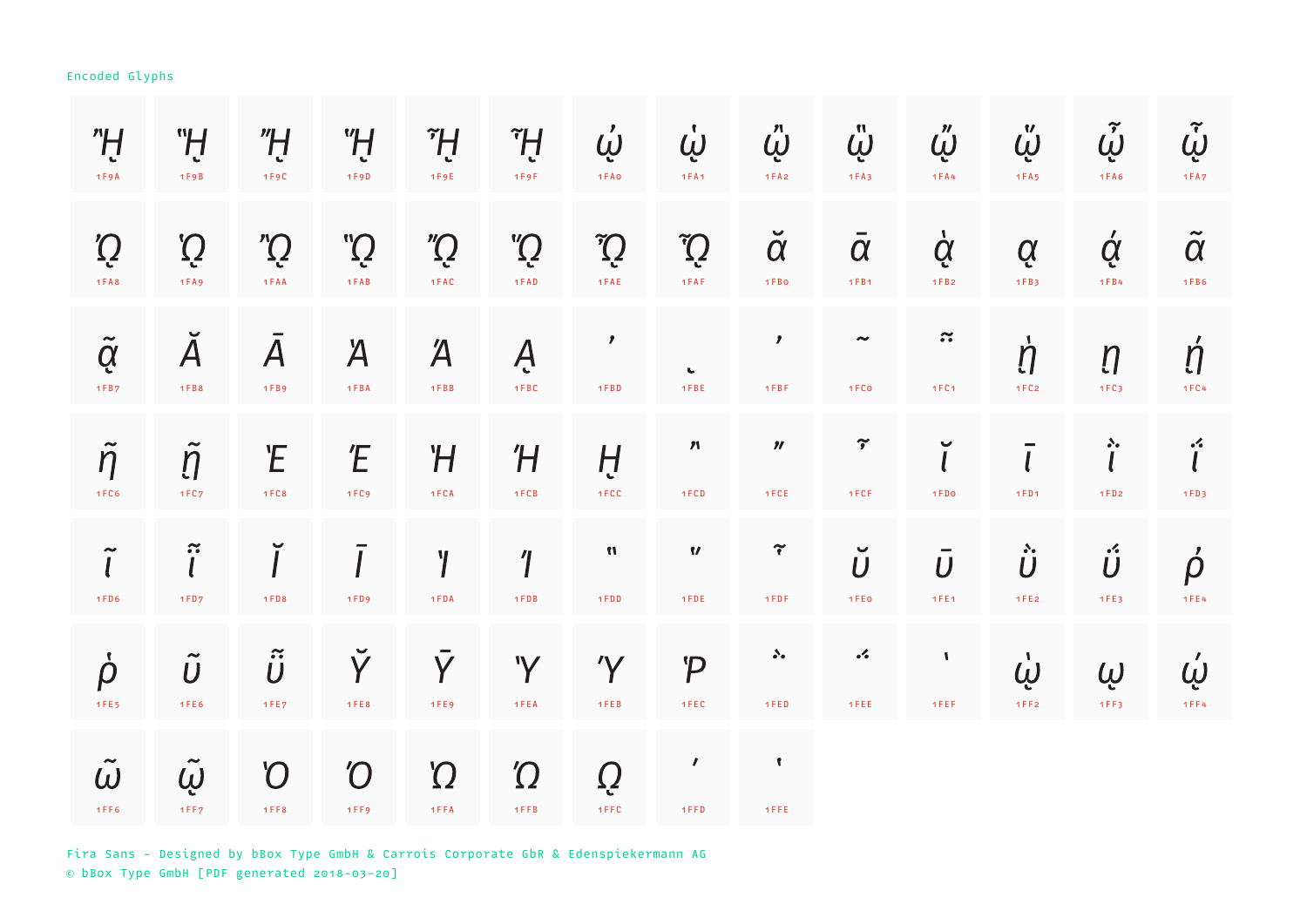|      |      | General Punctuation (2000-206F) |              |                     |                             |      |          |           |                         |      |      |      |      |
|------|------|---------------------------------|--------------|---------------------|-----------------------------|------|----------|-----------|-------------------------|------|------|------|------|
|      |      |                                 |              |                     |                             |      | $\equiv$ | $\equiv$  |                         |      |      |      |      |
| 2007 | 2008 | 200B                            | 200C         | 200D                | 200E                        | 200F | 2010     | 2011      | 2012                    | 2013 | 2014 | 2015 | 2016 |
|      |      |                                 |              |                     |                             |      |          |           |                         |      |      |      |      |
| -6   |      | ,                               | $\iota\iota$ | $\boldsymbol{\eta}$ |                             |      |          | $\bullet$ | $\bullet\bullet\bullet$ | $\%$ |      |      |      |
| 2018 | 2019 | 201A                            | 201C         | 201D                | $\boldsymbol{\eta}$<br>201E | 2020 | 2021     | 2022      | 2026                    | 2030 | 2039 | 203A | 203F |
|      |      |                                 |              |                     |                             |      |          |           |                         |      |      |      |      |

 $\bigg)$  $\overline{7}$ 2044 204A

|                                                               |                                | Superscripts and Subscripts (2070-209F) |           |                          |          |                |           |      |           |      |      |              |                  |
|---------------------------------------------------------------|--------------------------------|-----------------------------------------|-----------|--------------------------|----------|----------------|-----------|------|-----------|------|------|--------------|------------------|
| $\boldsymbol{0}$                                              | 4                              | 5                                       | 6         | $\overline{\phantom{a}}$ | 8        | 9              | $\ddot{}$ |      |           |      |      | $\mathsf{n}$ | $\boldsymbol{0}$ |
| 2070                                                          | 2074                           | 2075                                    | 2076      | 2077                     | 2078     | 2079           | 207A      | 207B | 207C      | 207D | 207E | 207F         | 2080             |
|                                                               |                                |                                         |           |                          |          |                |           |      |           |      |      |              |                  |
| $\mathbf{1}$                                                  | $\overline{2}$                 | $\mathbf{3}$                            | 4         | 5 <sup>5</sup>           | 6        | $\overline{7}$ | 8         | 9    | $\ddot{}$ |      |      |              |                  |
| 2081                                                          | 2082                           | 2083                                    | 2084      | 2085                     | 2086     | 2087           | 2088      | 2089 | 208A      | 208B | 208C | 208D         | 208E             |
|                                                               | Currency Symbols (20A0-20CF)   |                                         |           |                          |          |                |           |      |           |      |      |              |                  |
| $\rlap{\hspace{.1cm}/}{\not \hspace{.14cm}}\rule{.1cm}{.0cm}$ | ₩                              | ₩                                       | IDJ       | đ                        | $\in$    | Dp             | <u> 공</u> | ₹    | Ł         | ₽    |      |              |                  |
| 20A1                                                          | 20A6                           | 20A9                                    | 20AA      | $20AB$                   | 20AC     | 20AF           | 20B4      | 20B9 | 20BA      | 20BD |      |              |                  |
|                                                               | Letterlike Symbols (2100-214F) |                                         |           |                          |          |                |           |      |           |      |      |              |                  |
|                                                               |                                | $N_{-}^{O}$                             | <b>TM</b> |                          | $\vdash$ |                |           |      |           |      |      |              |                  |
| 210A                                                          | 2113                           | 2116                                    | 2122      | 2126                     | 212E     |                |           |      |           |      |      |              |                  |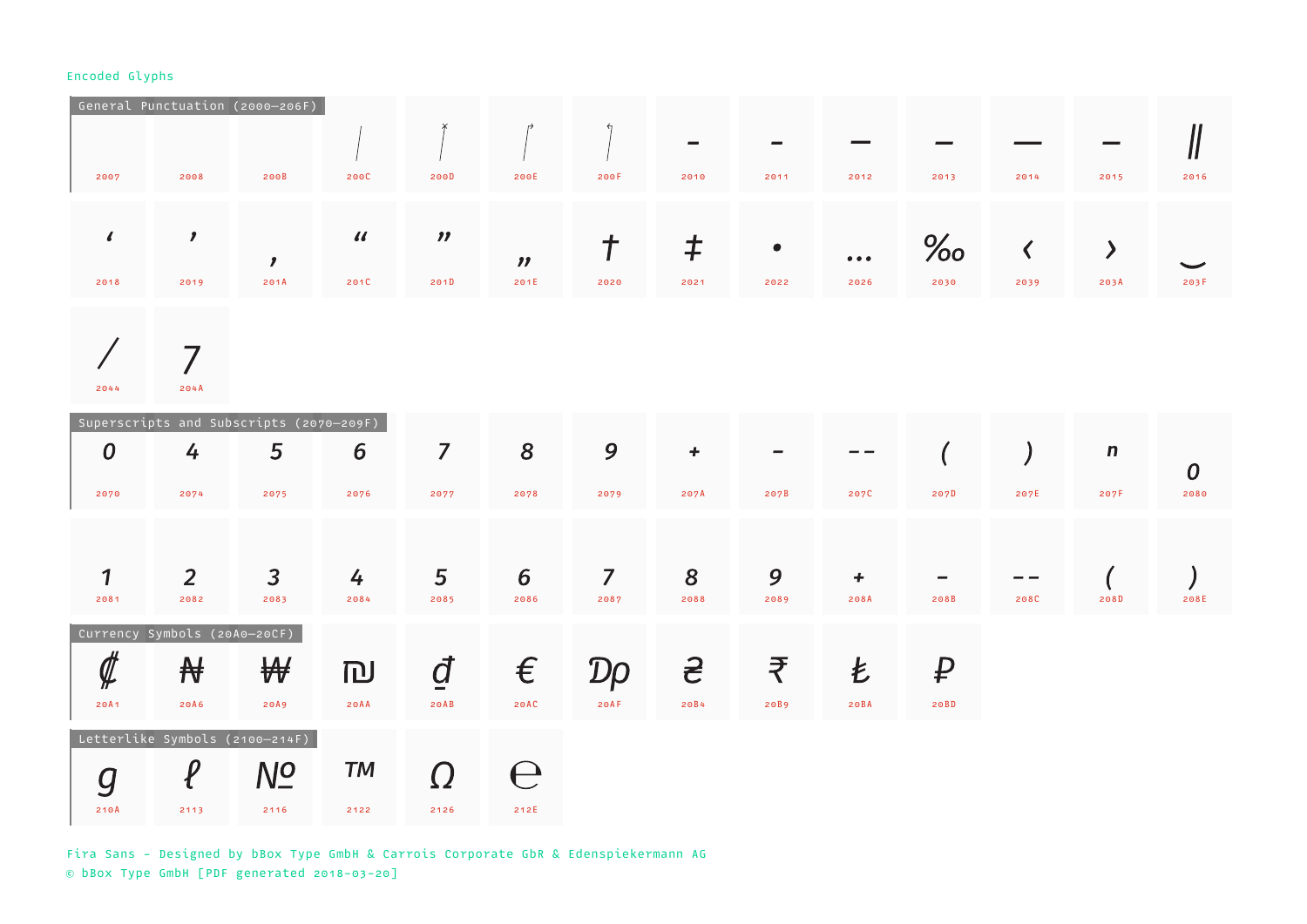| $\frac{1}{3}$<br>2153                      | Number Forms (2150-218F)<br>$\frac{2}{3}$<br>2154            | $\frac{1}{5}$<br>2155      | $\frac{2}{5}$<br>2156             | $\frac{3}{5}$<br>2157     | $\frac{4}{5}$<br>2158 | $\frac{1}{6}$<br>2159 | $\frac{5}{6}$<br>215A            | $\frac{1}{8}$<br>215B           | $\frac{3}{8}$<br>215C | $\frac{5}{8}$<br>215D    | $\frac{7}{8}$<br>215E | $\frac{1}{2}$<br>215F |                |
|--------------------------------------------|--------------------------------------------------------------|----------------------------|-----------------------------------|---------------------------|-----------------------|-----------------------|----------------------------------|---------------------------------|-----------------------|--------------------------|-----------------------|-----------------------|----------------|
| Arrows (2190-21FF)<br>$\leftarrow$<br>2190 | 个<br>2191                                                    | $\rightarrow$<br>2192      | 2193                              | $\leftrightarrow$<br>2194 | 2195                  | K,<br>2196            | $\overline{\mathcal{A}}$<br>2197 | $\overline{\mathbf{V}}$<br>2198 | K<br>2199             | $\Longleftarrow$<br>21E6 | 介<br>21E7             | $\Rightarrow$<br>21E8 | ⇩<br>21E9      |
| 仓<br>21EA                                  |                                                              |                            |                                   |                           |                       |                       |                                  |                                 |                       |                          |                       |                       |                |
| $\overline{\partial}$<br>2202              | Mathematical Operators (2200-22FF)<br>2205                   | Δ<br>2206                  | $\mathcal{J}$<br>220F             | Σ<br>2211                 | 2212                  | 2215                  | $\bullet$<br>2219                | 221A                            | $\infty$<br>221E      | 222B                     | $\approx$<br>2248     | $\neq$<br>2260        | $\leq$<br>2264 |
| $\geq$<br>2265                             | $\bullet$<br><b>22C5</b>                                     |                            |                                   |                           |                       |                       |                                  |                                 |                       |                          |                       |                       |                |
| $\bm{\times}$<br>2326                      | Miscellaneous Technical (2300-23FF)<br>$\bm{\times}$<br>2327 | <b><u>HIII</u></b><br>2328 | $\boldsymbol{\mathsf{X}}$<br>232B | $\Leftrightarrow$<br>23CE | $\mathbf{d}$<br>23FB  | $\bigcirc$<br>23 FC   | 23FD                             | 23 F E                          |                       |                          |                       |                       |                |
| 25AF                                       | Geometric Shapes (25A0-25FF)<br>25B2                         | 25B4                       | 25B6                              | 25B8                      | 25BA                  | 25BC                  | 25BE                             | 25Co                            | 25C2                  | 25C4                     | $\Diamond$<br>25CA    | 25CF                  |                |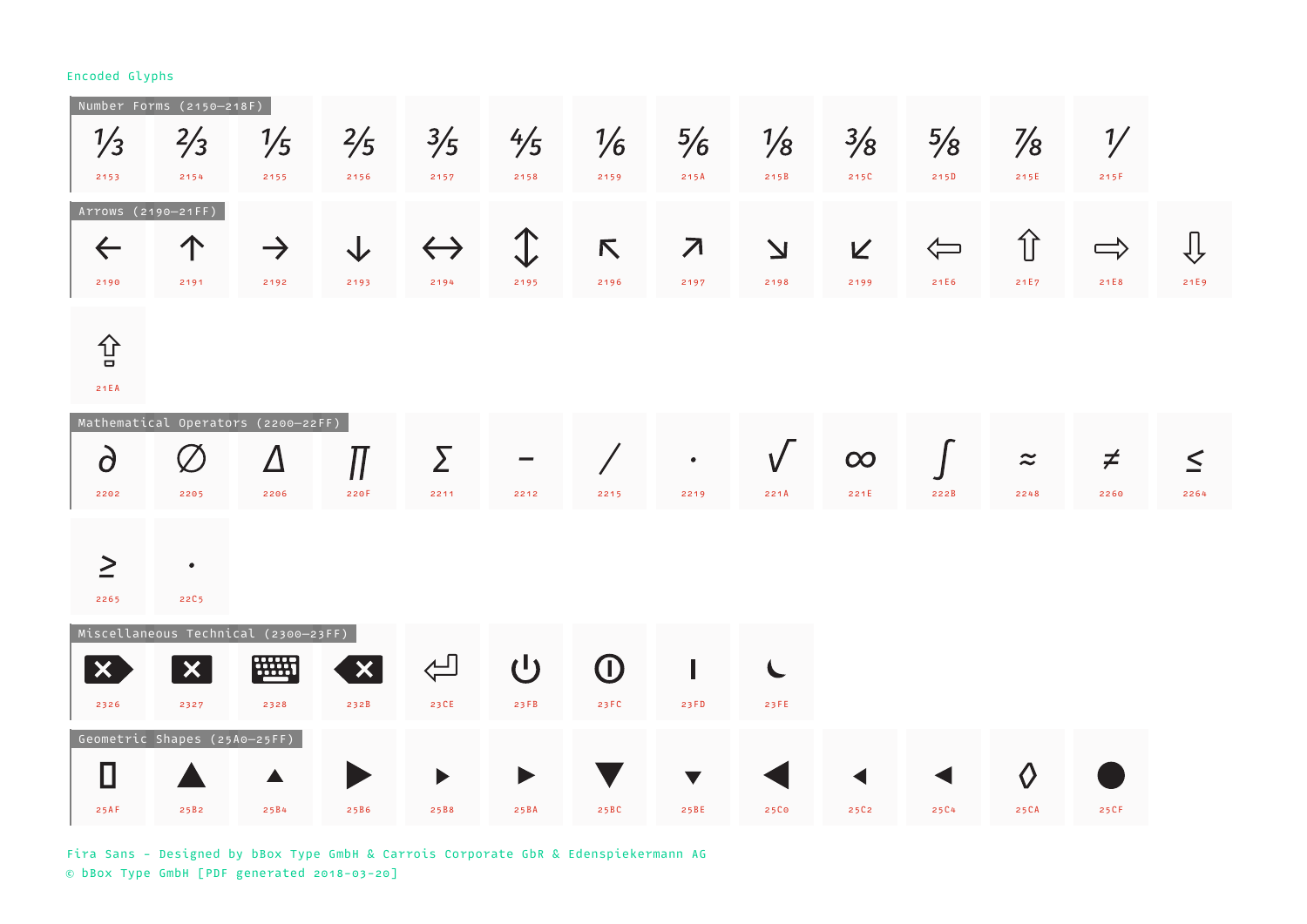FB01 FB02



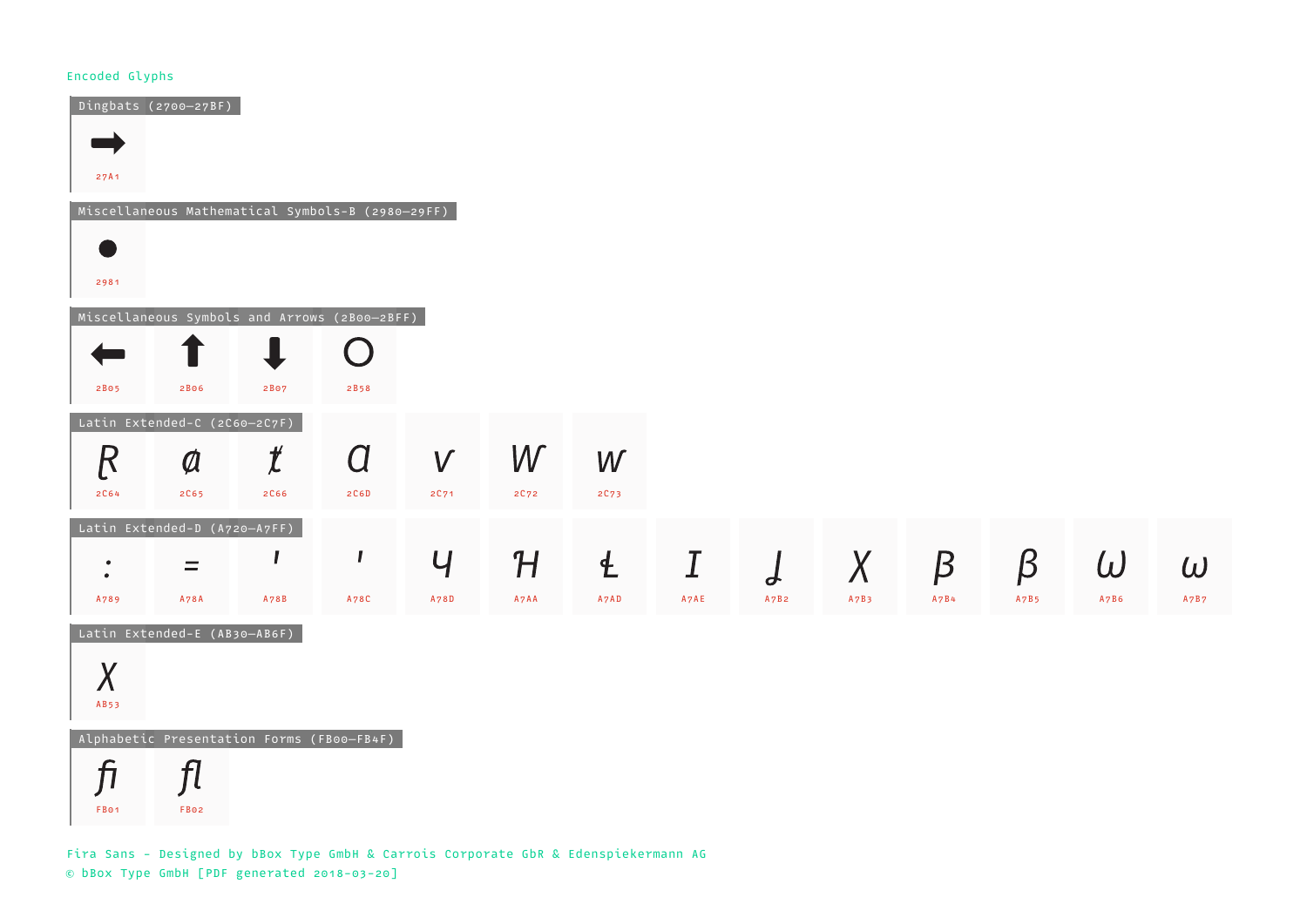Arabic Presentation Forms-B (FE70—FEFF)

FEFF

Miscellaneous Symbols and Pictographs (1F300—1F5FF)

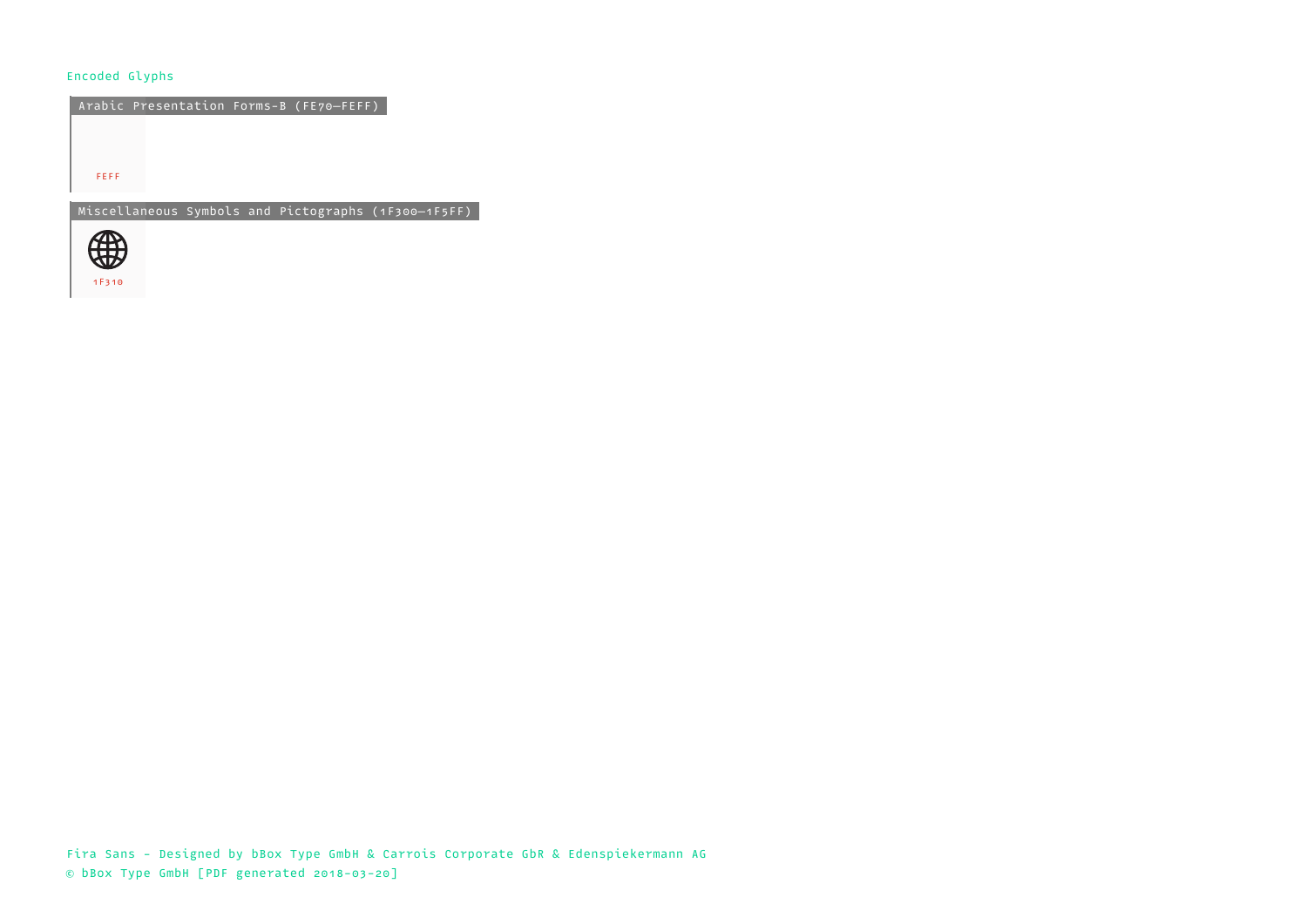| exclamdown.case                                               | Case Sensitive Forms<br>questiondown.case            | parenleft.case   | parenright.case | braceleft.case                                                                                                 | braceright.case                                         |                             | bracketleft.case bracketright.case                                                                               | hyphen.case             | softhyphen.case                                                                                                                                                                                                                | endash.case                       | emdash.case                     | $\bm{\varsigma}$<br>guillemetleft.case guillemetright.case                                   |                     |
|---------------------------------------------------------------|------------------------------------------------------|------------------|-----------------|----------------------------------------------------------------------------------------------------------------|---------------------------------------------------------|-----------------------------|------------------------------------------------------------------------------------------------------------------|-------------------------|--------------------------------------------------------------------------------------------------------------------------------------------------------------------------------------------------------------------------------|-----------------------------------|---------------------------------|----------------------------------------------------------------------------------------------|---------------------|
|                                                               | guilsinglleft.case guilsinglright.case infinity.case | $\infty$         | د               | cedilla.case.ALT dieresiscomb.case dotaccentcomb.case                                                          |                                                         | gravecomb.case              |                                                                                                                  | $\prime\prime$          | acutecomb.case hungarumlautcomb.cas circumflexcomb.case caroncomb.case                                                                                                                                                         |                                   | brevecomb.case                  | $\mathbf o$<br>ringcomb.case                                                                 | tildecomb.case      |
|                                                               | $\overline{ }$                                       | $\boldsymbol{M}$ | J.              |                                                                                                                |                                                         |                             |                                                                                                                  | e.                      |                                                                                                                                                                                                                                |                                   |                                 |                                                                                              |                     |
| macroncomb.case                                               | hookabovecomb.case dblgravecomb.case                 |                  |                 | ,<br>horncomb.case commaaccentcomb.case cedillacomb.case                                                       | $\overline{\mathbf{z}}$                                 | acute.case                  | breve.case                                                                                                       | caron.case              | J.<br>cedilla.case                                                                                                                                                                                                             | circumflex.case                   | dieresis.case                   | dotaccent.case                                                                               | grave.case          |
| $\prime\prime$<br>hungarumlaut.case                           | macron.case                                          | ο<br>ring.case   | tilde.case      | $\mathcal{L}_{\mathcal{A}}$<br>acutecomb.case.loclH acute.case.loclHUN acutecomb.case.loclP acute.case.loclPLK | $\mathcal{L}_{\mathcal{A}}$                             | $\mathcal{L}_{\mathcal{L}}$ | $\mathscr{L}$                                                                                                    | $\pmb{I}$<br>tonos.case | $\mathbf{r}$<br>psili.case                                                                                                                                                                                                     | $\mathbf{r}$<br>dasia.case        | $\mathbf{H}$<br>dasiavaria.case | $\boldsymbol{\eta}$<br>psilioxia.case                                                        | W<br>dasiaoxia.case |
|                                                               | $\boldsymbol{\widetilde{r}}$                         | $\mathbf{I}$     | $\mathbf{r}$    | <b>UN</b><br>$\boldsymbol{\eta}$                                                                               |                                                         | LK.                         |                                                                                                                  | ے                       |                                                                                                                                                                                                                                | ૩                                 | ະ                               |                                                                                              |                     |
| psiliperispomeni.casdasiaperispomeni.cas<br>e.                |                                                      | varia.case       | oxia.case       |                                                                                                                | T<br>psilivaria.case descStraight-cy.case breve-cy.case |                             | ,<br>descStraightleft-<br>cy.case                                                                                | breveacute.case         |                                                                                                                                                                                                                                |                                   |                                 | brevegrave.case brevehookabove.case brevetilde.case circumflexacute.casecircumflexgrave.case |                     |
|                                                               | $\boldsymbol{\approx}$                               | $\cdot$          | ふ.              | $\boldsymbol{\times}$                                                                                          | $\overline{\cdot}$                                      |                             |                                                                                                                  | ≤                       | J                                                                                                                                                                                                                              | C                                 | L                               |                                                                                              | б                   |
| case                                                          |                                                      | se               | <b>Service</b>  | <b>Service</b>                                                                                                 | and the contract and as a                               |                             | and the second second second second second second second second second second second second second second second |                         | circumflexhookabove.circumflextilde.casedieresisacutecomb.cadieresisgravecomb.cadieresiscaroncomb.cadieresismacroncomb.cadieresismacroncomb.cadieresismacroncomb.c tildeacute.case macrongravesingle.camacronacutesingle.ca ho | <b>Contract Contract District</b> |                                 |                                                                                              |                     |
| ≂<br>tildemacroncomb.case dieresistilde.case descTail-cy.case | $\approx$                                            | 7                |                 |                                                                                                                |                                                         |                             |                                                                                                                  |                         |                                                                                                                                                                                                                                |                                   |                                 |                                                                                              |                     |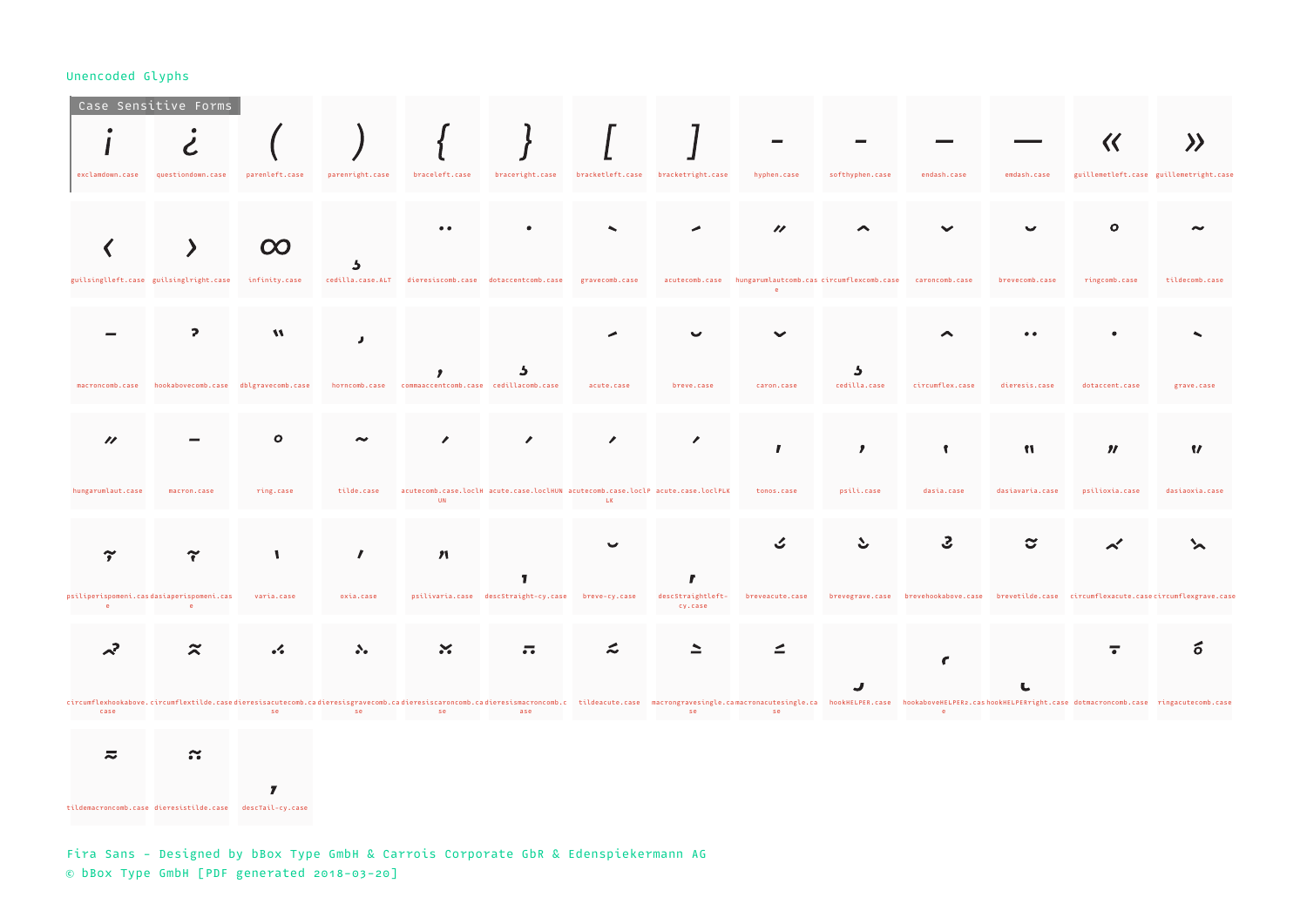| Denominators                       |                          |                                |                              |                      |                                 |                                                                                                           |                              |                 |                |                         |                                    |                         |                         |
|------------------------------------|--------------------------|--------------------------------|------------------------------|----------------------|---------------------------------|-----------------------------------------------------------------------------------------------------------|------------------------------|-----------------|----------------|-------------------------|------------------------------------|-------------------------|-------------------------|
| $\boldsymbol{0}$<br>zero.dnom      | $\mathbf{1}$<br>one.dnom | 2 <sup>2</sup><br>two.dnom     | $\overline{3}$<br>three.dnom | 4<br>four.dnom       | 5<br>five.dnom                  | $6\overline{6}$<br>six.dnom                                                                               | $\overline{7}$<br>seven.dnom | 8<br>eight.dnom | 9<br>nine.dnom | parenleft.dnom          | parenright.dnom                    | $\ddot{}$<br>plus.dnom  | minus.dnom              |
|                                    |                          |                                |                              |                      |                                 |                                                                                                           |                              |                 |                |                         |                                    |                         |                         |
| - -                                |                          |                                |                              |                      |                                 |                                                                                                           |                              |                 |                |                         |                                    |                         |                         |
| equal.dnom<br>Fraction             |                          |                                |                              |                      |                                 |                                                                                                           |                              |                 |                |                         |                                    |                         |                         |
|                                    |                          |                                |                              |                      |                                 |                                                                                                           |                              |                 |                |                         |                                    |                         |                         |
| space.frac                         |                          |                                |                              |                      |                                 |                                                                                                           |                              |                 |                |                         |                                    |                         |                         |
| Generic Alternates<br>$\mathbf{r}$ |                          |                                |                              |                      |                                 |                                                                                                           |                              |                 |                |                         |                                    |                         |                         |
| caron.alt                          |                          |                                |                              |                      |                                 |                                                                                                           |                              |                 |                |                         |                                    |                         |                         |
| Ligatures<br>f                     | $\bullet$<br>f           |                                |                              |                      |                                 |                                                                                                           |                              |                 |                |                         |                                    |                         |                         |
| f_short                            | fdotaccent_short         | $\mathbf f$<br>f.loclEWE_short | <b>ff</b> ffi<br>$-f_f$      | $f_f_i$              | $f_f$                           | $\mathop{\mbox{--}ff}\nolimits$ $\mathop{\mbox{--}ff}\nolimits$ $\mathop{\mbox{--}ff}\nolimits$<br>$f_f1$ | $f\_f\_short$                | $f_f_t$         | $f_i$          | ft fi fi fl<br>$f_{-}j$ | $\mathsf{f}_\mathsf{L} \mathsf{t}$ | $\int f(t) dt$<br>$f_t$ | ff<br>f_f.loclEWE_short |
|                                    |                          |                                |                              |                      |                                 |                                                                                                           |                              |                 |                |                         |                                    |                         |                         |
| ff<br>f_f.loclEWE                  | ffi<br>f_f_i.loclEWE     | ffj<br>$f_f_j$ .loclEWE        | ffl<br>f_f_l.loclEWE         | $f_1$<br>f_i.loclEWE | $\mathcal{f}$<br>$f_j.\lozenge$ | fl<br>f_l.loclEWE                                                                                         |                              |                 |                |                         |                                    |                         |                         |
| Localized Forms                    |                          |                                |                              |                      |                                 |                                                                                                           |                              |                 |                |                         |                                    |                         |                         |
| $\bullet$<br>- -                   |                          |                                |                              |                      |                                 |                                                                                                           |                              |                 |                |                         |                                    |                         |                         |
| idotaccent                         |                          |                                |                              |                      |                                 |                                                                                                           |                              |                 |                |                         |                                    |                         |                         |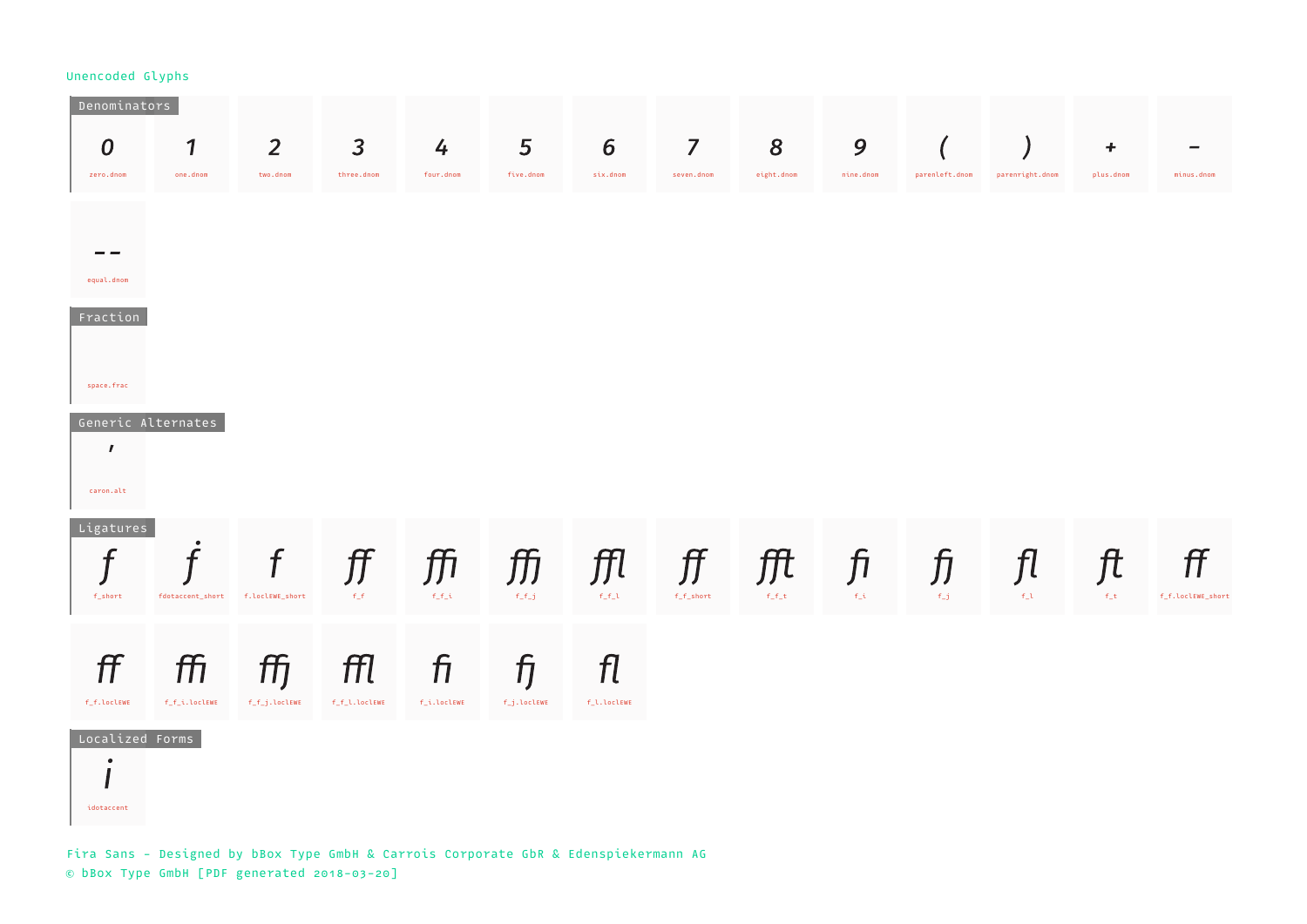| Numerators<br>$\boldsymbol{0}$<br>zero.numr | 1<br>one.numr                                | $\overline{2}$<br>two.numr | $\overline{3}$<br>three.numr              | 4<br>four.numr     | 5<br>five.numr | 6<br>six.numr                 | $\overline{7}$<br>seven.numr | 8<br>eight.numr         | 9<br>nine.numr             | $\overline{(\ }$<br>parenleft.numr | parenright.numr            | +<br>plus.numr               | minus.numr                              |
|---------------------------------------------|----------------------------------------------|----------------------------|-------------------------------------------|--------------------|----------------|-------------------------------|------------------------------|-------------------------|----------------------------|------------------------------------|----------------------------|------------------------------|-----------------------------------------|
| equal.numr                                  |                                              |                            |                                           |                    |                |                               |                              |                         |                            |                                    |                            |                              |                                         |
| O<br>zero.osf                               | Old Style Figures (Proportional)<br>one.osf  | 2<br>two.osf               | 3<br>three.osf                            | 4<br>four.osf      | 5<br>five.osf  | 6<br>six.osf                  | 7<br>seven.osf               | 8<br>eight.osf          | 9<br>nine.osf              | $\bm{\#}$<br>numbersign.osf        | figuredash.osf             | ₿<br>baht.osf                | cent.osf                                |
| colonsign.osf                               | $\alpha$<br>currency.osf                     | \$<br>dollar.osf           | dong.osf                                  | T)<br>drachma.osf  | €<br>euro.osf  | <b>Sc</b><br>hryvnia.osf      | Ł<br>liraTurkish.osf         | ₩<br>naira.osf          | ₽<br>ruble.osf             | ₹<br>rupeeIndian.osf               | 冋<br>sheqel.osf            | £<br>sterling.osf            | won.osf                                 |
| ¥<br>yen.osf                                | ┿<br>plus.osf                                | $minus.$ osf               | $\boldsymbol{\mathsf{x}}$<br>multiply.osf | divide.osf         | equal.osf      | ≠<br>notequal.osf             | $\geq$<br>greater.osf        | $\lt$<br>less.osf       | $\geq$<br>greaterequal.osf | $\boldsymbol{<}$<br>lessequal.osf  | +<br>plusminus.osf         | $\approx$<br>approxequal.osf | $\tilde{\phantom{a}}$<br>asciitilde.osf |
| ┓<br>logicalnot.osf                         | $\infty$<br>infinity.osf                     | integral.osf               | product.osf                               | Σ<br>summation.osf | radical.osf    | $\partial$<br>partialdiff.osf | %<br>percent.osf             | $\%$<br>perthousand.osf | $\Diamond$<br>lozenge.osf  | $\overline{S}$<br>section.osf      | $\mathbf{o}$<br>degree.osf | ╈<br>dagger.osf              | ‡<br>daggerdbl.osf                      |
| zero.tosf                                   | Old Style Figures (Tabular)<br>1<br>one.tosf | $\overline{2}$<br>two.tosf | 3<br>three.tosf                           | 4<br>four.tosf     | 5<br>five.tosf | 6<br>six.tosf                 | 7<br>seven.tosf              | 8<br>eight.tosf         | 9<br>nine.tosf             | #<br>numbersign.tosf               | figuredash.tosf            | B<br>baht.tosf               | cent.tosf                               |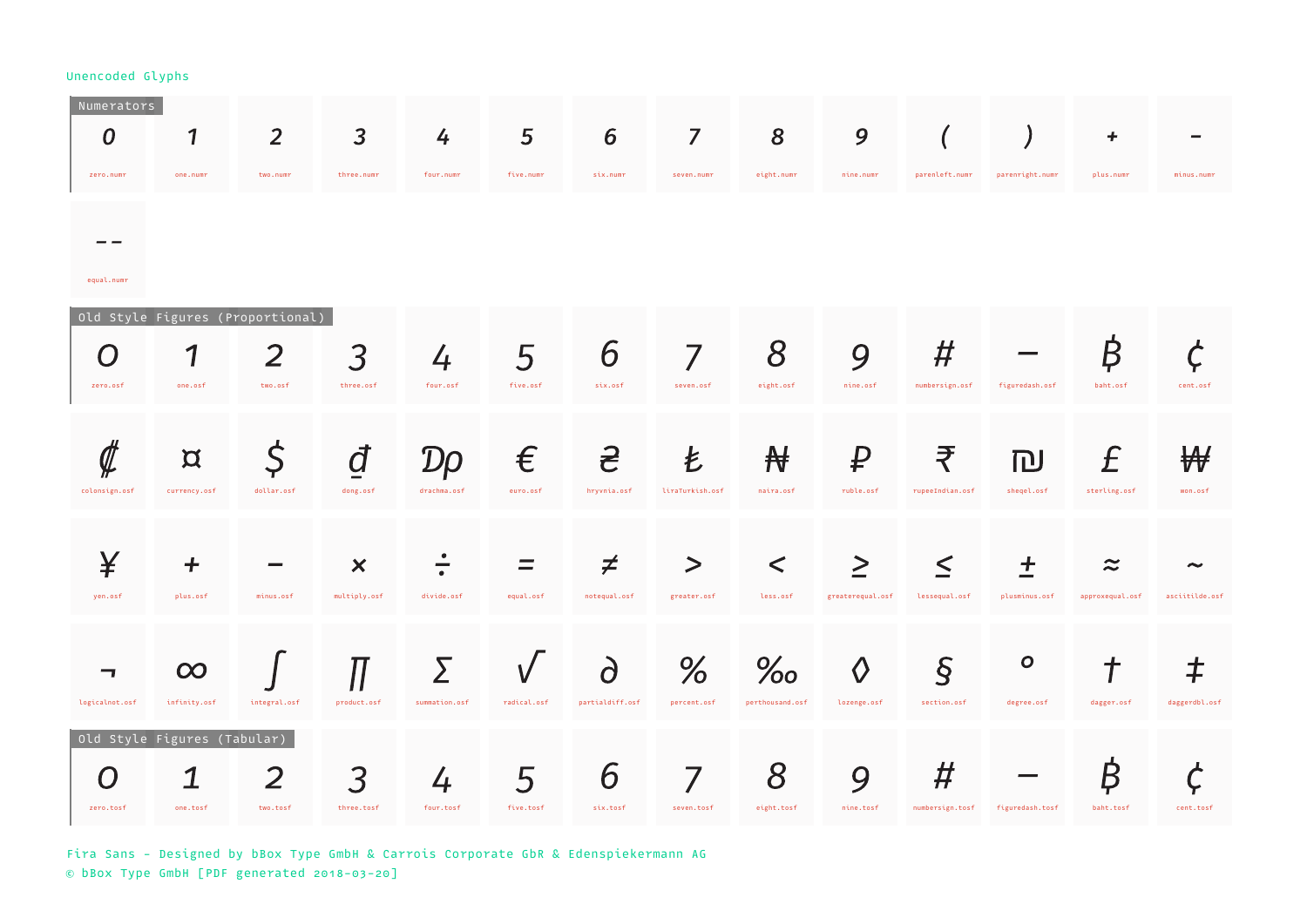| colonsign.tosf              | $\alpha$<br>currency.tosf        | \$<br>dollar.tosf            | đ<br>dong.tosf                                   | $\mathcal{D}$ O<br>drachma.tosf | €<br>euro.tosf                   | <u>දි</u><br>hryvnia.tosf        | Ł<br>liraTurkish.tosf | $\mathbf{\mathcal{H}}$<br>naira.tosf     | ₽<br>ruble.tosf                         | ₹<br>rupeeIndian.tosf                    | 冋<br>sheqel.tosf             | $\int$<br>sterling.tosf                                | ₩<br>won.tosf                     |
|-----------------------------|----------------------------------|------------------------------|--------------------------------------------------|---------------------------------|----------------------------------|----------------------------------|-----------------------|------------------------------------------|-----------------------------------------|------------------------------------------|------------------------------|--------------------------------------------------------|-----------------------------------|
| ¥<br>yen.tosf               | +<br>plus.tosf                   | minus.tosf                   | $\bm{\times}$<br>multiply.tosf                   | divide.tosf                     | equal.tosf                       | ≠<br>notequal.tosf               | ><br>greater.tosf     | $\lt$<br>less.tosf                       | $\geq$<br>greaterequal.tosf             | $\boldsymbol{<}$<br>lessequal.tosf       | +<br>plusminus.tosf          | $\boldsymbol{\approx}$<br>approxequal.tosf             | asciitilde.tosf                   |
| ┓<br>logicalnot.tosf        | $\infty$<br>infinity.tosf        | integral.tosf                | product.tosf                                     | Σ<br>summation.tosf             | radical.tosf                     | $\partial$<br>partialdiff.tosf   | %<br>percent.tosf     | $\%$ o<br>perthousand.tosf               | $\Diamond$<br>lozenge.tosf              | $\overline{\mathcal{S}}$<br>section.tosf | $\mathbf{o}$<br>degree.tosf  | dagger.tosf                                            | $\bm{\ddagger}$<br>daggerdbl.tosf |
| Other<br>Aacute.loclHUN     | {<br>Eacute.loclHUN              | Iacute.loclHUN               | Oacute.loclHUN                                   | Uacute.loclHUN                  | Cacute.loclPLK                   | Nacute.loclPLK                   | Oacute.loclPLK        | $\mathsf{S}$<br>Sacute.loclPLK           | $\acute{\mathcal{I}}$<br>Zacute.loclPLK | f.loclEWE                                | Ω<br>aacute.loclHUN          | e<br>eacute.loclHUN                                    | iacute.loclHUN                    |
| oacute.loclHUN              | uacute.loclHUN                   | cacute.loclPLK               | nacute.loclPLK                                   | O<br>oacute.loclPLK             | $\overline{S}$<br>sacute.loclPLK | $\overline{Z}$<br>zacute.loclPLK | fi<br>fi.loclEWE      | fl<br>fl.loclEWE                         | $\overline{d}$<br>ordfeminine.oo1       | O<br>ordmasculine.001                    | L<br>TseHelper-cy            | De-cy.loclBGR                                          | El-cy.loclBGR                     |
| Ef-cy.loclBGR               | $\Phi$<br>Lje-cy.loclBGR         | Ghemiddlehook-<br>cv.loclBGR | Ц<br>Pemiddlehook-<br>cv.loclBGR                 | Δ₩<br>Dzzhe-cy.loclBGR          | Д<br>Dche-cy.loclBGR             | Eldescender-<br>cv.loclBGR       |                       | Ң<br>Eltail-cy.loclBGR Enhook-cy.loclBGR | Ę<br>Gestrokehook-<br>cv.loclBGR        |                                          |                              | Hahook-cy.loclBGR Komilje-cy.loclBGR Elhook-cy.loclBGR | Lha-cy.loclBGR                    |
| Elmiddlehook-<br>cy.loclBGR | H<br>Enmiddlehook-<br>cy.loclBGR | Β                            | ve-cy.loclBGR gheupturn-cy.loclBGR de-cy.loclBGR | $\bm{Q}$                        | Ж<br>zhe-cy.loclBGR              | $\mathsf{k}$<br>ka-cy.loclBGR    | К<br>kje-cy.loclBGR   | $\Lambda$<br>el-cy.loclBGR               | Љ<br>lje-cy.loclBGR                     | iu-cy.loclBGR                            | ghemiddlehook-<br>cy.loclBGR | zhedescender-<br>cy.loclBGR                            | r,<br>kadescender-<br>cy.loclBGR  |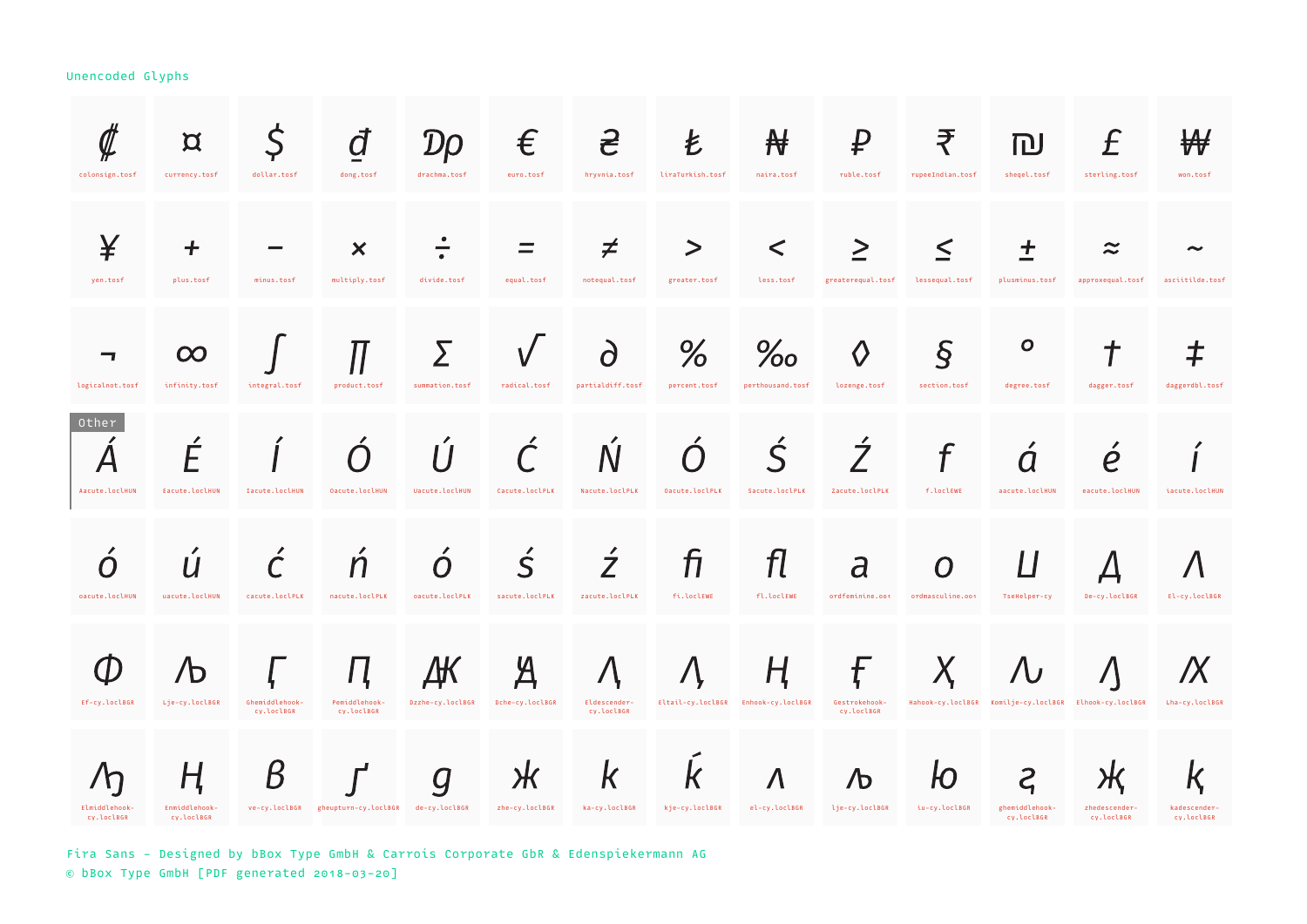| r<br>kaverticalstroke-<br>cy.loclBGR         | Н<br>enghe-cy.loclBGR                        | n<br>pemiddlehook-<br>cy.loclBGR   | Ų<br>tetse-cy.loclBGR                        | dzzhe-cy.loclBGR                 | $\mathcal{G}$<br>dche-cy.loclBGR | eldescender-<br>cy.loclBGR | $\boldsymbol{\pi}$                                  | $\mathsf K$                       | zhebreve-cy.loclBGR kahook-cy.loclBGR eltail-cy.loclBGR enhook-cy.loclBGR | Ң                                | $\mathbf{z}$<br>gestrokehook-<br>cy.loclBGR |                                                       | hahook-cy.loclBGR komilje-cy.loclBGR                       |
|----------------------------------------------|----------------------------------------------|------------------------------------|----------------------------------------------|----------------------------------|----------------------------------|----------------------------|-----------------------------------------------------|-----------------------------------|---------------------------------------------------------------------------|----------------------------------|---------------------------------------------|-------------------------------------------------------|------------------------------------------------------------|
| komitje-cy.loclBGR elhook-cy.loclBGR         |                                              | IX<br>lha-cy.loclBGR               | $\sqrt{\eta}$<br>elmiddlehook-<br>cv.loclBGR | ң<br>enmiddlehook-<br>cv.loclBGR | $\Omega$<br>be-cy.loclSRB        | ge-cy.loclSRB              | g<br>de-cy.loclSRB                                  | $\boldsymbol{U}$<br>pe-cy.loclSRB | Ш<br>te-cy.loclSRB                                                        | Π<br>pe-cy.old                   | Ц<br>tsehelper-cy                           | .notdef                                               | apple                                                      |
| ∕<br>acutecomb.loclHUN                       | $\mathcal{L}_{\mathcal{L}}$<br>acute.loclHUN | $\mathscr{L}$<br>acutecomb.loclPLK | $\mathcal{L}_{\mathcal{A}}$<br>acute.loclPLK | C<br>ogonek.thin                 | د<br>descRound-cy                | T<br>descStraight-cy       | د<br>descRound-cy.ALT                               | macroncomb-cy                     | breve-cy                                                                  | null                             | د                                           | cedillaTcedilla descStraightleft-cy dieresisacutecomb | .4                                                         |
| $\mathcal{S}_{\bullet}$<br>dieresisgravecomb | breveacute                                   | ১<br>brevegrave                    | 3<br>brevehookabove                          | င<br>brevetilde                  | $\lt'$<br>circumflexacute        |                            | circumflexgrave circumflexhookabove circumflextilde | $\approx$                         | ╭<br>acutedbl                                                             | $\blacktriangleleft$<br>gravedbl | tildedbl                                    | $\boldsymbol{\times}$                                 | $\overline{\cdot}$<br>dieresiscaroncomb dieresismacroncomb |
|                                              |                                              | L                                  |                                              | $\approx$                        | J                                |                            |                                                     | L                                 | L                                                                         | ᡒ                                | б                                           | $\overline{\sim}$                                     | ,                                                          |
| macrongravesingle macronacutesingle          |                                              | tildeacute                         | jcrossedtaildotless                          | dieresistilde                    | hookHELPER                       | hookaboveHELPER            | hookaboveHELPER2                                    | hookHELPERright                   | hookrightHELPER                                                           | dotmacroncomb                    | ringacutecomb                               | tildemacroncomb                                       | descTail-cy                                                |

Ksi-cyHELPER macronlongcomb-cy

 Slashed Zero  $\emptyset$  $\emptyset$  $\varnothing$  $\emptyset$ zero.osf.zero zero.tf.zero zero.tosf.zero zero.zero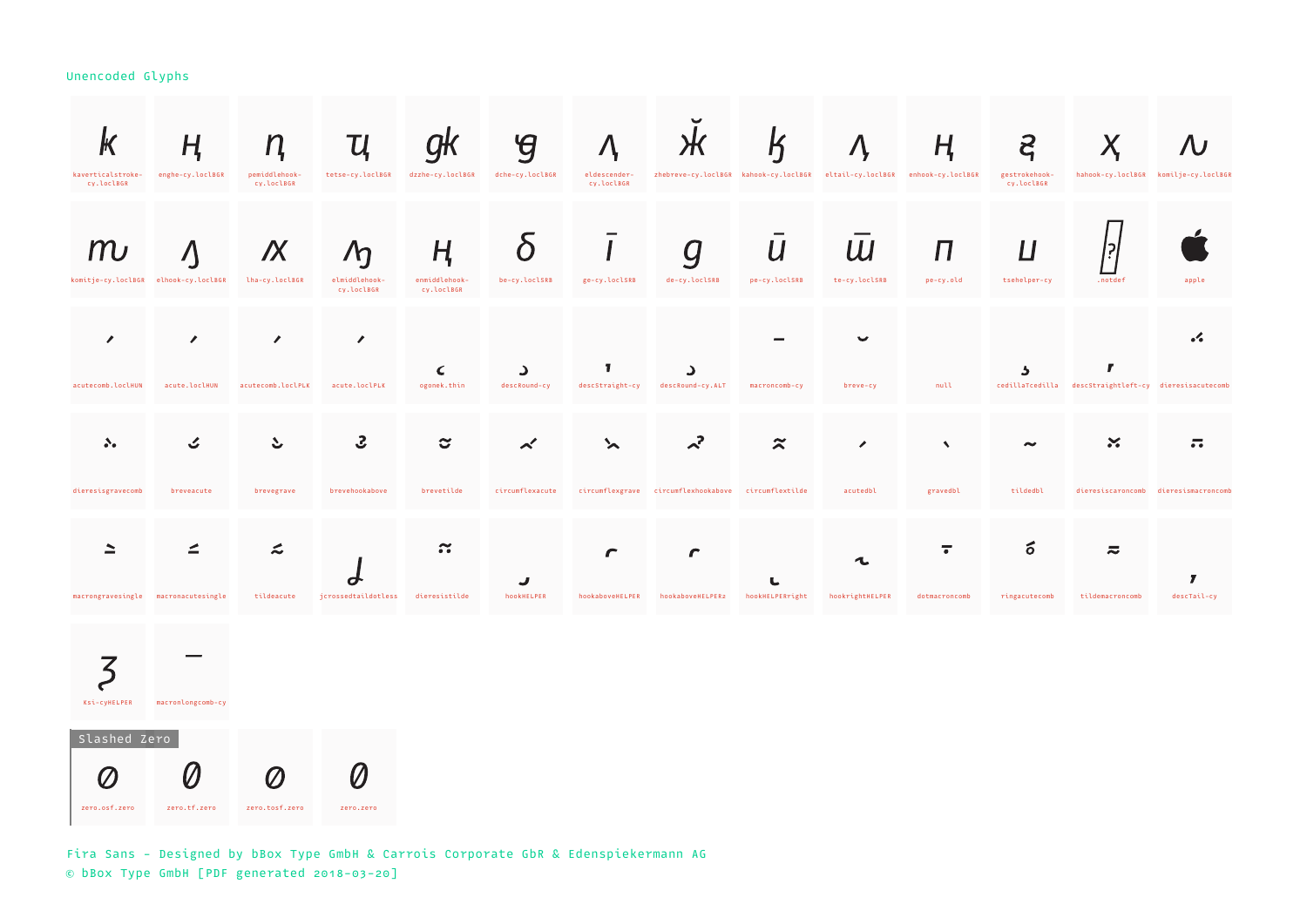| Small Capitals<br>Alpha-latin.sc | Β<br>Beta-latin.sc                                                                                   | $\chi$<br>Chi-latin.sc                             | Đ<br>Dafrican.sc         | F<br>Fhook.sc                                                 | ${\cal H}$<br>Hhook.sc                        | Ч<br>Hturned.sc                                                       | $H\!$<br>Hwair.sc                              | l<br>Iotaafrican.sc                            | Jcrossedtail.sc                                               | 生<br>Lbelt.sc                                  | П<br>Nlongrightleg.sc                  | $\omega$<br>Omega-latin.sc             | R<br>Rsmall.sc                                           |
|----------------------------------|------------------------------------------------------------------------------------------------------|----------------------------------------------------|--------------------------|---------------------------------------------------------------|-----------------------------------------------|-----------------------------------------------------------------------|------------------------------------------------|------------------------------------------------|---------------------------------------------------------------|------------------------------------------------|----------------------------------------|----------------------------------------|----------------------------------------------------------|
| R<br>Rtail.sc                    | $\boldsymbol{U}$<br>Upsilonafrican.sc                                                                | Gammaafrican.sc                                    | $\boldsymbol{A}$<br>a.sc | $\boldsymbol{A}$<br>aacute.sc                                 | $\checkmark$<br>$\boldsymbol{A}$<br>abreve.sc | ン<br>$\overline{\mathsf{A}}$<br>abreveacute.sc                        | $\boldsymbol{\mathsf{A}}$<br>abrevedotbelow.sc | S<br>$\overline{\mathsf{A}}$<br>abrevegrave.sc | $\mathbf{S}$<br>$\overline{\mathsf{A}}$<br>abrevehookabove.sc | ೮<br>$\overline{\mathsf{A}}$<br>abrevetilde.sc | $\boldsymbol{\mathsf{A}}$<br>acaron.sc | acircumflex.sc acircumflexacute.sc     |                                                          |
| A<br><b>SC</b>                   | ≻<br>acircumflexdotbelow. acircumflexgrave.sc acircumflexhookabove acircumflextilde.sc               | $\lambda^2$<br>$\cdot$ SC                          | $\tilde{\hat{A}}$        | $\boldsymbol{M}$<br>$\boldsymbol{\mathsf{A}}$<br>adblgrave.sc | $\bullet\bullet$<br>Α<br>adieresis.sc         | $\overline{\cdot}$<br>$\boldsymbol{\mathsf{A}}$<br>adieresismacron.sc | A<br>adotaccent.sc                             | $\boldsymbol{\mathsf{A}}$<br>adotbelow.sc      | ≂<br>Α<br>adotmacron.sc                                       | $\bm{\mathsf{A}}$<br>agrave.sc                 | Α<br>ahookabove.sc                     | ainvertedbreve.sc                      | alpha-latin.sc                                           |
| amacron.sc                       | aogonek.sc                                                                                           | $\bullet$<br>$\boldsymbol{\mathsf{A}}$<br>aring.sc | б<br>aringacute.sc       | astroke.sc                                                    | $\boldsymbol{A}$<br>atilde.sc                 | Æ<br>ae.sc                                                            | Æ<br>aeacute.sc                                | Æ<br>aemacron.sc                               | B<br>b.sc                                                     | Β<br>bdotaccent.sc                             | B<br>bdotbelow.sc                      | $\boldsymbol{\mathcal{B}}$<br>bhook.sc | B<br>bstroke.sc                                          |
| Б<br>btopbar.sc                  | C.S.C.                                                                                               | $\mathcal C$<br>cacute.sc                          | ccaron.sc                | ccedilla.sc                                                   | $\mathcal C$<br>ccircumflex.sc                | cdotaccent.sc                                                         | chook.sc                                       | $\overline{\mathcal{C}}$<br>cstroke.sc         | D<br>d.sc                                                     | Đ<br>eth.sc                                    | D<br>dcaron.sc                         | D<br>dcircumflexbelow.sc               | Đ<br>dcroat.sc                                           |
| ddotbelow.sc                     | T<br>dhook.sc                                                                                        | 7<br>dlinebelow.sc                                 | Đ<br>dtail.sc            | J<br>dtopbar.sc                                               | DZ<br>$dz$ .sc                                | DZ<br>dzcaron.sc                                                      | E<br>e.sc                                      | E<br>eacute.sc                                 | $\breve{E}$<br>ebreve.sc                                      | Ė<br>ecaron.sc                                 | Ę<br>ecedilla.sc                       | $\hat{\mathsf{E}}$                     | $\hat{\mathsf{F}}$<br>ecircumflex.sc ecircumflexacute.sc |
| <b>SC</b>                        | $\hat{\vec{E}}$<br>ecircumflexdotbelow. ecircumflexgrave.sc ecircumflexhookabove ecircumflextilde.sc | $\hat{\vec{E}}$<br>.5C                             | $\tilde{\hat{E}}$        | $\boldsymbol{M}$<br>E<br>edblgrave.sc                         | $\bullet\;\bullet$<br>E<br>edieresis.sc       | E<br>edotaccent.sc                                                    | E<br>edotbelow.sc                              | É<br>egrave.sc                                 | 2<br>Ě<br>ehookabove.sc                                       | $\sim$<br>Ê<br>einvertedbreve.sc               | E<br>emacron.sc                        | Ę<br>eogonek.sc                        | $\mathcal E$<br>eopen.sc                                 |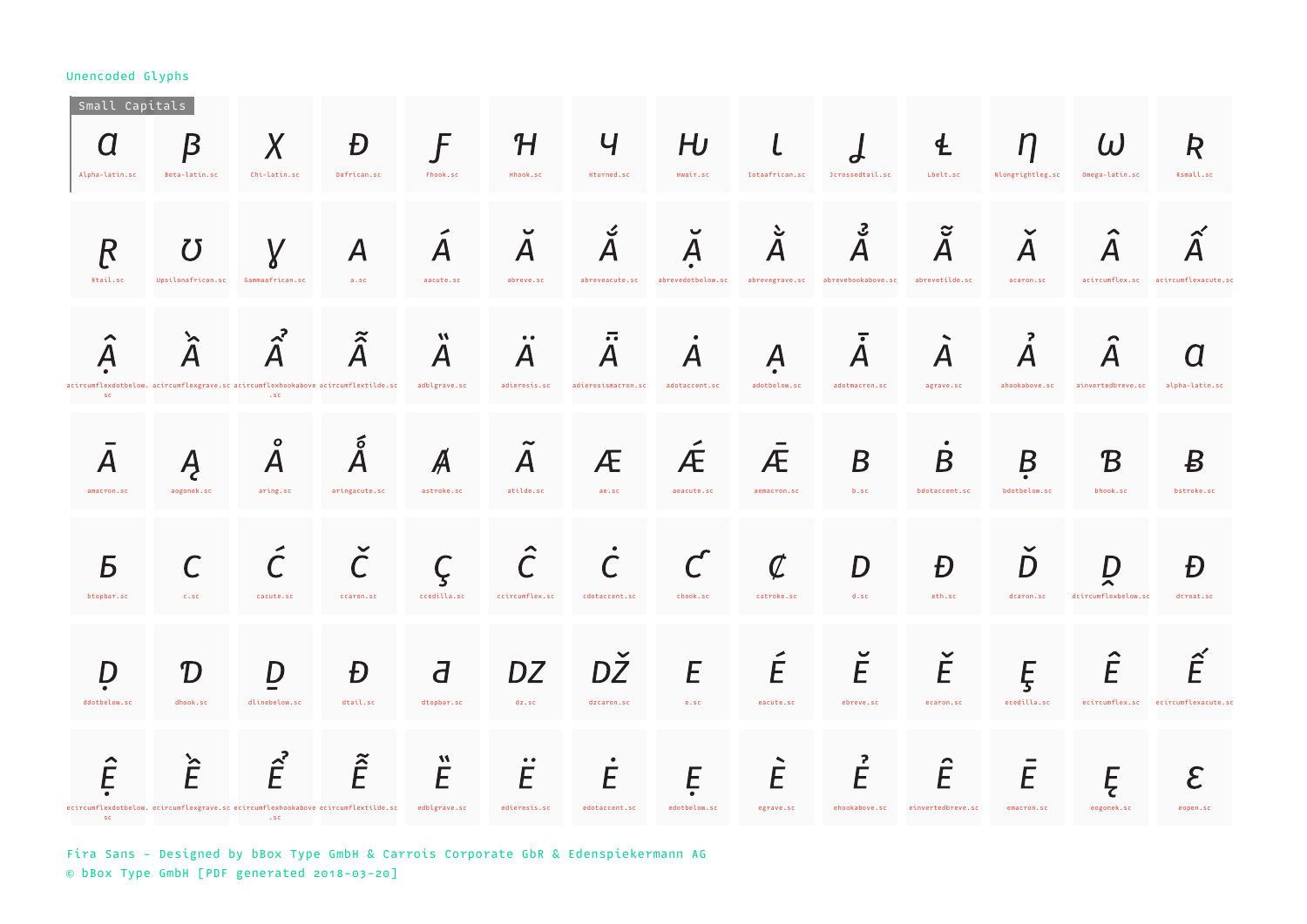| 3<br>ereversed.sc                        | Σ<br>esh.sc                                                                               | E<br>estroke.sc                 | E<br>etilde.sc               | $\Theta$<br>eturned.sc              | $\partial$<br>schwa.sc   | 3<br>ezh.sc                  | $\overline{3}$<br>ezhcaron.sc    | $\mathsf{S}% _{T}=\mathsf{S}_{T}\!\left( a,b\right) ,\ \mathsf{S}_{T}\!\left( a,b\right)$<br>ezhreversed.sc | F<br>f.sc                          | F<br>fdotaccent.sc                          | FI<br>fi.sc                                                                               | FL<br>f1.sc          | G<br>g.sc           |
|------------------------------------------|-------------------------------------------------------------------------------------------|---------------------------------|------------------------------|-------------------------------------|--------------------------|------------------------------|----------------------------------|-------------------------------------------------------------------------------------------------------------|------------------------------------|---------------------------------------------|-------------------------------------------------------------------------------------------|----------------------|---------------------|
| G<br>gacute.sc                           | G<br>gbreve.sc                                                                            | $\check G$<br>gcaron.sc         | $\hat{G}$<br>gcircumflex.sc  | G<br>gcommaaccent.sc                | G<br>gdotaccent.sc       | G<br>ghook.sc                | $\overline{P}$<br>glottalstop.sc | G<br>gstroke.sc                                                                                             | $\overline{\mathbf{3}}$<br>yogh.sc | H<br>h.sc                                   | Ħ<br>hbar.sc                                                                              | H<br>hcaron.sc       | H<br>hcircumflex.sc |
| H<br>hdotbelow.sc                        | i.sc                                                                                      | idotless.sc                     | iacute.sc                    | ibreve.sc                           | icaron.sc                | ⌒<br>icircumflex.sc          | M<br>idblgrave.sc                | $\bullet\bullet$<br>idieresis.sc                                                                            | $\cdot$<br>idieresisacute.sc       | idotaccent.sc                               | idotbelow.sc                                                                              | igrave.sc            | 2<br>ihookabove.sc  |
| ⌒<br>iinvertedbreve.sc                   | ij.sc                                                                                     | imacron.sc                      | iogonek.sc                   | istroke.sc                          | itilde.sc                | j.sc                         | jcircumflex.sc                   | $\overline{f}$<br>jstroke.sc                                                                                | K<br>k.sc                          | $\checkmark$<br>$\overline{K}$<br>kcaron.sc | K<br>,<br>kcommaaccent.sc                                                                 | K<br>kgreenlandic.sc | К<br>khook.sc       |
| l.scl                                    | lacute.sc                                                                                 | $\mathbf t$<br>lbar.sc          | Ľ<br>lcaron.sc               | lcircumflexbelow.sc lcommaaccent.sc |                          | Ŀ<br>ldot.sc                 | ldotbelow.sc                     | LJ<br>lj.sc                                                                                                 | $\boldsymbol{\mathsf{A}}$          | E                                           | aacute.loclHUN.sc eacute.loclHUN.sc iacute.loclHUN.sc oacute.loclHUN.sc uacute.loclHUN.sc | ( )                  | 11                  |
|                                          | cacute.loclPLK.sc nacute.loclPLK.sc oacute.loclPLK.sc sacute.loclPLK.sc zacute.loclPLK.sc |                                 | $\varsigma$                  | $\dot{\mathcal{J}}$                 | Ł<br>lslash.sc           | M<br>m.sc                    | M<br>macute.sc                   | М<br>mdotaccent.sc                                                                                          | Ш<br>mturned.sc                    | N<br>n.sc                                   | $\mathsf N$<br>nacute.sc                                                                  | N<br>napostrophe.sc  | N<br>ncaron.sc      |
| N<br>ncircumflexbelow.sc ncommaaccent.sc | N                                                                                         | $\overline{N}$<br>ndotaccent.sc | <sub>N</sub><br>ndotbelow.sc | N<br>ngrave.sc                      | $\overline{N}$<br>eng.sc | $\mathsf{N}$<br>nhookleft.sc | <b>NJ</b><br>nj.sc               | $\mathsf{N}$<br>ntilde.sc                                                                                   | $\bm{O}$<br>0.5C                   | oacute.sc                                   | Θ<br>obarred.sc                                                                           | ( )<br>obreve.sc     | ocaron.sc           |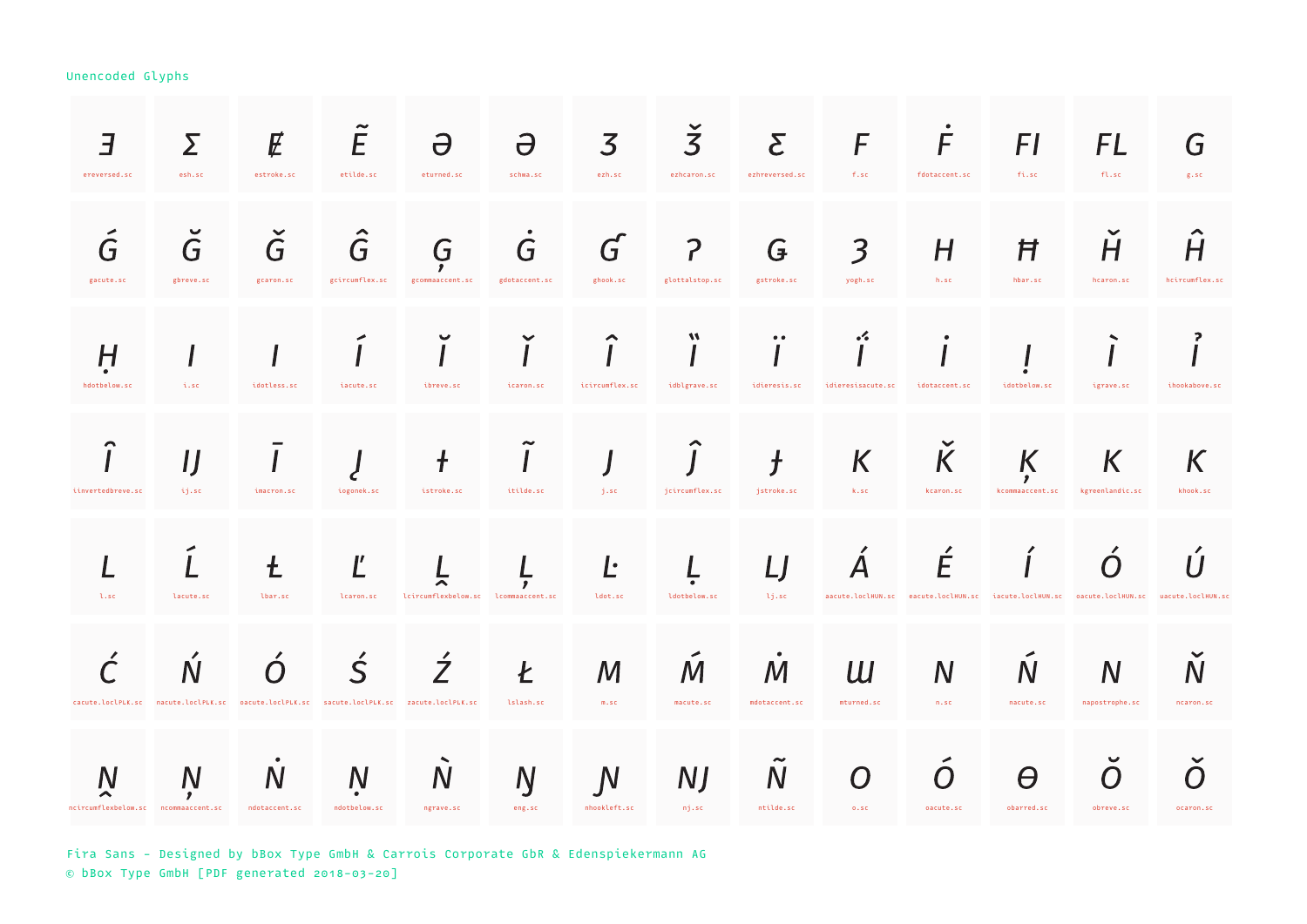|                | ocircumflex.sc ocircumflexacute.scocircumflexdotbelow.ocircumflexgrave.scocircumflexhookaboveocircumflextilde.sc | $\blacktriangle$<br>$\cap$<br>SC. | ≻<br>$\cap$                 | $\bigcap$<br>$.$ SC              | $\tilde{\hat{O}}$              | $\boldsymbol{M}$<br>( )<br>odblgrave.sc         | odieresis.sc                    | $\overline{\cdot}$<br>$\cap$<br>odieresismacron.sc | $\cap$<br>odotaccent.sc                                | $\Box$<br>odotaccentmacron.sc     | odotbelow.sc                           | ( )<br>ograve.sc                     | $\mathbf{P}$<br>ohookabove.sc                   |
|----------------|------------------------------------------------------------------------------------------------------------------|-----------------------------------|-----------------------------|----------------------------------|--------------------------------|-------------------------------------------------|---------------------------------|----------------------------------------------------|--------------------------------------------------------|-----------------------------------|----------------------------------------|--------------------------------------|-------------------------------------------------|
| ohorn.sc       | ohornacute.sc                                                                                                    | ohorndotbelow.sc                  | ohorngrave.sc               | ohornhookabove.sc                | ohorntilde.sc                  | $\boldsymbol{\prime\prime}$<br>ohungarumlaut.sc | $\bm{\mathsf{\Omega}}$<br>oi.sc | $\cap$<br>oinvertedbreve.sc                        | 0<br>omacron.sc                                        | omacronacute.sc                   | omacrongrave.sc                        | oogonek.sc                           | oogonekmacron.sc                                |
| oopen.sc       | oslash.sc                                                                                                        | oslashacute.sc                    | otilde.sc                   | L<br>$\bigcap$<br>otildeacute.sc | ≂<br>$\cap$<br>otildemacron.sc | 8<br>ou.sc                                      | Œ<br>oe, sc                     | $\boldsymbol{P}$<br>p.sc                           | $\boldsymbol{P}$<br>pacute.sc                          | $\boldsymbol{P}$<br>pdotaccent.sc | $\boldsymbol{\mathcal{P}}$<br>phook.sc | Þ<br>thorn.sc                        | $q$ .sc                                         |
| ghooktail.sc   | R<br>$r$ , sc                                                                                                    | $\pmb{\mathsf{R}}$<br>racute.sc   | $\overline{R}$<br>rcaron.sc | R<br>,<br>rcommaaccent.sc        | W<br>R<br>rdblgrave.sc         | R<br>rdotbelow.sc                               | R<br>rhook.sc                   | $\boldsymbol{R}$<br>rinvertedbreve.sc              | $\boldsymbol{R}$<br>rstroke.sc                         | S<br>S.SC                         | $\mathsf S$<br>sacute.sc               | $\overline{\mathsf{S}}$<br>scaron.sc | S<br>scedilla.sc                                |
| scircumflex.sc | scommaaccent.sc                                                                                                  | S<br>sdotaccent.sc                | S<br>sdotbelow.sc           | ß<br>germandbls.sc               | T<br>t.sc                      | Ŧ<br>tbar.sc                                    | T<br>tcaron.sc                  | tcedilla.sc                                        | tcircumflexbelow.sc tcommaaccent.sc tdiagonalstroke.sc | ,                                 | $\boldsymbol{\tau}$                    | tdotaccent.sc                        | tdotbelow.sc                                    |
| Π,<br>thook.sc | tlinebelow.sc                                                                                                    | 5<br>tonefive.sc                  | Ь<br>tonesix.sc             | S<br>tonetwo.sc                  | tretroflexhook.sc              | U<br>U.SC                                       | uacute.sc                       | Ħ<br>ubar.sc                                       | ubreve.sc                                              | ucaron.sc                         | ucircumflex.sc                         | M<br>udblgrave.sc                    | $\bullet$<br>udieresis.sc                       |
| $\cdot$        | $\boldsymbol{\varkappa}$<br>udieresisacute.sc udieresiscaron.sc udieresisgrave.sc udieresismacron.sc             | $\mathcal{S}_{\bullet}$           | $\overline{\cdot}$          | udotbelow.sc                     | $\boldsymbol{U}$<br>ugrave.sc  | 2<br>uhookabove.sc                              | uhorn.sc                        | uhornacute.sc                                      | uhorndotbelow.sc                                       | ΙŸ<br>uhorngrave.sc               | $\mathsf{l}^2$<br>uhornhookabove.sc    | uhorntilde.sc                        | $\boldsymbol{\prime\prime}$<br>uhungarumlaut.sc |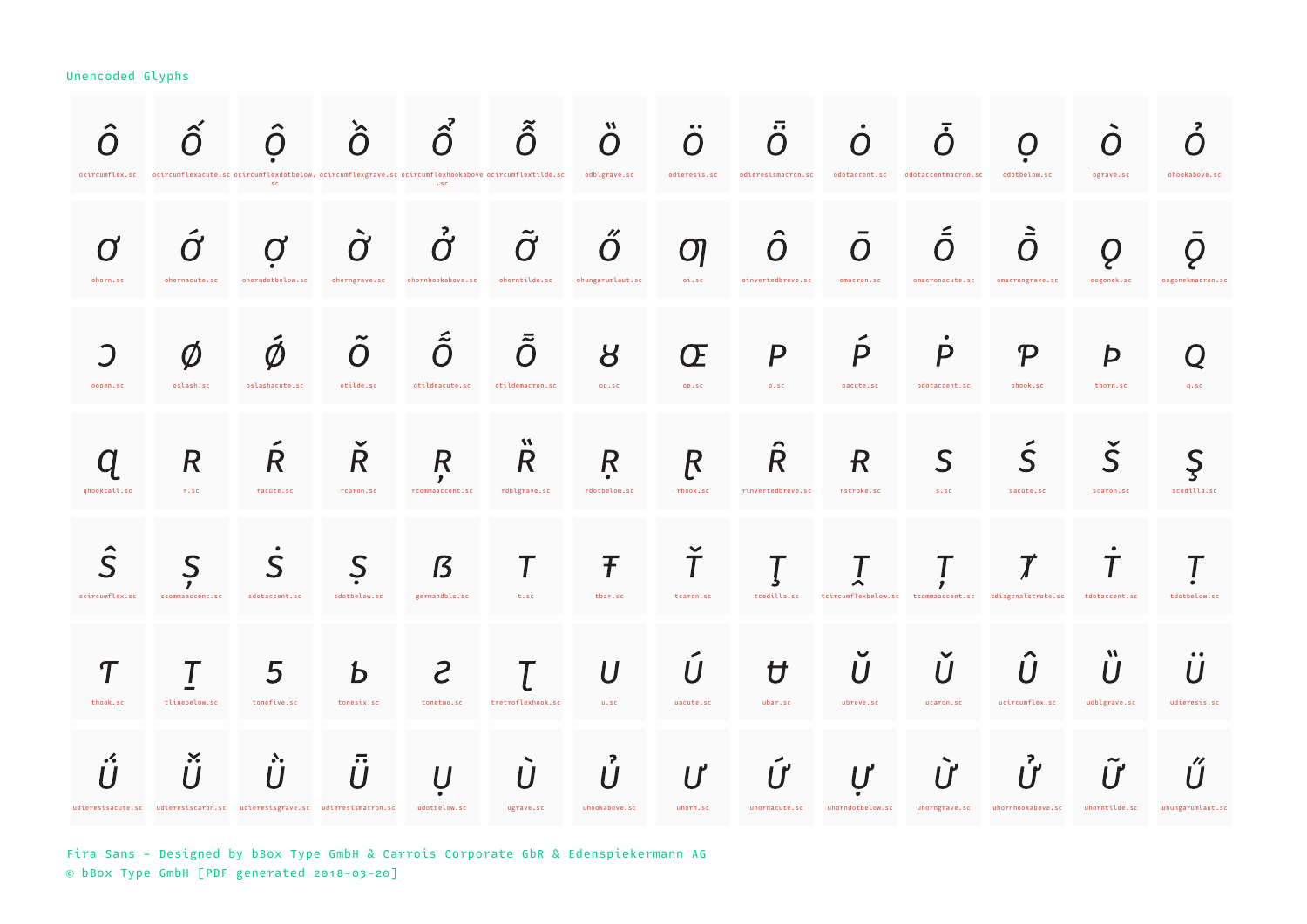| uinvertedbreve.sc         | $\boldsymbol{U}$<br>umacron.sc      | $\overline{U}$<br>uogonek.sc | $\circ$<br>U<br>uring.sc            | $\overline{U}$<br>utilde.sc               | $\tilde{\tilde{U}}$<br>utildeacute.sc  | $\boldsymbol{V}$<br>V.SC                          | $\boldsymbol{U}$<br>vhook.sc | $\Lambda$<br>vturned.sc                  | W<br>W.SC                        | W<br>wacute.sc                       | ⌒<br>W<br>wcircumflex.sc             | $\bullet\;\bullet$<br>W<br>wdieresis.sc | W<br>wgrave.sc                      |
|---------------------------|-------------------------------------|------------------------------|-------------------------------------|-------------------------------------------|----------------------------------------|---------------------------------------------------|------------------------------|------------------------------------------|----------------------------------|--------------------------------------|--------------------------------------|-----------------------------------------|-------------------------------------|
| W<br>whook.sc             | $\boldsymbol{P}$<br>wynn.sc         | $\boldsymbol{X}$<br>x.sc     | Y<br>y.sc                           | Y<br>yacute.sc                            | Y<br>ycircumflex.sc                    | $\bullet\;\bullet$<br>$\mathbf V$<br>ydieresis.sc | V<br>ydotbelow.sc            | Y<br>ygrave.sc                           | Y<br>yhook.sc                    | $\overline{P}$<br>V<br>yhookabove.sc | Y<br>ymacron.sc                      | $\blacktriangledown$<br>ystroke.sc      | V<br>ytilde.sc                      |
| Z<br>Z.SC                 | $\overline{Z}$<br>zacute.sc         | $\check{Z}$<br>zcaron.sc     | $\dot{Z}$<br>zdotaccent.sc          | Z<br>zdotbelow.sc                         | $\zeta$<br>zhook.sc                    | $\boldsymbol{z}$<br>zstroke.sc                    | Rtail.sc.sson                | $\eta$<br>eng.sc.sson                    | $\mathbf n$<br>nhookleft.sc.sso1 | Ч<br>Hturned.sc.sso2                 | Б<br>bhook.sc.sso2                   | ghemiddlehook-<br>cy.sc.loclBGR         | Ц<br>pemiddlehook-<br>cy.sc.loclBGR |
| H<br>enhook-cy.sc.loclBGR | f<br>gestrokehook-<br>cv.sc.loclBGR | X<br>hahook-cy.sc.loclBGR    | ң<br>enmiddlehook-<br>cv.sc.loclBGR | $\boldsymbol{A}$<br>$a-cy$ .sc            | Б<br>be-cy.sc                          | $\boldsymbol{B}$<br>$ve-cy.sc$                    | ge-cy.sc                     | $\Gamma$<br>gje-cy.sc                    | gheupturn-cy.sc                  | Д<br>$de-cy.sc$                      | E<br>ie-cy.sc                        | E<br>iegrave-cy.sc                      | $\bullet\;\bullet$<br>E<br>io-cy.sc |
| Ж<br>zhe-cy.sc            | 3<br>ze-cy.sc                       | И<br>ii-cy.sc                | $\checkmark$<br>И<br>iishort-cy.sc  | $\hat{\phantom{a}}$<br>И<br>iigrave-cy.sc | $\checkmark$<br>И<br>iishorttail-cy.sc | $\overline{\mathsf{K}}$<br>ka-cy.sc               | $\kappa$<br>kje-cy.sc        | Л<br>$el-cy$ .sc                         | M<br>em-cy.sc                    | H<br>en-cy.sc                        | O<br>$0-Cy$ .sc                      | $\boldsymbol{\Pi}$<br>pe-cy.sc          | $\boldsymbol{P}$<br>er-cy.sc        |
| es-cy.sc                  | te-cy.sc                            | y<br>$u-cy$ .sc              | У<br>ushort-cy.sc                   | $\Phi$<br>ef-cy.sc                        | X<br>ha-cy.sc                          | $\mathsf{U}$<br>che-cy.sc                         | tse-cy.sc                    | Ш<br>sha-cy.sc                           | Ш<br>shcha-cy.sc                 | Ļ<br>dzhe-cy.sc                      | D<br>softsign-cy.sc                  | b<br>hardsign-cy.sc                     | Ы<br>yeru-cy.sc                     |
| JЬ<br>lje-cy.sc           | Њ<br>nje-cy.sc                      | S<br>dze-cy.sc               | $\epsilon$<br>$e-cy$ .sc            | Э<br>ereversed-cy.sc                      | i-cy.sc                                | $\bullet\; \bullet$<br>yi-cy.sc                   | je-cy.sc                     | $\boldsymbol{\mathcal{F}}$<br>tshe-cy.sc | Ю<br>iu-cy.sc                    | Я<br>ia-cy.sc                        | $\overline{\mathbf{b}}$<br>dje-cy.sc | $\omega$<br>omega-cy.sc                 | Ѣ<br>yat-cy.sc                      |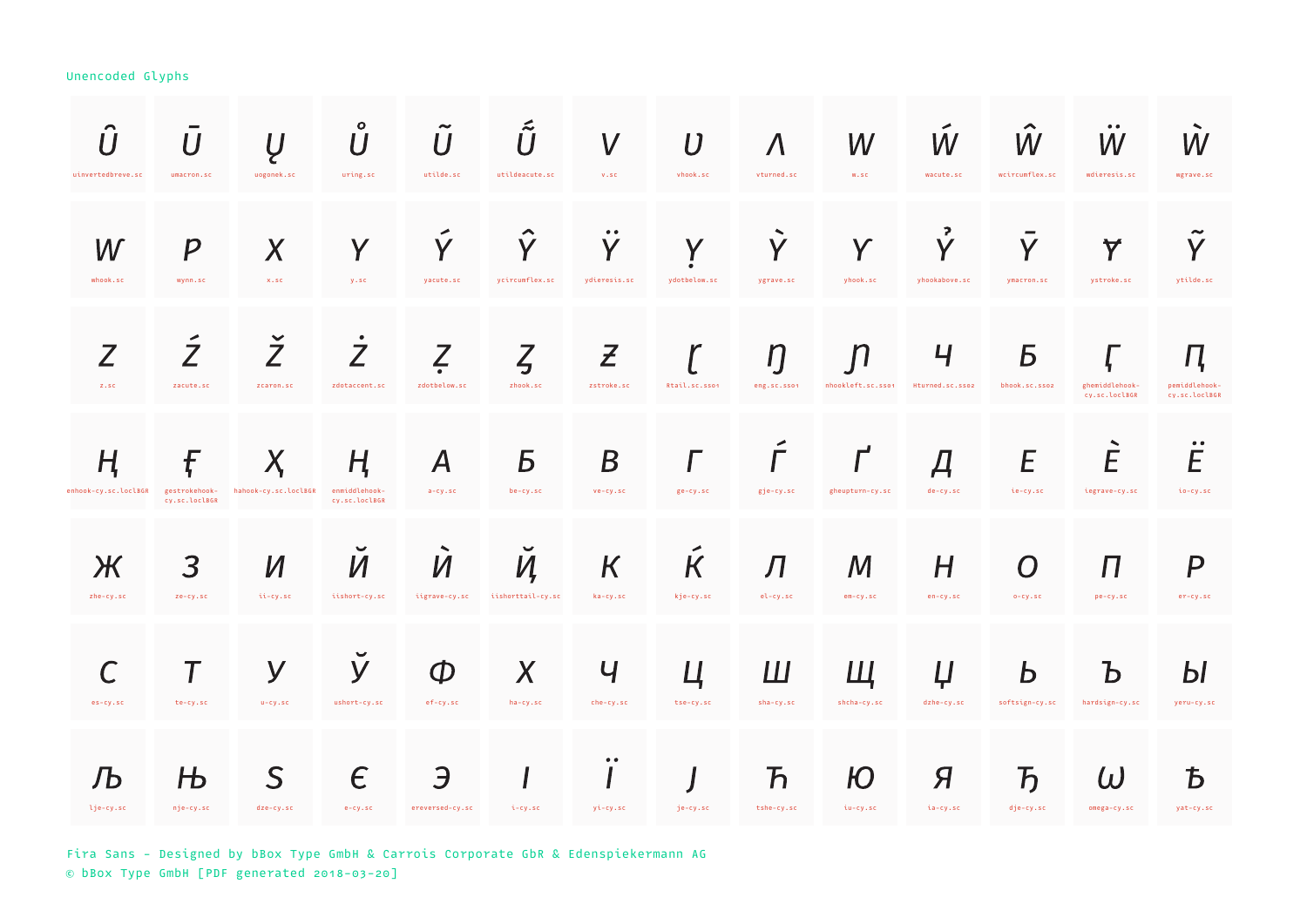| ЮE<br>eiotified-cy.sc                        | $\mathcal{A}$                                                                                                                                                                                         | Ѩ<br>yuslittle-cy.sc yuslittleiotified-             | $\boldsymbol{X}$     | Ѭ<br>yusbig-cy.sc yusbigiotified-cy.sc | $\overline{5}$<br>ksi-cy.sc      | Ψ<br>psi-cy.sc               | Θ<br>fita-cy.sc                                                                                                    | ${\color{black}\mathsf{V}}$<br>izhitsa-cy.sc | $\mathsf{V}$<br>izhitsadblgrave-<br>CV.SC                                                                                                       | OY)<br>uk-cy.sc     | F                                         | h<br>ghestroke-cy.sc ghemiddlehook-cy.sc zhedescender-cy.sc |                                 |
|----------------------------------------------|-------------------------------------------------------------------------------------------------------------------------------------------------------------------------------------------------------|-----------------------------------------------------|----------------------|----------------------------------------|----------------------------------|------------------------------|--------------------------------------------------------------------------------------------------------------------|----------------------------------------------|-------------------------------------------------------------------------------------------------------------------------------------------------|---------------------|-------------------------------------------|-------------------------------------------------------------|---------------------------------|
| Ҙ                                            | K.<br>zedescender-cy.sc kadescender-cy.sc kaverticalstroke-                                                                                                                                           | CV.SC<br>$\mathbb K$<br>CV.SC                       | K<br>kastroke-cy.sc  | $\mathcal K$<br>kabashkir-cy.sc        | $H_{\cdot}$<br>endescender-cy.sc | H<br>enghe-cy.sc             | Ц                                                                                                                  | $\mathsf{D}$                                 | $\mathsf{Q}$<br>pedescender-cy.sc pemiddlehook-cy.sc haabkhasian-cy.sc esdescender-cy.sc tedescender-cy.sc hadescender-cy.sc chedescender-cy.sc |                     | Ţ                                         |                                                             |                                 |
| $\mathcal{H}$<br>cheverticalstroke-<br>CV.SC | h<br>shha-cy.sc                                                                                                                                                                                       | $n_{\rm s}$<br>shhadescender-cy.sc enlefthook-cy.sc | H                    | ДК<br>dzzhe-cy.sc                      | Я<br>dche-cy.sc                  | Д                            | eldescender-cy.sc cheabkhasian-cy.sc chedescenderabkhasia palochka-cy.sc                                           | $\boldsymbol{\varphi}$<br>$n-cy$ .sc         |                                                                                                                                                 | Л<br>zhebreve-cy.sc | $\boldsymbol{\mathsf{K}}$<br>kahook-cy.sc | eltail-cy.sc                                                | H<br>enhook-cy.sc               |
| H,<br>entail-cy.sc                           | Ӌ<br>chekhakassian-cy.sc                                                                                                                                                                              | M<br>emtail-cy.sc                                   | abreve-cy.sc         | A<br>adieresis-cy.sc                   | Æ<br>aie-cy.sc                   | E<br>iebreve-cy.sc           | $\partial$<br>schwa-cy.sc                                                                                          | Ә                                            | schwadieresis-cy.sc zhedieresis-cy.sc zedieresis-cy.sc dzeabkhasian-cy.sc                                                                       |                     | 3                                         | imacron-cy.sc                                               | idieresis-cy.sc                 |
| odieresis-cy.sc                              | θ<br>obarred-cy.sc                                                                                                                                                                                    | $\bullet$<br>A<br>obarreddieresis-<br>CV.SC         | Э<br>edieresis-cy.sc | y<br>umacron-cy.sc                     | $\bullet\;\bullet$<br>y          | $\prime\prime$<br>y          | Ч<br>udieresis-cy.sc uhungarumlaut-cy.sc chedieresis-cy.sc gedescender-cy.sc yerudieresis-cy.sc gestrokehook-cy.sc |                                              | Ы                                                                                                                                               | Ę                   | X.<br>hahook-cy.sc                        | $\boldsymbol{\mathsf{X}}$<br>hastroke-cy.sc                 | d<br>komide-cy.sc               |
| komidje-cy.sc                                | komizje-cy.sc                                                                                                                                                                                         | komidzje-cy.sc                                      | ЛU<br>komilje-cy.sc  | HJ<br>kominje-cy.sc                    | G<br>komisje-cy.sc               | $\mathbf U$<br>komitje-cy.sc | $\mathcal E$<br>reversedze-cy.sc                                                                                   | Л<br>elhook-cy.sc                            | ЉΧ<br>lha-cy.sc                                                                                                                                 | K<br>rha-cy.sc      | Æ<br>yae-cy.sc                            | Q<br>ga-cv.sc                                               | W<br>$we-cy.sc$                 |
| $\bm{\mathsf{K}}$                            | Jh<br>aleutka-cy.sc elmiddlehook-cy.sc enmiddlehook-cy.sc semisoftsign-cy.sc ertick-cy.sc de-cy.loclB6R.sc el-cy.loclB6R.sc ef-cy.loclB6R.sc lje-cy.loclB6R.sc dzzhe-cy.loclB6R.sc dche-cy.loclB6R.sc | H <sub>1</sub>                                      | Ҍ                    | $\boldsymbol{R}$                       | Д                                | $\Lambda$                    | $\boldsymbol{\psi}$                                                                                                | $\sqrt{D}$                                   | ДК                                                                                                                                              | Ά                   | $\Lambda$<br>cy.loclBGR.sc                | eldescender- eltail-cy.loclBGR.sc                           | 'U<br>komilje-<br>cy.loclBGR.sc |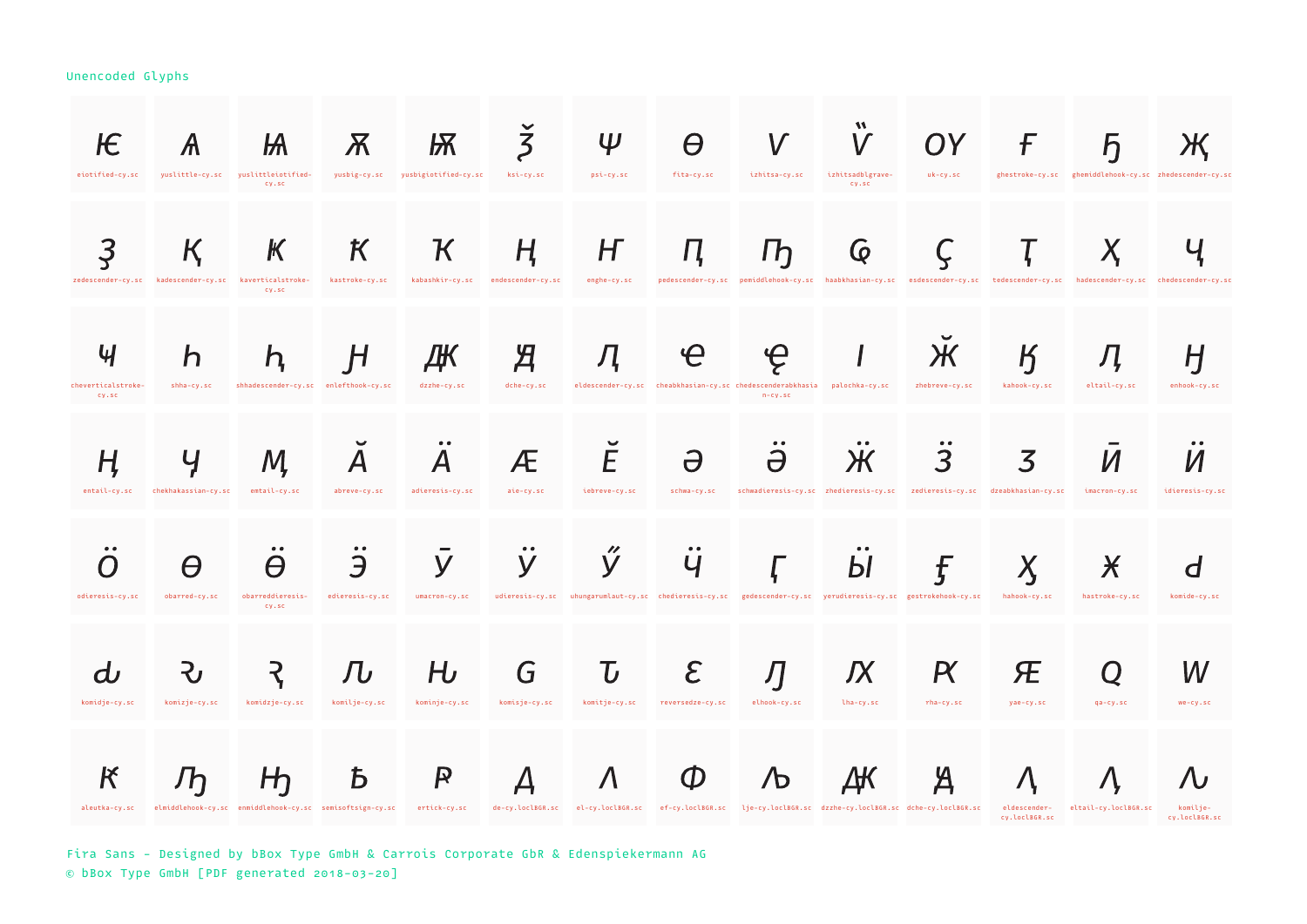| elhook-cy.loclBGR.sc lha-cy.loclBGR.sc                                                                                                                                                                                                   | IX                        | $\sqrt{h}$<br>elmiddlehook-<br>cy.loclBGR.sc | tsehelper-cy.sc                                                                                              | Α<br>alpha.sc                     | B<br>beta.sc              | gamma.sc                                  | delta.sc                                             | E<br>epsilon.sc             | zeta.sc           | H<br>eta.sc             | Θ<br>theta.sc      | iota.sc            | kappa.sc                                                                                        |
|------------------------------------------------------------------------------------------------------------------------------------------------------------------------------------------------------------------------------------------|---------------------------|----------------------------------------------|--------------------------------------------------------------------------------------------------------------|-----------------------------------|---------------------------|-------------------------------------------|------------------------------------------------------|-----------------------------|-------------------|-------------------------|--------------------|--------------------|-------------------------------------------------------------------------------------------------|
| lambda.sc                                                                                                                                                                                                                                | M<br>mu.sc                | $\mathsf{N}$<br>nu.sc                        | xi.sc                                                                                                        | omicron.sc                        | П<br>pi.sc                | P<br>rho.sc                               | sigmafinal.sc                                        | Σ<br>sigma.sc               | tau.sc            | Y<br>upsilon.sc         | Œ<br>phi.sc        | X<br>chi.sc        | Ψ<br>psi.sc                                                                                     |
| omega.sc                                                                                                                                                                                                                                 | iotatonos.sc              |                                              | iotadieresis.sc iotadieresistonos.sc upsilontonos.sc upsilondieresis.sc upsilondieresistonos omicrontonos.sc |                                   |                           | V<br>$.$ sc                               | O                                                    | <u>( )</u><br>omegatonos.sc | alphatonos.sc     | epsilontonos.sc         | Н<br>etatonos.sc   | heta.sc            | П<br>archaicsampi.sc                                                                            |
| pamphyliandigamma.scsigmaLunateReversedSsigmaLunateDottedSymsigmaLunateDottedRev koppaArchaic.sc                                                                                                                                         | vmbol.sc                  | $\Gamma$<br>bol.sc                           | $\cdot \cdot$<br>ersedSvmbol.sc                                                                              |                                   | stigma.sc                 | F<br>digamma.sc                           | $\zeta$<br>koppa.sc                                  | $\lambda$<br>sampi.sc       | K<br>kaiSymbol.sc | Β<br>betaSymbol.sc      | Θ                  |                    | thetaSymbol.sc UpsilonhookSymbol.scUpsilonacutehookSymb<br>ol.sc                                |
| $\bullet$<br>UpsilondieresishookS                                                                                                                                                                                                        | Œ<br>phiSymbol.sc         | $\boldsymbol{\Pi}$<br>piSymbol.sc            | K<br>kappaSymbol.sc                                                                                          | P<br>rhoSymbol.sc                 | sigmaLunateSymbol.sc      | yot.sc                                    | Е<br>epsilonLunateSymbol.                            | Þ<br>sho.sc                 | М<br>san.sc       | ₽<br>rhoStrokeSymbol.sc | Α<br>alphapsili.sc | A<br>alphadasia.sc | alphapsilivaria.sc                                                                              |
| ymbol.sc<br>$\boldsymbol{A}$                                                                                                                                                                                                             |                           | Α                                            | Α<br>alphadasiavaria.sc alphapsilioxia.sc alphadasiaoxia.sc alphapsiliperispomenalphadasiaperispomen         |                                   | Α<br>alphavaria.sc        | $\boldsymbol{\mathsf{A}}$<br>alphaoxia.sc | <b>SC</b><br>A<br>alphaperispomeni.sc alphavrachy.sc | Α                           | Α                 |                         | Α                  | A                  | alphamacron.sc alphaypogegrammeni.salphavariaypogegrammalphaoxiaypogegrammealphapsiliypogegramm |
| alphadasiaypogegrammalphapsilivariaypogealphadasiavariaypogealphapsilioxiaypogegalphadasiaoxiaypogegalphapsiliperispomenalphadasiaperispomenalphaperispomenalphaperispomeniypog epsilonpsili.sc epsilonpsilivaria.scepsilondas<br>eni.sc | $\boldsymbol{\mathsf{A}}$ | $\boldsymbol{\mathsf{A}}$                    | i.sc<br>$\boldsymbol{\mathsf{A}}$                                                                            | i.sc<br>$\boldsymbol{\mathsf{A}}$ | $\boldsymbol{\mathsf{A}}$ | Α                                         | $\boldsymbol{\mathsf{A}}$                            | E                           | E                 | $\mathbf{C}$<br>E       | eni.sc<br>E        | ni.sc<br>E         | eni.sc<br>F                                                                                     |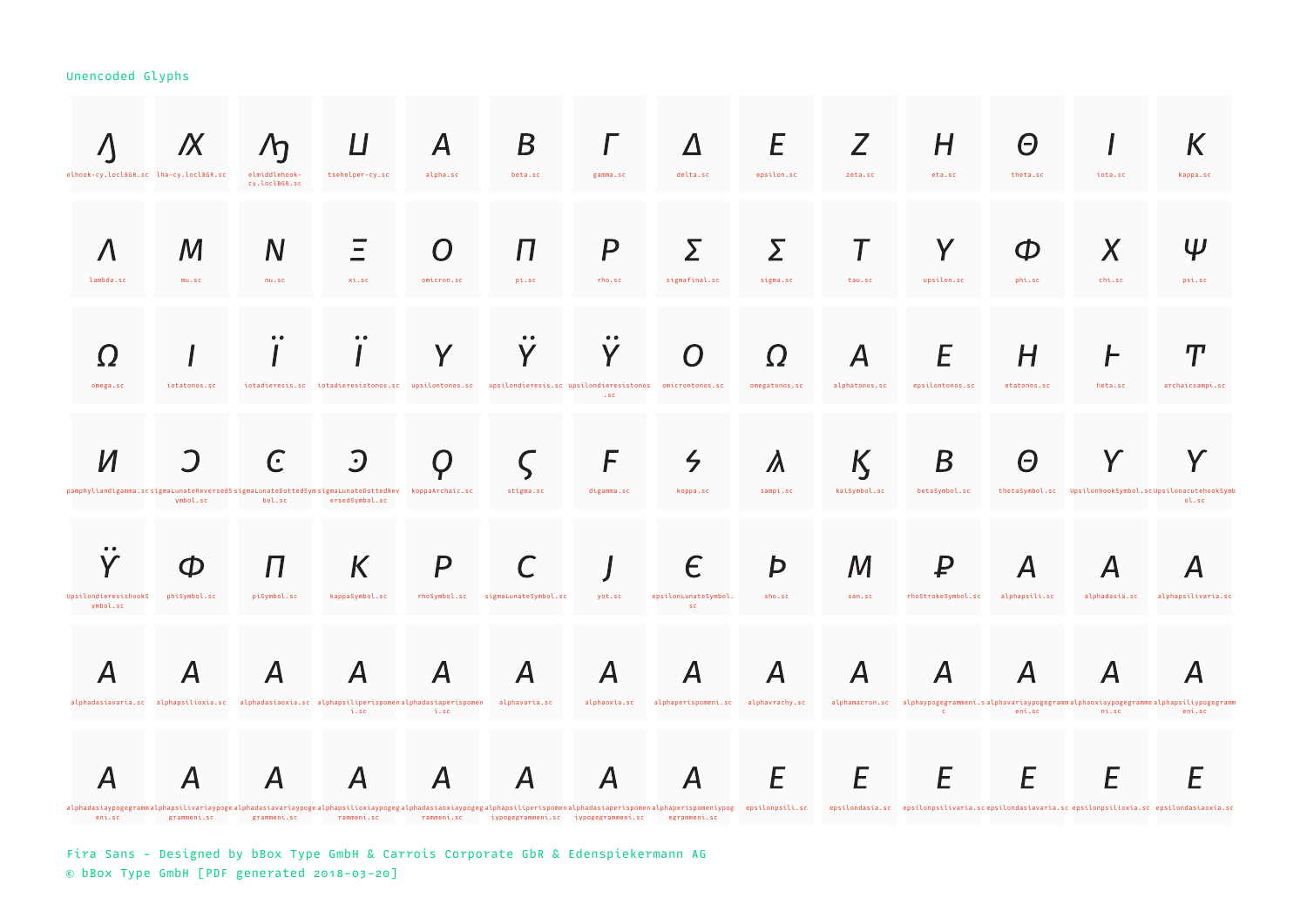| epsilonvaria.sc           | epsilonoxia.sc   | Н<br>etapsili.sc                                                                                               | H<br>etadasia.sc                                                  | H<br>etapsilivaria.sc | H<br>etadasiavaria.sc                                                                                                                                                                                                                                   | H<br>etapsilioxia.sc    | П                              | Н<br>etadasiaoxia.sc etapsiliperispomeni.etadasiaperispomeni. etavaria.sc<br>SC                                                                                              | H<br>SC                                                                                                                                                                                                                       |                       | H<br>etaoxia.sc                                                                            | n             | etaperispomeni.sc etaypogegrammeni.sc |
|---------------------------|------------------|----------------------------------------------------------------------------------------------------------------|-------------------------------------------------------------------|-----------------------|---------------------------------------------------------------------------------------------------------------------------------------------------------------------------------------------------------------------------------------------------------|-------------------------|--------------------------------|------------------------------------------------------------------------------------------------------------------------------------------------------------------------------|-------------------------------------------------------------------------------------------------------------------------------------------------------------------------------------------------------------------------------|-----------------------|--------------------------------------------------------------------------------------------|---------------|---------------------------------------|
|                           | H                | H                                                                                                              | Н                                                                 | H                     | H<br>etavariaypogegrammenetaoxiaypogegrammenietapsiliypogegrammenetadasiaypogegrammenetapsilivariaypogegretadasiavariaypogegretapsilioxiaypogegraetadasiaoxiaypogegraetapsiliperispomeniy etadasiaperispomeniy etaperispomeniyetapse                    | Н                       | H                              | H                                                                                                                                                                            |                                                                                                                                                                                                                               | H                     | iotapsili.sc                                                                               | iotadasia.sc  | iotapsilivaria.sc                     |
| i.sc<br>iotadasiavaria.sc | iotapsilioxia.sc |                                                                                                                | i.sc<br>iotadasiaoxia.sc iotapsiliperispomeniiotadasiaperispomeni | ammeni.sc             | ammeni.sc<br>iotavaria.sc                                                                                                                                                                                                                               | mmeni.sc<br>iotaoxia.sc | mmeni.sc<br>iotaperispomeni.sc | iotavrachy.sc                                                                                                                                                                | pogegrammeni.sc pogegrammeni.sc                                                                                                                                                                                               | rammeni.sc            | iotamacron.sc iotadialytikavaria.siotadialytikaoxia.sciotadialytikaperispo omicronpsili.sc | meni.sc       |                                       |
|                           |                  | omicrondasia.sc omicronpsilivaria.scomicrondasiavaria.scomicronpsilioxia.scomicrondasiaoxia.sc omicronvaria.sc | $.$ sc                                                            | $\cdot$ SC            |                                                                                                                                                                                                                                                         | omicronoxia.sc          | rhopsili.sc                    | P<br>rhodasia.sc                                                                                                                                                             | upsilonpsili.sc                                                                                                                                                                                                               |                       | upsilondasia.sc upsilonpsilivaria.scupsilondasiavaria.scupsilonpsilioxia.sc                |               |                                       |
|                           |                  | upsilondasiaoxia.sc upsilonpsiliperispomupsilondasiaperispom upsilonvaria.sc                                   |                                                                   |                       | upsilonoxia.sc upsilonperispomeni.s upsilonvrachy.sc upsilonmacron.sc upsilondialytikavariupsilondialytikaoxiaupsilondialytikaperi omegapsili.sc                                                                                                        |                         |                                |                                                                                                                                                                              |                                                                                                                                                                                                                               |                       |                                                                                            | omegadasia.sc | omegapsilivaria.sc                    |
|                           | eni.sc           | eni.sc                                                                                                         |                                                                   |                       | $\sim$ C                                                                                                                                                                                                                                                |                         |                                |                                                                                                                                                                              | associated as a series of the series of the series of the series of the series of the series of the series of the series of the series of the series of the series of the series of the series of the series of the series of | spomeni.sc            |                                                                                            |               |                                       |
|                           |                  | omegadasiavaria.sc omegapsilioxia.sc omegadasiaoxia.sc omegapsiliperispomenomegadasiaperispomen omegavaria.sc  | i.sc                                                              | i.sc                  | omegadasiavariaypogeomegapsilioxiaypogegomegadasiaoxiaypogegomegapsiliperispomenomegadasiaperispomenomegaperispomeniypog cedilla.sc.ALT dieresiscomb.sc<br>grammeni.sc   rammeni.sc   rammeni.sc   iypogegrammeni.sc   iypogegrammeni.sc   egrammeni.sc |                         |                                | omegaoxia.sc omegaperispomeni.scomegaypogegrammeni.somegavariaypogegrammomegaoxiaypogegrammeomegapsiliypogegrammomegadasiaypogegrammomegapsilivariaypoge<br>dotaccentcomb.sc | $\mathbf{c}$ and $\mathbf{c}$ and $\mathbf{c}$ and $\mathbf{c}$ and $\mathbf{c}$ and $\mathbf{c}$ and $\mathbf{c}$ and $\mathbf{c}$<br>gravecomb.sc                                                                           | ni.sc<br>acutecomb.sc | eni.sc<br>"<br>hungarumlautcomb.sc circumflexcomb.sc                                       | eni.sc        | erammeni.sc<br>caroncomb.sc           |

Fira Sans - Designed by bBox Type GmbH & Carrois Corporate GbR & Edenspiekermann AG © bBox Type GmbH [PDF generated 2018-03-20]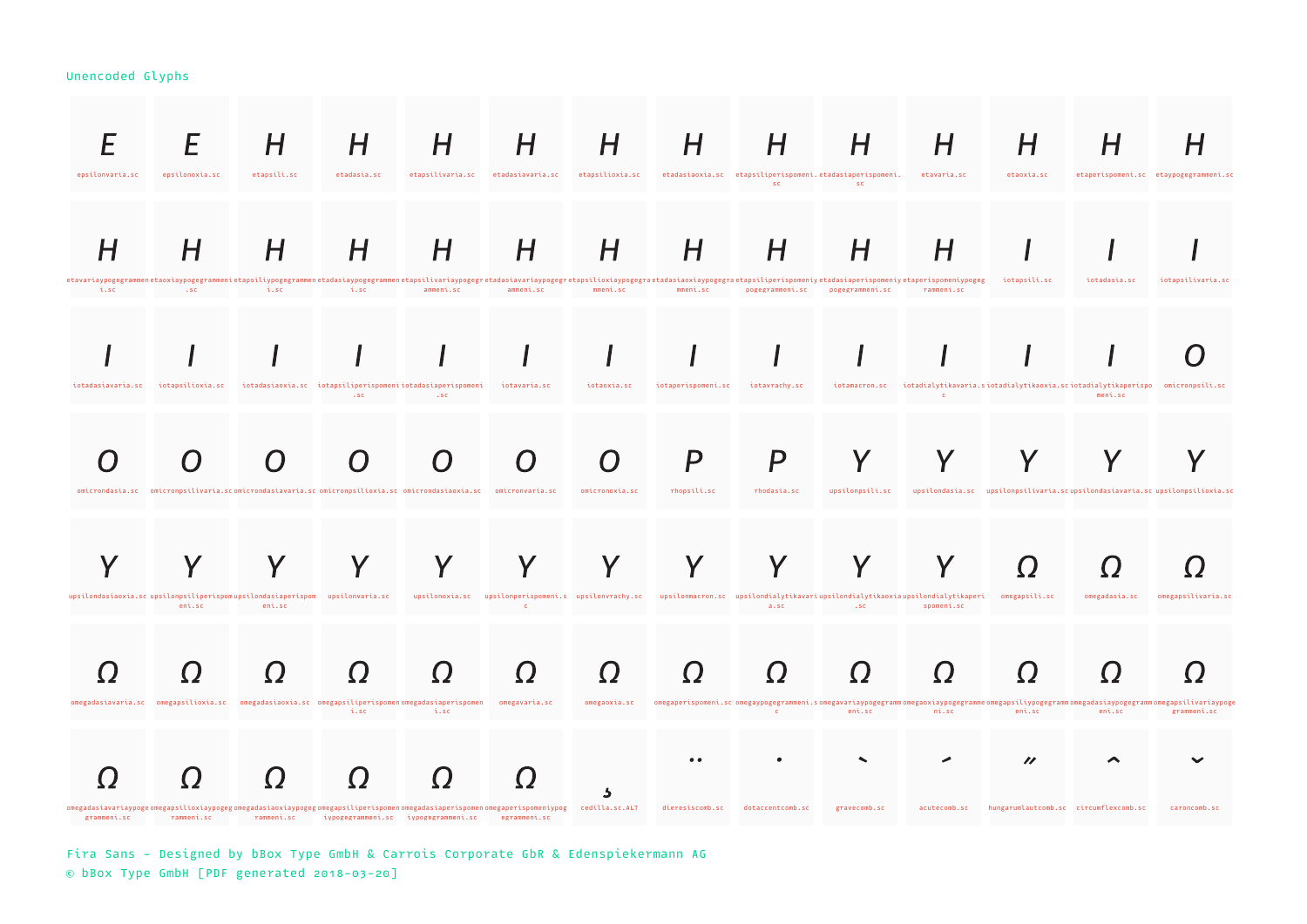| $\checkmark$             |                             | $\sim$                            | $\equiv$      |                          |                                |                             |                | $\checkmark$ | $\checkmark$ |               | $\blacktriangle$    | $\bullet\bullet$ |                     |
|--------------------------|-----------------------------|-----------------------------------|---------------|--------------------------|--------------------------------|-----------------------------|----------------|--------------|--------------|---------------|---------------------|------------------|---------------------|
| brevecomb.sc             | ringcomb.sc                 | tildecomb.sc                      | macroncomb.sc | commaaccentcomb.sc       | $\mathbf{P}$<br>cedillacomb.sc | $\epsilon$<br>ogonekcomb.sc | acute.sc       | breve.sc     | caron.sc     | cedilla.sc    | circumflex.sc       | dieresis.sc      | dotaccent.sc        |
| $\overline{\phantom{a}}$ | $\boldsymbol{\prime\prime}$ | $\mathcal{L}$                     | $\prime$      | $\overline{\phantom{a}}$ |                                | $\mathbf{o}$                |                | $\sim$       |              |               |                     | $\checkmark$     |                     |
| grave.sc                 | hungarumlaut.sc             | acute.loclHUN.sc acute.loclPLK.sc |               | macron.sc                | C<br>ogonek.sc                 | ring.sc                     | ogonek.thin.sc | tilde.sc     | uniA7AE.sc   | ustrait-cy.sc | ustraitstroke-cy.sc | breve-cy.sc      | hookaboveHELPER2.sc |

# $\overline{5}$ ksi-cyhelper.sc

 Smallcaps Ligatures  $F<sub>I</sub>$ **FL** f\_i.sc f\_l.sc Stylistic Set 1  $\int$  $\mathcal{L}$  $\eta$  $\mathsf{r}$ Eng.ss01 Nhookleft.ss01 Rtail.ss01 phook.ss01 Stylistic Set 10  $\boldsymbol{\beta}$  $\zeta$  $\sigma$ beta.ss10 zeta.ss10 sigma.ss10 Stylistic Set 2 Б  $\overline{4}$ Bhook.sso2 Hturned.sso2